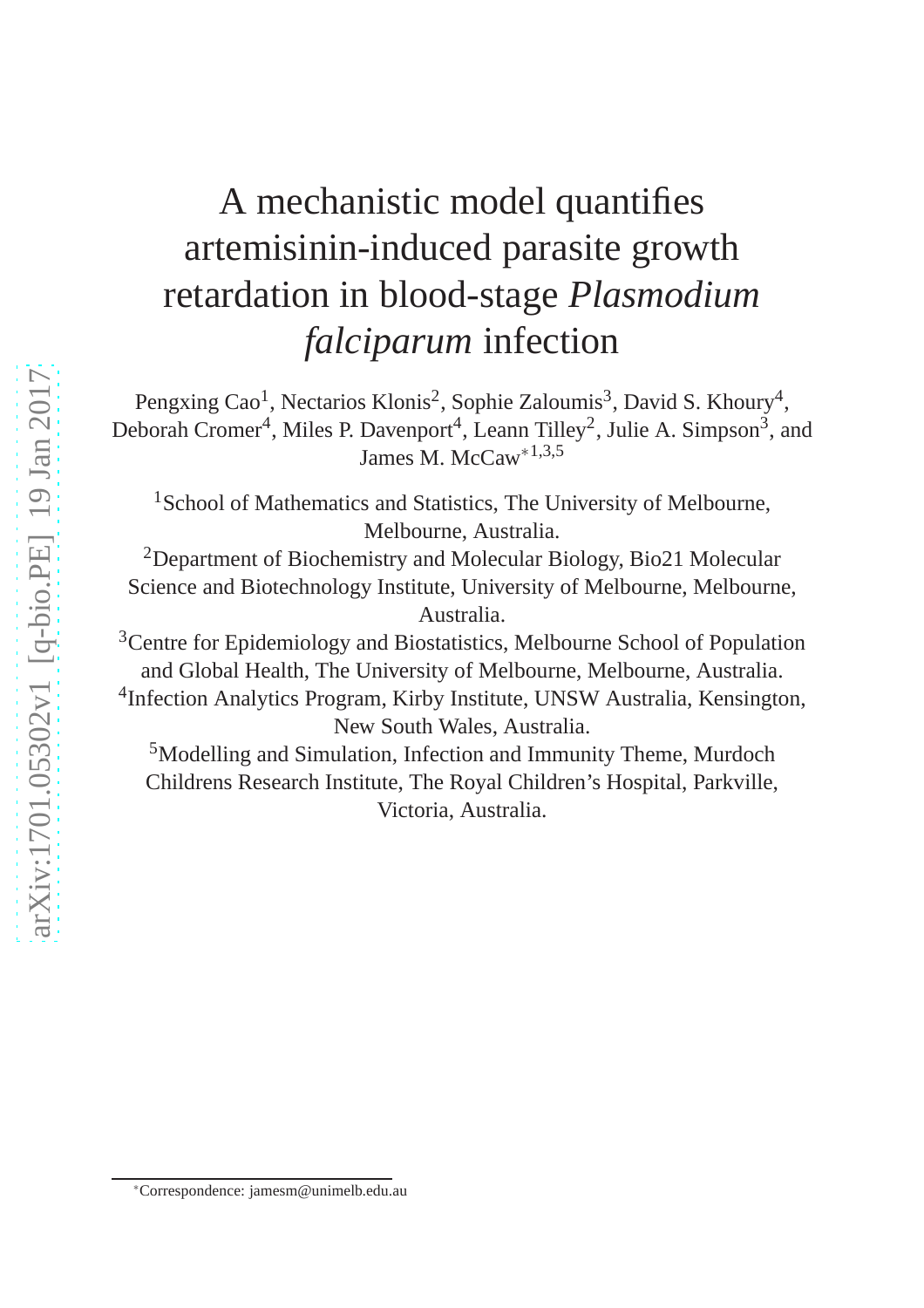# **Abstract**

Falciparum malaria is a major parasitic disease causing widespread morbidity and mortality globally. Artemisinin derivatives—the most effective and widely-used antimalarials that have helped reduce the burden of malaria by 60% in some areas over the past decade—have recently been found to induce growth retardation of blood-stage *Plasmodium falciparum* when applied at clinically relevant concentrations. To date, no model has been designed to quantify the growth retardation effect and to predict the influence of this property on *in vivo* parasite killing. Here we introduce a mechanistic model of parasite growth from the ring to trophozoite stage of the parasite's life cycle, and by modelling the level of staining with an RNA-binding dye, we demonstrate that the model is able to reproduce fluorescence distribution data from *in vitro* experiments using the laboratory 3D7 strain. We quantify the dependence of growth retardation on drug concentration and demonstrate the model's utility as a platform to propose experimentally-testable mechanisms of growth retardation. Furthermore we illustrate that a drug-induced delay in growth may significantly influence *in vivo* parasite dynamics, demonstrating the importance of considering growth retardation in the design of optimal artemisininbased dosing regimens.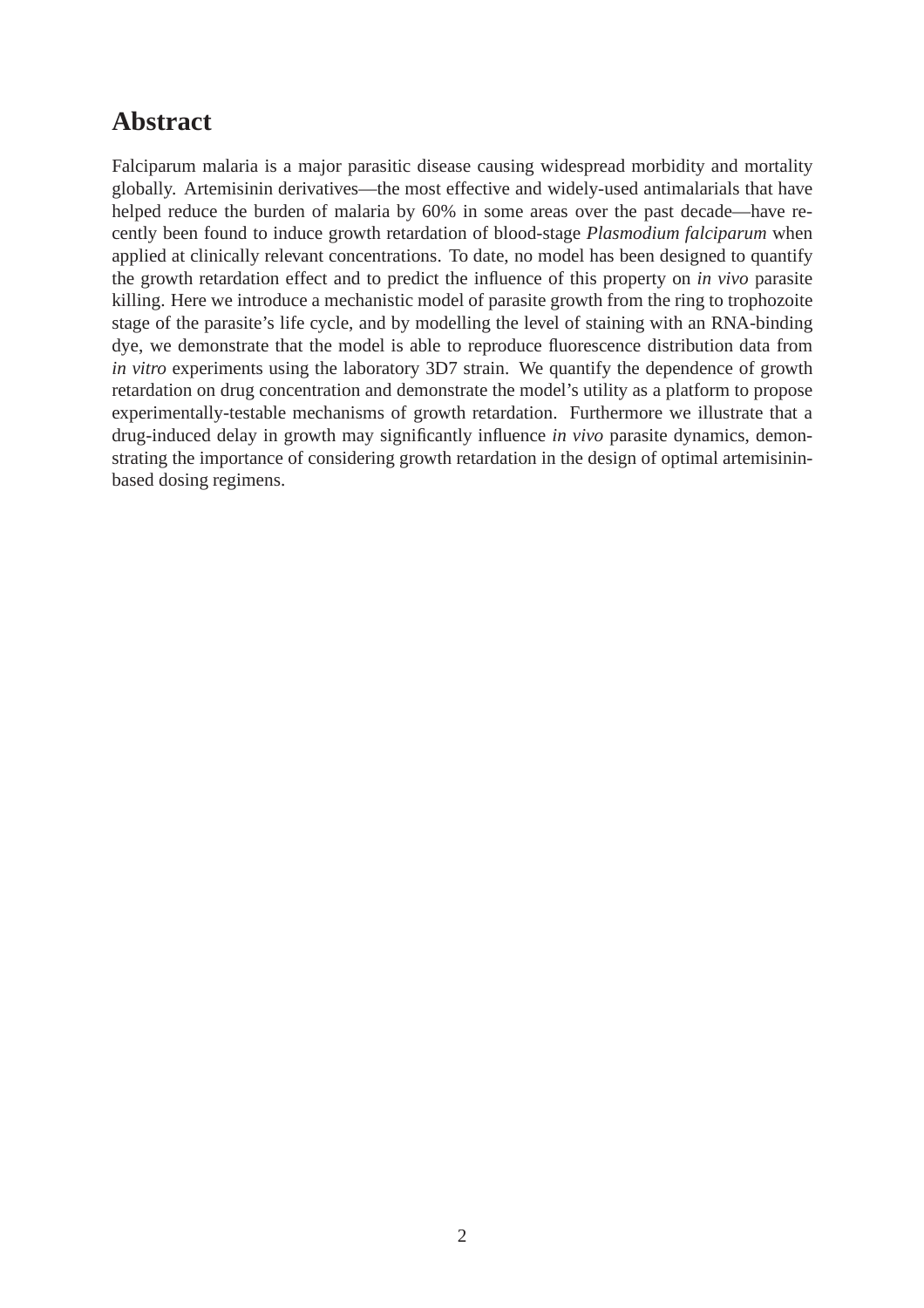### **Introduction**

*Plasmodium falciparum* malaria is a major parasitic disease which causes severe morbidity and mortality in approximately half a million people annually [\[1\]](#page-20-0). Artemisinin (ART) and its derivatives (e.g. artesunate, dihydroartemisinin and artemether), used in combination with partner drugs, provide front-line protection, and have been responsible for dramatic reductions in disease burden over the past few decades [\[1\]](#page-20-0). Despite their clinical and public health effectiveness, the emergence of ART resistance and lack of alternative treatments places current control programs at risk [\[2](#page-20-1)[–5\]](#page-20-2). Development of a comprehensive understanding of ART's mechanism of action and associated effects on infected red blood cells (iRBCs) is therefore critical for development of optimised ART-based treatment regimens and maintenance of control program impact [\[6\]](#page-20-3).

Recent *in vitro* experiments [\[7](#page-20-4)[–9\]](#page-20-5), combined with advances in pharmacokinetic–pharmacodynamic (PK–PD) modelling [\[10\]](#page-20-6), have established a platform to probe the parasite's temporal response to antimalarial drugs. The key experimental advance underlying these *in vitro* studies was the application of short drug pulses, which enabled fine-scale measurement of the killing effect of drug [\[10\]](#page-20-6). A normal life cycle of an iRBC for *P. falciparum* is approximately 48 hours and is classified based on morphological appearance into three main stages: the ring stage (approximately 0–26 hours post infection (h p.i.)), trophozoite stage (approximately 27–38 h p.i.) and schizont stage (approximately 39–48 h p.i.). Upon rupture at approximately 48 h p.i., iR-BCs release merozoites, 8–12 of which successfully invade susceptible RBCs to initiate a new round of infection [\[11](#page-20-7)[–13\]](#page-20-8). Dogovski *et al.* demonstrated that a short pulse of ART (or dihydroartemisinin (DHA)) can induce growth retardation, prolonging the 48 hour life cycle [\[8\]](#page-20-9). Importantly, they found that growth retardation did not stop parasite growth entirely and was thus considered to be distinct from parasite dormancy which "freezes" parasites for days to weeks [\[14,](#page-21-0) [15\]](#page-21-1).

Experimental identification of drug-induced growth retardation raises two questions: 1) By how much is the life cycle of a parasite prolonged in response to a short drug exposure pulse?; and 2) How influential is growth retardation when considering *in vivo* parasite killing using PK–PD models? These two questions are important because we expect any drug-mediated variation in the duration of one or more life stages to impact on the efficacy of the drug (given the well-established finding that drug can exert stage-specific killing effect to parasites [\[7,](#page-20-4) [10,](#page-20-6) [16,](#page-21-2) [17\]](#page-21-3).) The alteration in drug efficacy may be significant if the prolonged stage(s) covered by the drug pulse exhibit very distinct killing effects. Quantification of growth retardation and assessment of its potential effect on *in vivo* parasite killing is therefore important in guiding further experimental investigations into drug activity and strategies for optimising ART-based combination therapies.

To the best of our knowledge, no model has yet been designed to quantify the growth retardation effect and predict its influence on *in vivo* parasite killing. Here we construct a mechanistic model of parasite growth to explain drug-induced growth retardation. We model the relationship between parasite age and the fluorescence intensity of a parasite's RNA/DNA-binding dye. Through application to fluorescence data from *in vitro* experiments using the laboratory 3D7 strain by Dogovski *et al.* [\[8\]](#page-20-9), we provide the first quantification of growth retardation. We assess its dependence on drug (ART and DHA) concentration. We also suggest specific alternative hypotheses for the mechanism of drug-induced growth retardation and demonstrate that those mechanisms can be reliably identified in future experimental studies. Finally, by incorporating growth retardation into a PK–PD modelling framework, we simulate *in vivo* parasite killing upon exposure to a single dose of artesunate and show how growth retardation may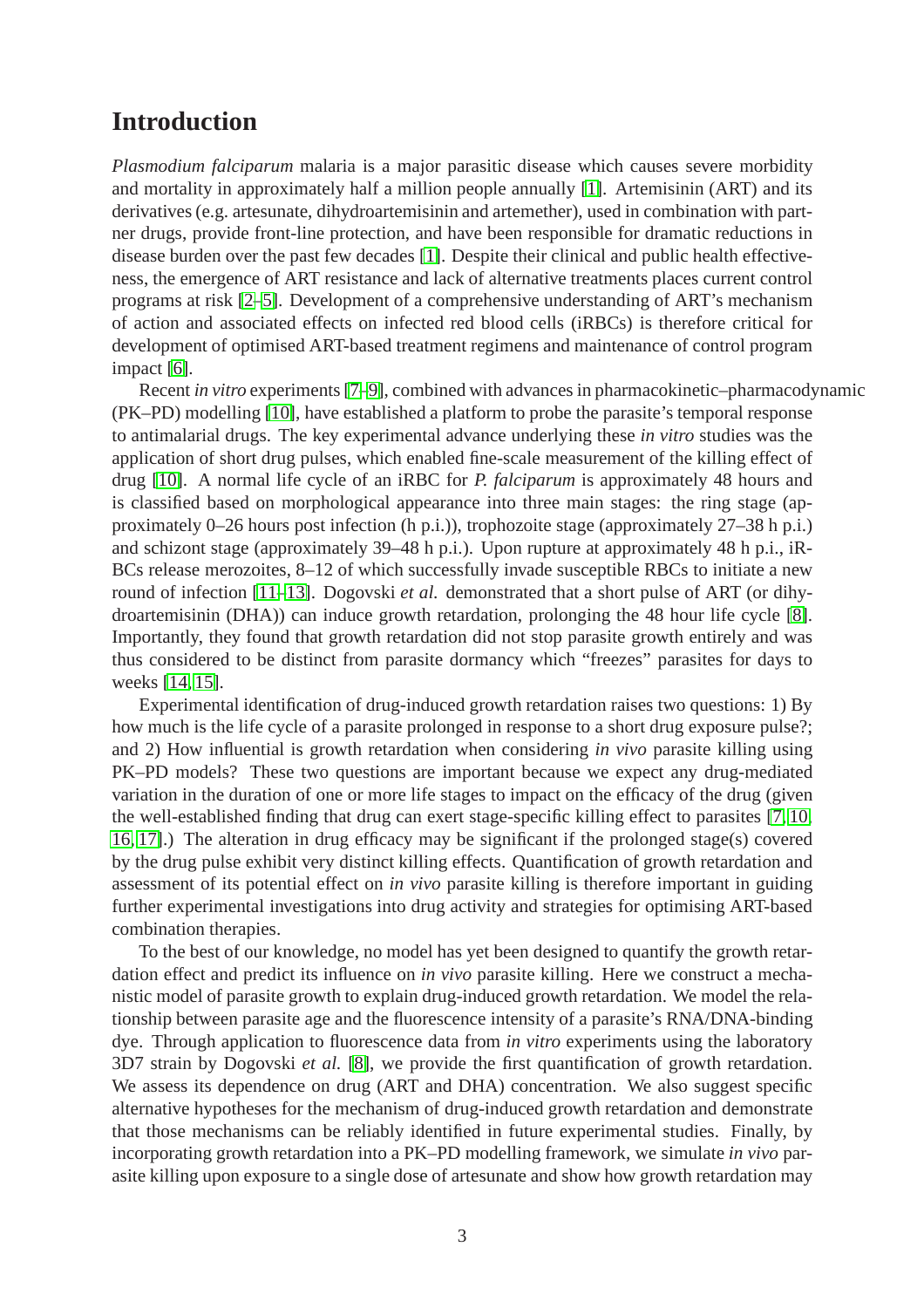manifest as a phenotypical indication of drug-resistance.

# **Materials and Methods**

#### **Experiment and data**

We first summarise the *in vitro* experiment in which parasite growth retardation was identified. We provide sufficient information for the purposes of model development and evaluation. For full details on the experimental implementation we refer the reader to the original publication [\[8\]](#page-20-9).



Figure 1: Schematic diagram showing the experimental process. Cultured synchronised parasites (3D7 strain) either experience intraerythrocytic development without treatment (no drug) or were exposed to a 4h drug pulse at approximately 6 h p.i. (with drug). Upon rupture of infected RBCs, released merozoites infect susceptible RBCs to initiate the second life cycle. At the time of data collection in the second life cycle (which was carefully adjusted for an optimal observation of the bimodal fluorescence intensity distribution), SYTO-61 fluorescence intensity data was collected and displayed using histograms (e.g. presented in the box). Trophozoites exhibit higher fluorescence intensities than rings. It follows that the left mode of the distribution primarily represents rings while the right one represents trophozoites. Any change in the distribution indicates a possible drug-induced age retardation effect. Further details are provided in the *Materials and Methods*.

Fig. 1 presents the experimental process. A culture containing tightly synchronised rings (3D7 strain; over 80% of the population within a one-hour age window) with an average age of 6 h p.i. was equally divided into a number of small cultures, each of which was treated with a different concentration of drug (ART or DHA) for 4 hours. Two cultures unexposed to drug acted as the control. The cultures were stained with SYTO-61 and examined by flow cytometry [\[18\]](#page-21-4). SYTO-61 is a nucleic acid stain which stains both DNA and RNA and allows the distinction of infected RBC from uninfected RBC, as well as distinguishing between parasiteinfected RBC of different ages due to an increase in nucleic acid content as the parasite ages. SYTO-61 signals from all cultures were collected simultaneously at approximately 72 hours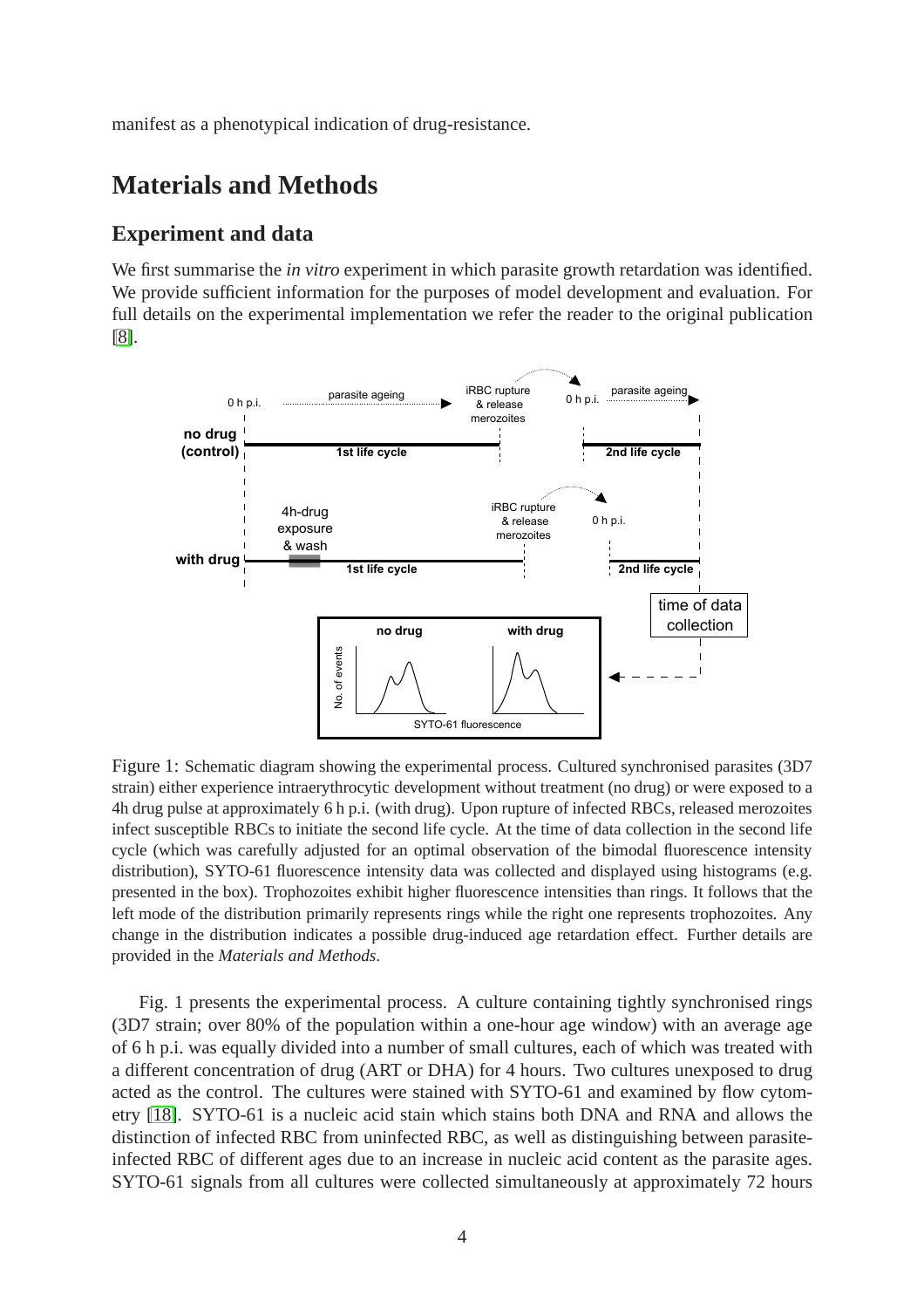post drug administration (indicated in Fig. 1), corresponding to the period in which parasites transition from the ring to trophozoite stage (during the second cycle). As trophozoites express significantly more nucleic acid, this period of transition exhibited a bimodal SYTO-61 fluorescence distribution. Quantitative analysis of this bimodal distribution is the key to our approach as it enables us to identify the relative populations of parasites in the two successive life stages [\[8\]](#page-20-9). As indicated in Fig. 1, if the administration of drug slows parasite growth then the first life cycle would be prolonged and the second life cycle would start later. In consequence, we would observe an increase in the ring population (i.e. the mode with the lower fluorescence) and a corresponding decrease in the trophozoite population (i.e. the mode with the higher fluorescence) in the SYTO-61 fluorescence histogram. Note that the underlying processes of iRBC rupture and merozoite release and re-infection were not observable in the experiment.



Figure 2: SYTO-61 fluorescence frequency histograms with various ART concentrations (note that two cultures with 0 nM ART were measured). For each panel, samples with fluorescence less than 3000 (indicated by the dashed lines) were taken to include fluorescence signals from uninfected RBC and were thus excluded from the model fitting process. Note that the histograms are corrected by removing the unviable population (see *Materials and Methods* for details).

The SYTO-61 fluorescence histograms often contain a small population of dead or dormant parasites (due to drug activity or otherwise) that are not involved in the second life cycle. To account for this non-viable population, a *background experiment* in which supermaximal drug concentration ( $> 10 \times$  the 50% Lethal dose (3 days)) was applied for over 48 hours was also performed [\[8\]](#page-20-9). The high drug concentration and long exposure time guaranteed that all parasites became non-viable. Hence, denoting the SYTO-61 fluorescence frequency histogram under the *background* condition by  $f_b$  and the SYTO-61 fluorescence frequency histogram under a 4h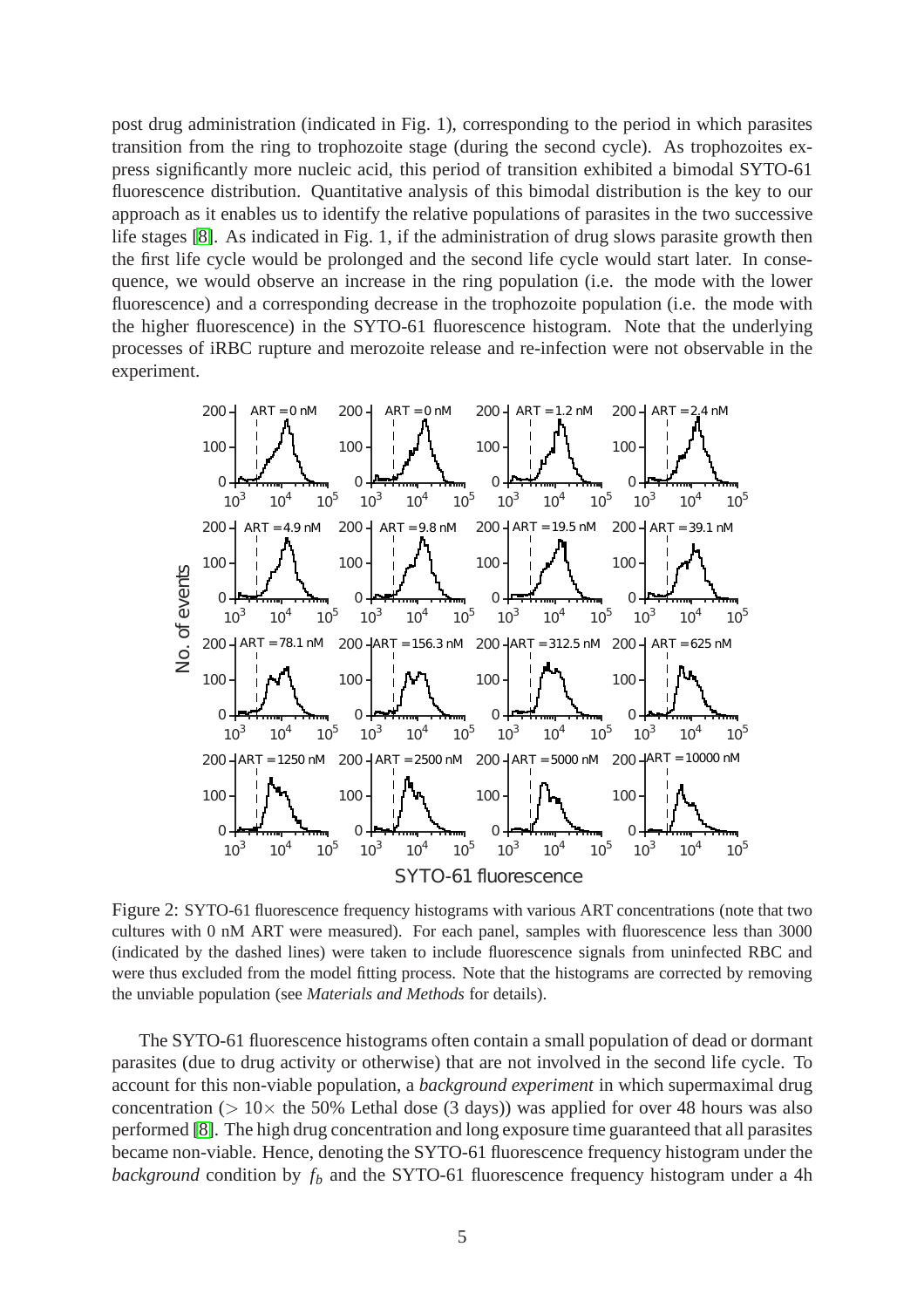drug pulse by  $f$ , the corrected SYTO-61 fluorescence frequency histogram,  $f_c$ , is given by

$$
f_c = f - (1 - V)f_b,
$$
 (1)

where *V* represents the viability (the fraction of parasites entering the second life cycle; see [\[7,](#page-20-4)8] for details).

The corrected histogram data is shown in Fig. 2 (for various ART concentrations) and Supplementary Fig. S1 (for various DHA concentrations). Experiments were performed in technical replicates for each drug concentration. The histograms in Fig. 2 present all available SYTO-61 fluorescence intensity data. Also note that for each histogram, the samples with fluorescence intensity less than 3000 (indicated by the vertical dashed lines) were considered to include fluorescence signals from uninfected RBCs and were thus excluded in the analysis. Each histogram was generated by distributing log-transformed SYTO-61 fluorescence intensity samples (with magnitude >3000) into 40 equally spaced bins. Raw SYTO-61 fluorescence intensity data is provided in Dataset S1.

#### **The model**

Since the *in vitro* experiment measures the SYTO-61 fluorescence data in the second life cycle, our model is designed to reproduce the underlying process of parasite growth over the period of the ring-to-trophozoite transition in the second life cycle (see Fig. 1).

Over the period of the ring-to-trophozoite transition, the growth of individual parasites is modelled by two sequential stages — an "immature" ring stage during which the ring-totrophozoite transition cannot occur (due to incomplete cellular development) followed by a "mature" ring stage where the ring-to-trophozoite transition is possible — inspired by the classic model for the mammalian cell cycle [\[19,](#page-21-5) [20\]](#page-21-6). We introduce *A<sup>r</sup>* , the *ready-for-change* age (which is assumed to be the same for all parasites). Parasites of age  $a < A_r$  are, by definition, rings. For parasites of age  $a > A_r$ , the waiting time before entering the trophozoite stage follows a Poisson distribution with transition rate  $\lambda$  (denoted as  $Pois(\lambda)$ ).

We assume that the age distribution of viable parasites (i.e. the parasites able to asexually reproduce in the second life cycle) at the time of data collection is Gaussian ( $\sim N(\mu, \sigma^2)$ ). This is reasonable given that the parasites are tightly synchronised and drug is unlikely to differentially kill parasites over such a tight age window (although a spreading in age distribution over time was evident [\[8\]](#page-20-9).)

The bimodal fluorescence intensity distributions (Fig. 2) suggest that both the SYTO-61 fluorescence intensity and the rate of increase in SYTO-61 fluorescence intensity is higher in trophozoites than in rings. We model this property using a piecewise function mapping from parasite age  $(a)$  to SYTO-61 fluorescence intensity  $(F)$  as follows:

<span id="page-5-0"></span>
$$
F(a) = \begin{cases} F_0 e^{r_1 a}, & a < A_c \\ F_0 e^{r_1 A_c + r_2 (a - A_c)}, & a \ge A_c \end{cases}
$$
 (2)

where  $A_c$  indicates the age of transition (from ring to trophozoite) for a parasite, noting that each individual parasite's  $A_c$  is sampled from  $Pois(\lambda)$ . Clearly  $A_c \geq A_r$  for all parasites. For each parasite, prior to the transition (i.e.  $a < A_c$ ), the age-dependent intensity of SYTO-61 staining increases at a rate  $r_1$ . Following the transition the rate increases to  $r_2$ . We note that although  $F_0$  gives the fluorescence intensity at the start of the second life cycle (i.e. age 0 h p.i.), the model is not designed to study the early intraerythrocytic life-stages of the parasites.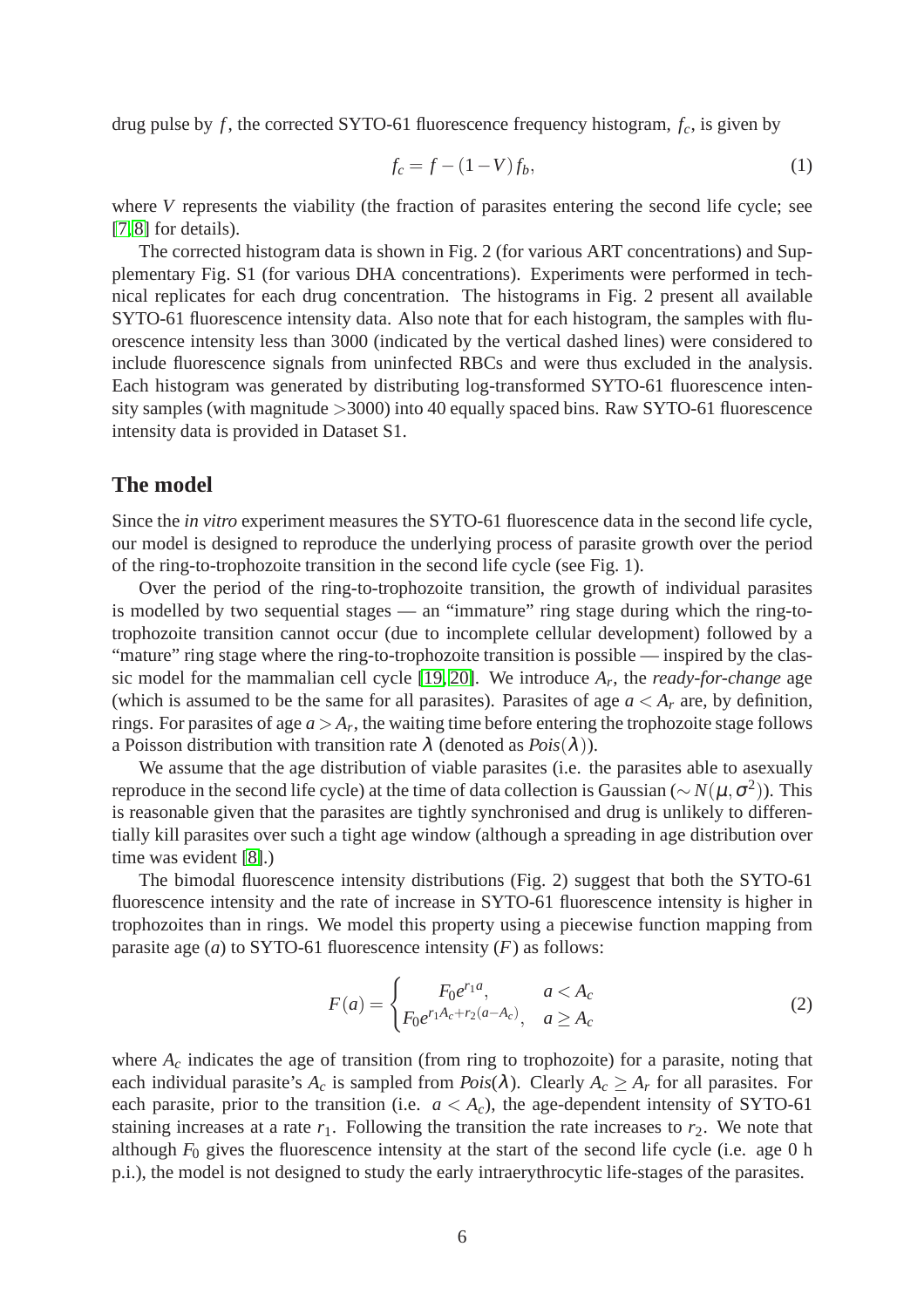All model parameters are listed in Table 1. We note two important limiting cases of the model. When  $A_r = 0$ , the model allows rings to transition to trophozoites immediately (at 0 h p.i.), with transition rate  $\lambda$ . On the other hand, when  $\lambda \to \infty$ , all rings reaching age  $A_r$ immediately undergo the transition to the trophozoite stage. Therefore, our model provides a very general framework in which to study the statistics of the ring-to-trophozoite transition and the mechanism of growth retardation.



Figure 3: A single stochastic realisation of the model showing the evolution of both the age distribution and SYTO-61 fluorescence distribution. The time change is indicated by the mean parasite age (i.e.  $\mu$ ). The parameter values chosen for this example are  $\sigma = 0.8$  h p.i.,  $A_r = 21$  h p.i.,  $\lambda = 0.7$  h p.i.<sup>-1</sup>,  $F_0 = 20$ (unitless),  $r_1 = 0.24$  h p.i.<sup>-1</sup> and  $r_2 = 0.56$  h p.i.<sup>-1</sup>. The simulation starts with 4000 rings with a mean age of 10 h p.i. and standard deviation of 0.8 h p.i.. The total number of parasites is shown in black and the number of trophozoites in green.

In preparation for its application to the experimental data, Fig. 3 presents a single stochastic realisation (performed using the Gillespie algorithm [\[21\]](#page-21-7)) of the model. We initiated the simulation with a population of 4000 ring-stage parasites with a mean age of 10 h p.i. (and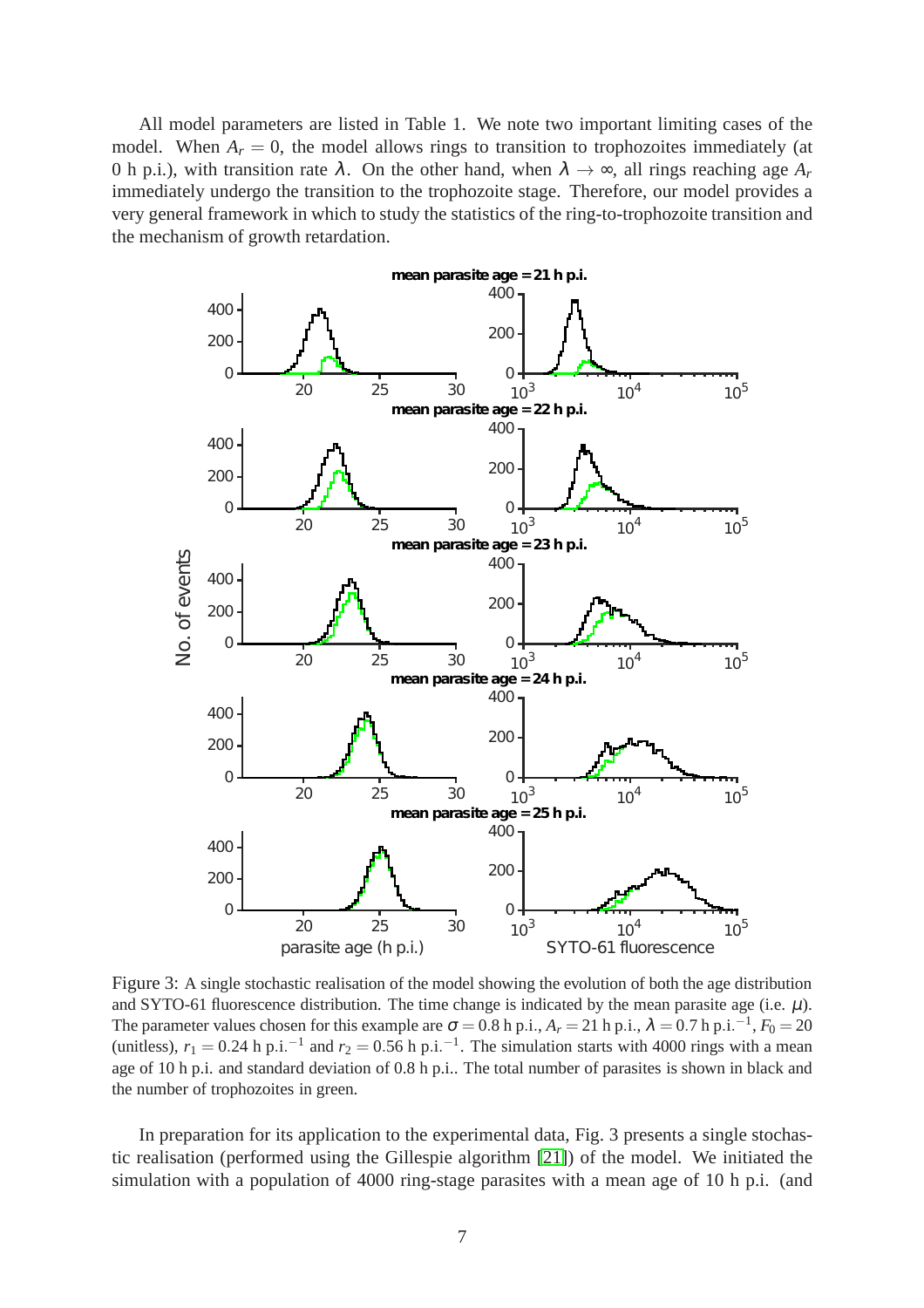standard deviation of 0.8 h p.i.) in the second life-cycle. We assumed that  $A_r = 21$  h p.i.,  $\lambda = 0.7$  h p.i.<sup>-1</sup>,  $F_0 = 20$  (unitless),  $r_1 = 0.24$  h p.i.<sup>-1</sup> and  $r_2 = 0.56$  h p.i.<sup>-1</sup>. Note that we chose these parameters simply to illustrate the model's behaviour. While the simulated fluorescence histograms may look similar to the experimental data, the parameters do not necessarily represent the true values. The simulation was implemented in MATLAB (version R2014b; The MathWorks, Natick, MA) and the code is provided in the *Supporting Information*. The left panels in Fig. 3 show the continuous ageing of the parasite population and accumulation of trophozoites within the simulated population. The right panels show how the transition to a population dominated by trophozoites (with their corresponding increased SYTO-61 staining) leads to a distinct shift in the SYTO-61 fluorescence intensity histogram. The bimodality evident in the observed data (Fig. 2) is also evident in the simulated data.

Table 1: **A list of model parameters** The unit h p.i. is an abbreviation of hour post-infection. We assume in the model that the SYTO-61 fluorescence intensity is unitless.

| Model pa-      | <b>Description</b>                                                 | Unit               |
|----------------|--------------------------------------------------------------------|--------------------|
| rameter        |                                                                    |                    |
| $\mu$          | mean of parasite age distribution at the time of data collection   | $h$ p.i.           |
| $\sigma$       | standard deviation of age distribution                             | h p.i.             |
| $A_r$          | the age before which the ring-to-trophozoite transition cannot oc- | h p.i.             |
|                | cur                                                                |                    |
| $\lambda$      | rate of conversion from ring to trophozoite                        | $h^{-1}$           |
| F <sub>0</sub> | a parameter in the age-to-signal mapping (Eq. 2)                   |                    |
| $r_1$          | the rate at which the age-dependent intensity of SYTO-61 staining  | $[h \, p.i.]^{-1}$ |
|                | increases in ring stage                                            |                    |
| r <sub>2</sub> | the rate at which the age-dependent intensity of SYTO-61 staining  | $[h \, p.i.]^{-1}$ |
|                | increases in trophozoite stage                                     |                    |

### **Derivation of the probability density function for the SYTO-61 fluorescence distribution**

Our model for the transition from ring to trophozoite stage can be represented graphically by mapping parasite age to SYTO-61 fluorescence intensity (Fig. 4). The intensity signal for a single ring-stage parasite will increase with age along the line with slope  $r_1$ . On becoming a trophozoite (at a certain age  $A_c > A_r$ ) it will then follow one of the green lines with slope  $r_2$ . It follows that a fluorescence intensity  $F_1$  can only originate from rings with age  $a_1$ . However, a fluorescence intensity  $F_2$  can result from trophozoites with ages between  $a_2$  and  $a'_2$  (inclusive) or a ring with age  $a'_2$ . These considerations suggest that we derive the probability density function for the total fluorescence signal (from a population of parasites) in a piecewise way with a critical point of separation,  $F_r$ , mapped from the ready-for-change age  $A_r$ .

**Case 1:**  $F \leq F_r$  where  $F_r = F_0 e^{r_1 A_r}$ . Since  $a_1 \sim N(\mu, \sigma^2)$  and  $a_1 = \ln(F/F_0)/r_1$ , we have the probability density function for *F*,

$$
Pr(F) = \frac{1}{\sigma \sqrt{2\pi}} e^{-\frac{(a_1 - \mu)^2}{2\sigma^2}} \left(\frac{1}{r_1 F}\right),
$$
 (3)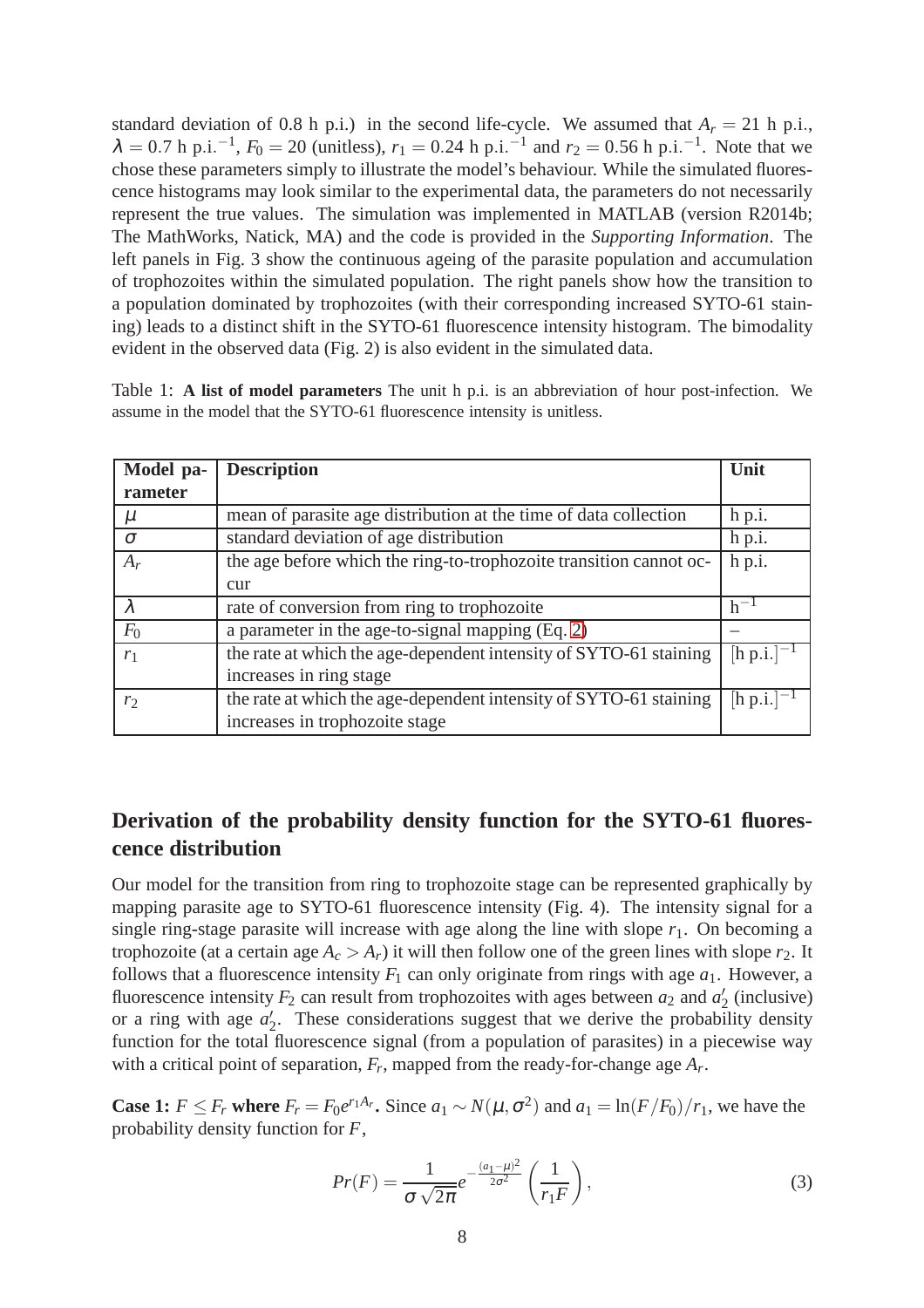

Figure 4: Illustrative figure showing the mapping from parasite age to fluorescence intensity (in natural logarithm). If a parasite is in ring form, it will move along the line with slope  $r_1$ . Otherwise becoming a trophozoite at a certain age after  $A_r$  will then follow a line with slope  $r_2$  (e.g. the green lines).

where  $1/(r_1F)$  is the derivative of  $a_1$  with respect to *F* due to use of the logarithmic transform on the fluorescence data.

**Case 2:**  $F > F_r$  where  $F_r = F_0 e^{r_1 A_r}$ . The probability density function for *F* is a sum of two parts. One is the probability of rings with age  $a'_2$  and the other is the probability of trophozoites with a range of ages from  $a_2$  to  $a'_2$ . The former is given by

$$
Pr[F, \text{ from rings with age } a = a_2'] = \frac{1}{\sigma \sqrt{2\pi}} e^{-\frac{(a_2'-\mu)^2}{2\sigma^2}} \left[ e^{-\lambda(a_2'-A_r)} \right] \left( \frac{1}{r_1F} \right). \tag{4}
$$

The first term in this expression comes from the normal distribution of the population. The second term follows from the modelled Poisson distribution,  $Pois(\lambda)$ , for the probability that a parasite of age  $a'_2$  remains in ring form. The last term is the derivative of  $a'_2$  with respect to *F* due to the logarithmic transform  $a'_2 = \ln(F/F_0)/r_1$ .

The contribution to the probability density from trophozoites is given by

$$
Pr[F, \text{ from trophozoites}] = \int_{a_2}^{a_2'} Pr(F|a)da,\tag{5}
$$

where  $Pr(F|a)$  is the probability density function of F from trophozoites with age a. To derive  $Pr(F|a)$ , we first give the cumulative probability

<span id="page-8-0"></span>
$$
\int_{F}^{F+\Delta F} Pr(F|a)dF = \frac{1}{\sigma\sqrt{2\pi}}e^{-\frac{(a-\mu)^2}{2\sigma^2}}\left[e^{-\lambda(A_c(F+\Delta F)-A_r)}-e^{-\lambda(A_c(F)-A_r)}\right],\tag{6}
$$

where  $A_c(F) = [r_2a - \ln(F/F_0)]/(r_2 - r_1)$  and  $A_c(F + \Delta F) = [r_2a - \ln((F + \Delta F)/F_0)]/(r_2 - r_1)$ . The difference of two exponentials indicates the probability of trophozoites with conversion age between  $A_c(F)$  and  $A_c(F + \Delta F)$ . By multiplying  $1/\Delta F$  on both sides of Eq. [6](#page-8-0) and taking the limit  $\Delta F \rightarrow 0$ , we obtain

<span id="page-8-1"></span>
$$
Pr(F|a) = \frac{1}{\sigma\sqrt{2\pi}}e^{-\frac{(a-\mu)^2}{2\sigma^2}}\left[\lambda e^{-\lambda(A_c-A_r)}\right]\frac{1}{(r_2-r_1)F},\tag{7}
$$

where  $A_c = [r_2a - \ln(F/F_0)]/(r_2 - r_1)$ . We notice that the second term  $\lambda e^{-\lambda(A_c - A_r)}$  is exactly the probability density function of the Poisson distribution, and the last term is the derivative of *A<sup>c</sup>* with respect to *F* (except for a negative sign cancelled during simplification).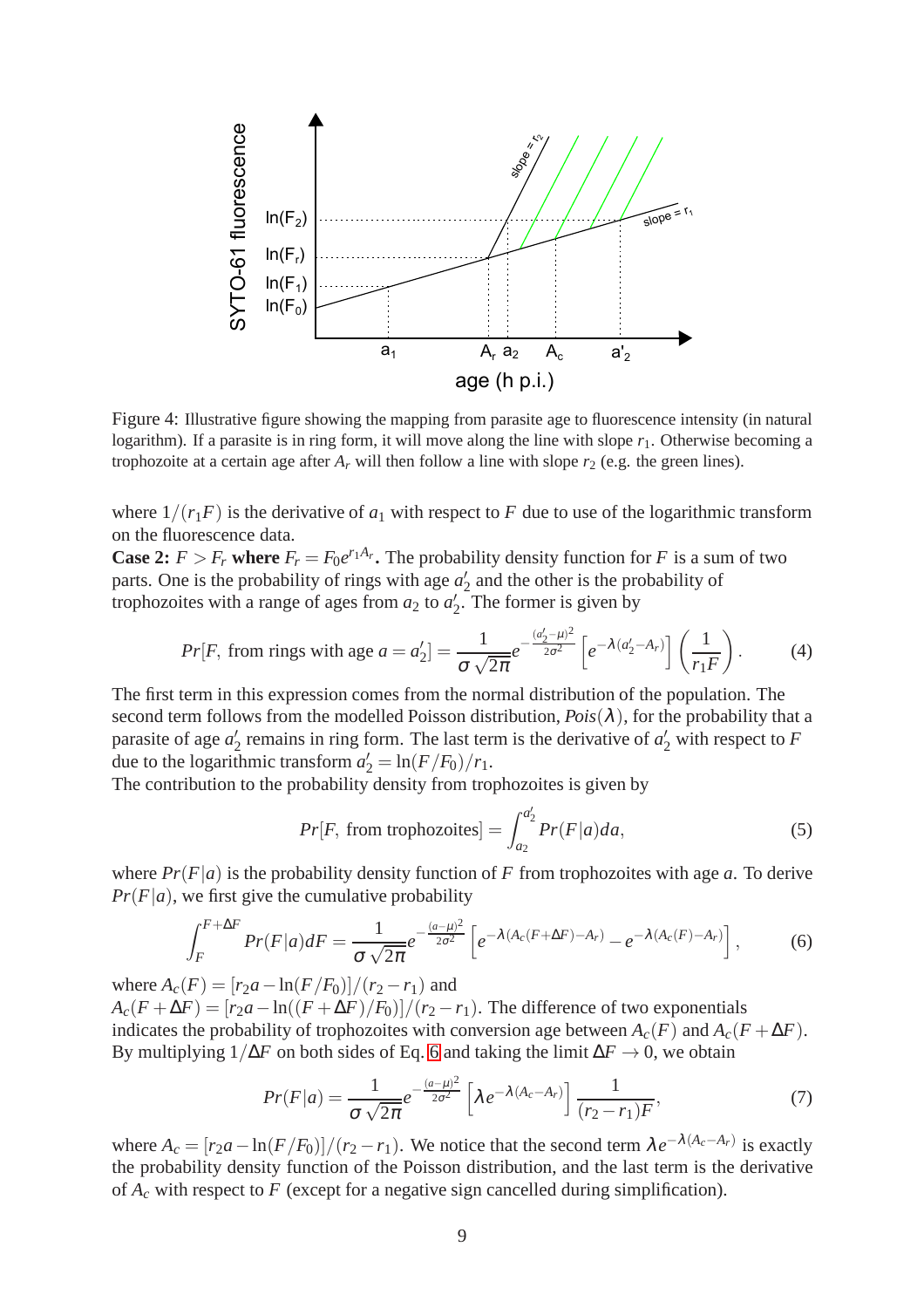Hence, the probability density function for  $F$  is given by

<span id="page-9-0"></span>
$$
Pr(F) = \begin{cases} \frac{1}{\sigma\sqrt{2\pi}}e^{-\frac{(a_{1}^{\prime}-\mu)^{2}}{2\sigma^{2}}}\left(\frac{1}{r_{1}F}\right), & F \leq F_{r} \\ \frac{1}{\sigma\sqrt{2\pi}}e^{-\frac{(a_{2}^{\prime}-\mu)^{2}}{2\sigma^{2}}}\left[e^{-\lambda(a_{2}^{\prime}-A_{r})}\right]\left(\frac{1}{r_{1}F}\right)+\int_{a_{2}}^{a_{2}^{\prime}}Pr(F|a)da, & F > F_{r} \end{cases}
$$
(8)

where  $Pr(F|a)$  is given by Eq. [7,](#page-8-1)  $F_r = F_0 e^{r_1 A_r}$ ,  $a_1 = \ln(F/F_0)/r_1$ ,  $a_2 = \ln(F/F_0) + (r_2 - r_1)$  $(r_1)A_r$ ,  $/r_2$ ,  $a'_2 = \ln(F/F_0)/r_1$  and  $A_c = [r_2a - \ln(F/F_0)]/(r_2 - r_1)$ . Although  $a_1$  and  $a'_2$  have the same expression, we retain both for clarity.

#### **Parameter identifiability**

To apply the analytical expression for the SYTO-61 fluorescence distribution (Eq. [8\)](#page-9-0) to data, we must determine if the equation is well-posed, i.e. is there sufficient information within the data to uniquely identify the model's parameters. Eq. [8](#page-9-0) contains seven parameters, but as we will now show, this equation can be reduced to an expression containing just five parameters. This expression cannot be further reduced and so is sufficient for parameter estimation (Table 2). The relationship between these five parameters and the seven "biological" parameters—with which we are fundamentally concerned—is derived.

We begin with the case  $F < F_r$  and identify two new parameters,

$$
K_1 = \ln(F_0) + r_1 \mu,\tag{9}
$$

$$
K_2 = \sigma r_1. \tag{10}
$$

 $Pr(F)$  can be rearranged to be a two-parameter distribution

$$
Pr(F) = \frac{1}{(\sigma r_1)\sqrt{2\pi}}e^{-\frac{[\ln(F) - (\ln(F_0) + r_1\mu)]^2}{2(\sigma r_1)^2}}\left(\frac{1}{F}\right) = \frac{1}{K_2\sqrt{2\pi}}e^{-\frac{[\ln(F) - K_1]^2}{2K_2^2}}\left(\frac{1}{F}\right),\tag{11}
$$

where  $K_1$  and  $K_2$  represent the mean and standard deviation respectively. This is consistent with the fact that a log-normal distribution is uniquely determined by two parameters.

Secondly, for the case of  $F > F_r$ , the first part is also a log-normal distribution except for a Poisson probability density function. Thus we introduce

$$
K_3 = \ln(F_0) + r_1 A_r,\tag{12}
$$

$$
K_4 = \frac{\lambda}{r_1},\tag{13}
$$

such that the first part is given by

$$
\frac{1}{\sigma\sqrt{2\pi}}e^{-\frac{(a_2'-\mu)^2}{2\sigma^2}}\left[e^{-\lambda(a_2'-A_r)}\right]\left(\frac{1}{r_1F}\right)=\frac{1}{K_2\sqrt{2\pi}}e^{-\frac{[\ln(F)-K_1]^2}{2K_2^2}}\left[e^{-K_4(\ln(F)-K_3)}\right]\left(\frac{1}{F}\right). \quad (14)
$$

Thirdly, for the integral part, we introduce

$$
K_5 = \frac{r_2}{r_1}.\tag{15}
$$

Therefore, Eq. [7](#page-8-1) becomes

$$
Pr(F|a) = \frac{1}{K_2 \sqrt{2\pi}} e^{-\frac{(r_1 a + \ln(F_0) - K_1)^2}{2K_2^2}} \left(e^{-\Phi}\right) \frac{K_4 r_1}{(K_5 - 1)F},\tag{16}
$$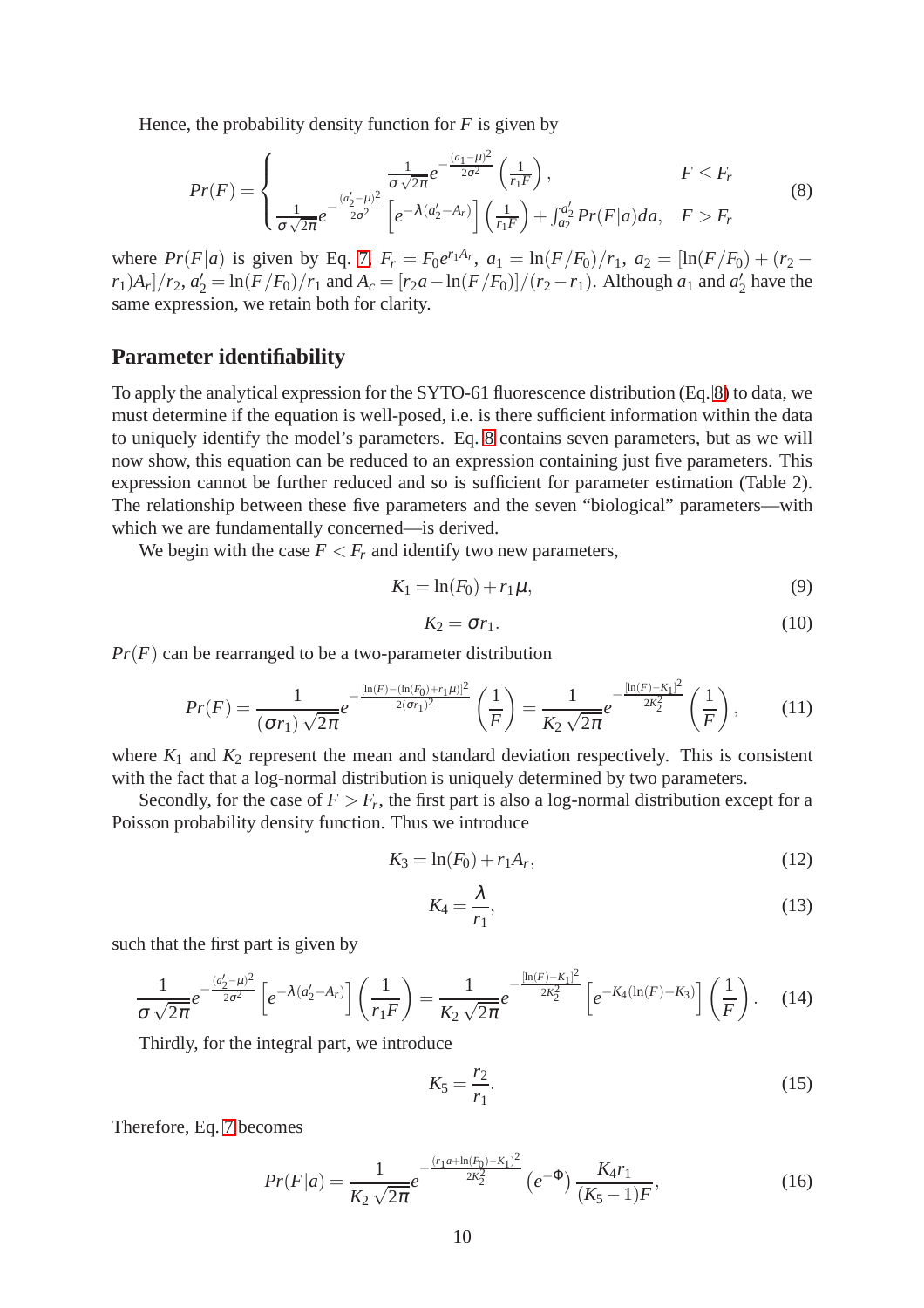where

$$
\Phi = \frac{K_4[K_5(r_1a + \ln(F_0)) - \ln(F) + K_3 - K_3K_5]}{K_5 - 1}.
$$

Then taking the transform  $b = r_1a + \ln(F)$ , the integral part in Eq. [8](#page-9-0) becomes

<span id="page-10-0"></span>
$$
\int_{a_2}^{a'_2} Pr(F|a)da = \int_{b_2}^{b'_2} Pr(F|b)db = \int_{b_2}^{b'_2} \frac{1}{K_2\sqrt{2\pi}} e^{-\frac{[b-K_1]^2}{2K_2^2}} \left(e^{-\Phi}\right) \frac{K_4}{(K_5-1)F} db,\tag{17}
$$

where

$$
\Phi = \frac{K_4[K_5b - \ln(F) + K_3 - K_3K_5]}{K_5 - 1},
$$

and the lower and upper bounds are given by

$$
b_2 = \frac{\ln(F) - K_3 + K_3 K_5}{K_5}
$$
 and  $b'_2 = \ln(F)$ .

At last, we find  $F_r = e^{K_3}$  which finalises the process of expressing the fluorescence distribution using five parameters, each of which should be identifiable by application of the model to the fluorescence intensity histogram data. The final form of the model is given by

<span id="page-10-1"></span>
$$
Pr(F) = \begin{cases} \frac{1}{K_2 \sqrt{2\pi}} e^{-\frac{[\ln(F) - K_1]^2}{2K_2^2}} \left(\frac{1}{F}\right), & F \le e^{K_3} \\ \frac{1}{K_2 \sqrt{2\pi}} e^{-\frac{(\ln(F) - K_1)^2}{2K_2^2}} \left[e^{-K_4(\ln(F) - K_3)}\right] \left(\frac{1}{F}\right) + \int_{b_2}^{b_2'} Pr(F|b) db, & F > e^{K_3} \end{cases}
$$
(18)

where the integral of  $Pr(F|b)$  is given by Eq. [17.](#page-10-0) A summary of the five new parameters is provided in Table 2.

Table 2: **A list of new parameters in the probability density function of the reduced fluorescence intensity distribution.** The new parameters are some combinations of the original model parameters listed in Table 1 and are primarily used for data fitting. The choice of parameter constraints are provided in the main text.

| New parameter | Relationship to the model parameters in Table 1 | <b>Constraint</b> |
|---------------|-------------------------------------------------|-------------------|
| $K_1$         | $\ln(F_0) + r_1 \mu$                            | [6.2, 10.8]       |
| $K_2$         | $\sigma r_1$                                    | [0.0039, 1]       |
| $K_3$         | $ln(F_0) + r_1 A_r$                             | [2, 10.8]         |
| $K_4$         | $\lambda/r_1$                                   | [0, 300]          |
| $K_5$         | $r_2/r_1$                                       | (1, 10]           |

#### **Method for data fitting**

The simplified 5-parameter probability density function (Eq. [18\)](#page-10-1) was fitted to the observed SYTO-61 fluorescence data for the 3D7 strain shown in Fig. 2 and Fig. S1. While drug induces growth retardation of parasites in the first life cycle (from the time of drug exposure to the end of that cycle), the second life cycle is drug-free and assumed to progress normally. Accordingly, when modelling parasites in the second life cycle, the model parameter that may depend upon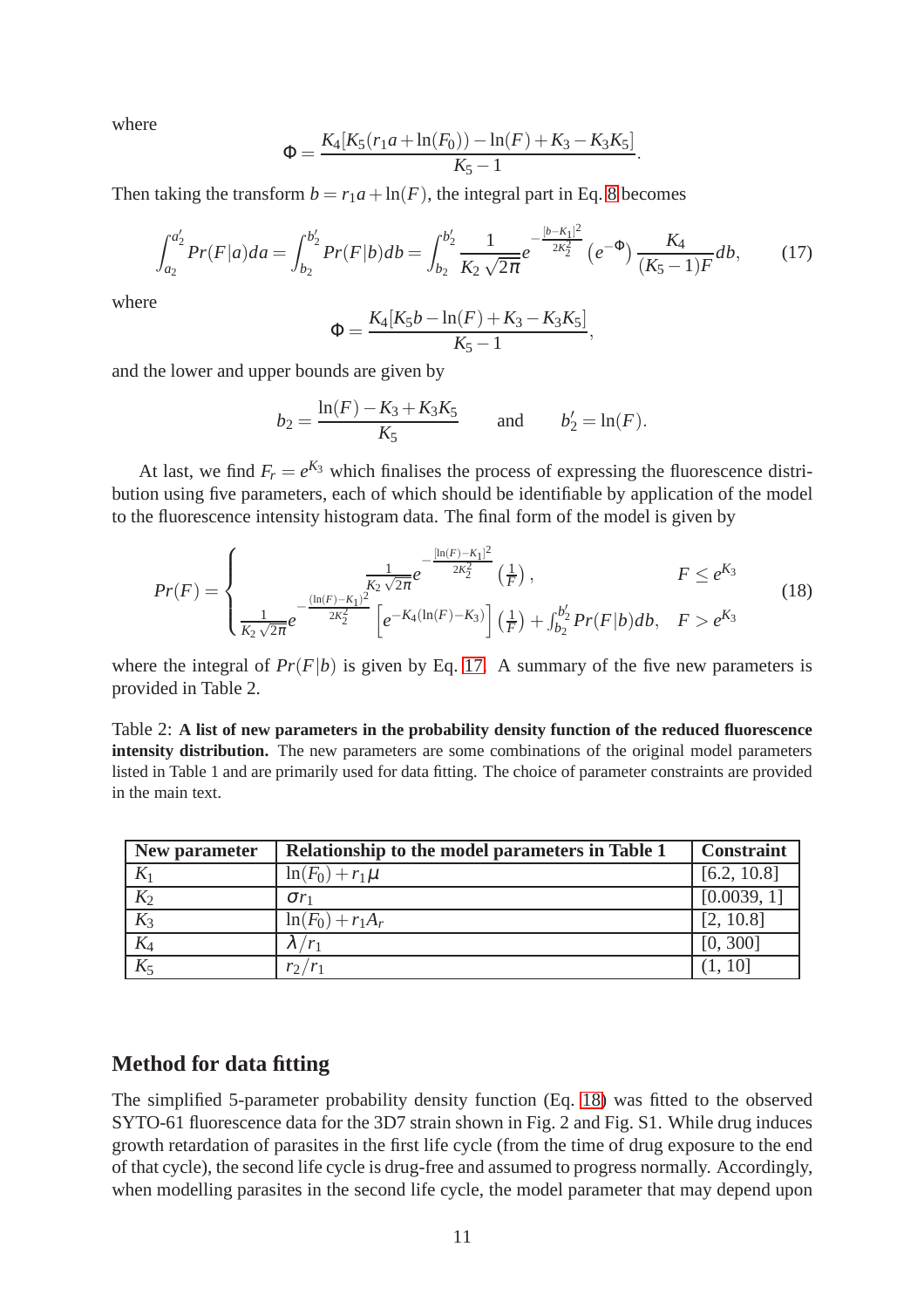drug concentration is the mean parasite age  $\mu$  (and thus  $K_1$  in the 5-parameter model). Moreover, since the parasite age distribution may change over time in the experiment, the spread of parasite age distribution  $\sigma$  (and in turn  $K_2$ ) is also allowed to vary. To simultaneously fit the model to all the data shown in Fig. 2 (or Fig. S1), we therefore require 35 parameters (16 for  $K_1$ , 16 for  $K_2$ , and one for each of  $K_3$ ,  $K_4$  and  $K_5$ ).

To optimise the data fitting procedure, we provide plausible ranges for each parameter (summarised in Table 1). Based on the observed fluorescence range of approximately 500–50000 in the observed data, we have  $e^{K_1} \in [500, 50000]$  which gives  $K_1 \in [6.2, 10.8]$ . We estimate  $\sigma \in [0.39, 2]$  The lower bound is based on the the estimated standard deviation of the initial parasite age distribution where approximately 80% of parasites were aged within a one-hour window centred at the mean age. The upper bound is chosen to allow for a much wider age distribution.  $r_1$  is assumed to be in  $[0.01, 0.5]$  where the lower bound avoids a very small denominator in  $K_4$  and  $K_5$ . These give  $K_2 \in [0.0039, 1]$ . We have  $K_3 \in [2, 10.8]$  based on a similarity to  $K_1$  but with a much smaller lower bound in order to capture possible small values of *A<sub>r</sub>*.  $K_4 \in [0,300]$  corresponds to  $\lambda \in [0,3]$  where the upper bound  $\lambda = 3$  represents a very fast ring-to-trophozoite transition (over 95% of rings become trophozoites within one hour of ageing to the ready-for-change age  $A_r$ ). We have  $K_5 \in (1, 10]$  where the lower bound is based on the assumption that  $r_2 > r_1$  and the upper bound is arbitrarily chosen.

A global search using a combination of Latin Hypercube Sampling (LHS) and non-linear least squares optimisation was performed. A minimum of 4000 parameter sets (each of which contains 35 parameter values, 16 identical values for  $K_1$ , 16 identical values for  $K_2$ , and one value for each of  $K_3$ ,  $K_4$  and  $K_5$ ) were randomly generated using MATLAB's built-in LHS function *lhsdesign* (plus a few additional sets proposed based on our prior knowledge) and were used as initial points for multi-start optimisation. The precision for the initial values was up to the first decimal place for *K*<sup>2</sup> and integer values were sampled for all other parameters. For each of these initial points (minimum 4000) generated using the LHS sampling, MATLAB's built-in functions *lsqcurvefit* and *nlparci* with default settings were used to minimise the sum of squared residuals subject to the above constraints and produce the corresponding best-fit parameter values and associated 95% confidence intervals (CIs). The globally optimal solution and associated best-fit parameter values (which are presented in the *Results*) were given by the parameter set producing the smallest sum of squared residuals. The trapezoidal integration method with a division of 1000 equal sub-intervals was used to approximate the integral over  $[b_2, b'_2]$  in the probability density function.

### **Results**

### **Quantifying the dependence of drug-induced parasite growth retardation on drug concentration**

Fig. 5 presents the results of fitting the 5-parameter model to the SYTO-61 fluorescence data for ART (the best-fit parameter values are provided in Supplementary Table S1). The model correctly captures the ART-dependent change of shape in SYTO-61 fluorescence histograms — increasing ART concentration leads to an increase in the ring population (i.e. the mode with the lower fluorescence) at the expense of a decreased trophozoite population (i.e. the mode with the higher fluorescence).

To quantify the extent of ART-induced parasite growth retardation, we define  $T_{\Delta} = \mu -$ *Ar* , the time period (in the second life cycle) from the *ready-for-change* age *A<sup>r</sup>* to the mean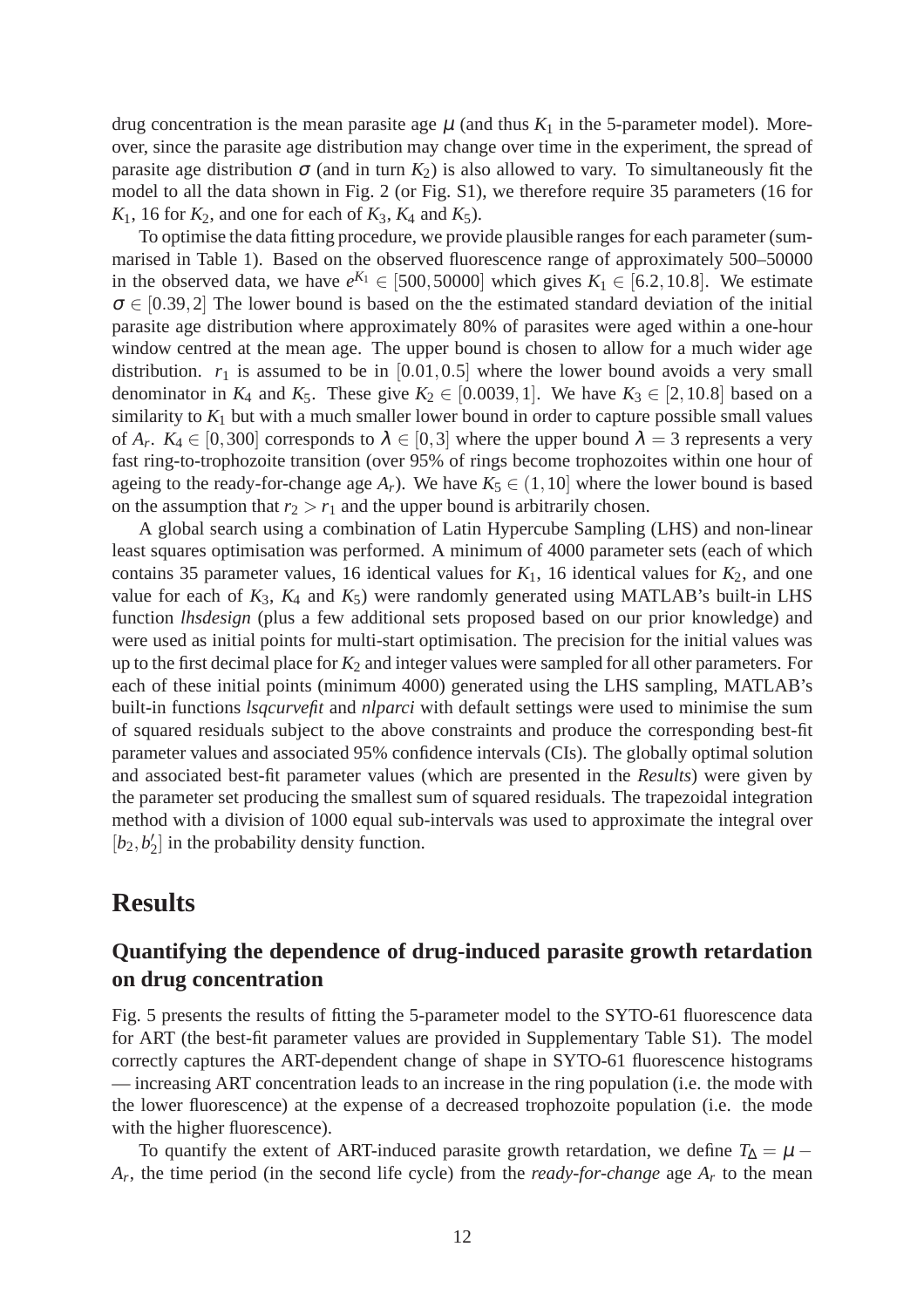

Figure 5: Results of fitting the model to SYTO-61 fluorescence frequency data with various ART concentrations (note that two cultures with 0 nM ART were measured). The red curves represent the best-fits to the histogram data. For each panel, the samples with intensity less than 3000 (indicated by the dashed lines) were excluded from the model fitting process. Note that the histograms are corrected by removing the unviable population (see *Materials and Methods* for details). Full fitting results are provided in Supplementary Table S1.

population age at the time of data collection  $\mu$ . Recapping Fig. 1, since the delay in rupture time of the first cycle directly affects the mean parasite age at the time of data collection  $\mu$ , but not the *ready-for-change* age  $A_r$ , the change in  $T_\Delta$  therefore provides a direct indication of how much the rupture time is delayed in the first life cycle due to drug application. A smaller  $T_\Delta$  indicates a longer delay in the rupture time (in the first cycle), i.e. parasites are younger when measured. Conversely, a larger *T*<sup>∆</sup> indicates a shorter delay, i.e. parasites are relatively older at the time of data collection. Given that  $r_1T_{\Delta} = K_1 - K_3$  and that the agedependent SYTO-61 staining rate  $r_1$  is independent of drug concentration, we can use  $K_1$  − *K*<sup>3</sup> to quantify the dependence of growth retardation on drug concentration. A smaller value for  $K_1 - K_3$  indicates a longer delay in the rupture time (in the first cycle). Fig. 6A shows that, for an ART concentration of less than 5 nM (applied as a 4h pulse), little if any growth retardation is evident. However, when ART concentration increases above 5 nM,  $K_1 - K_3$  (and so *T*∆) decreases approximately linearly, implying an approximately linear positive correlation between the delay to rupture time (for the first cycle) and drug concentration.

For clinically relevant DHA, the model performs similarly well (Fig. 7). Similar to ART, we observe a region where parasite growth is almost unaffected (e.g. DHA less than 1 nM; see Fig. 8A) followed by a region where  $K_1 - K_3$  decreases monotonically with increasing DHA concentration. However, unlike for ART, the relationship is non-linear. For high drug concentration,  $K_1 - K_3$  ceases to decrease (although this might be inaccurate due to limited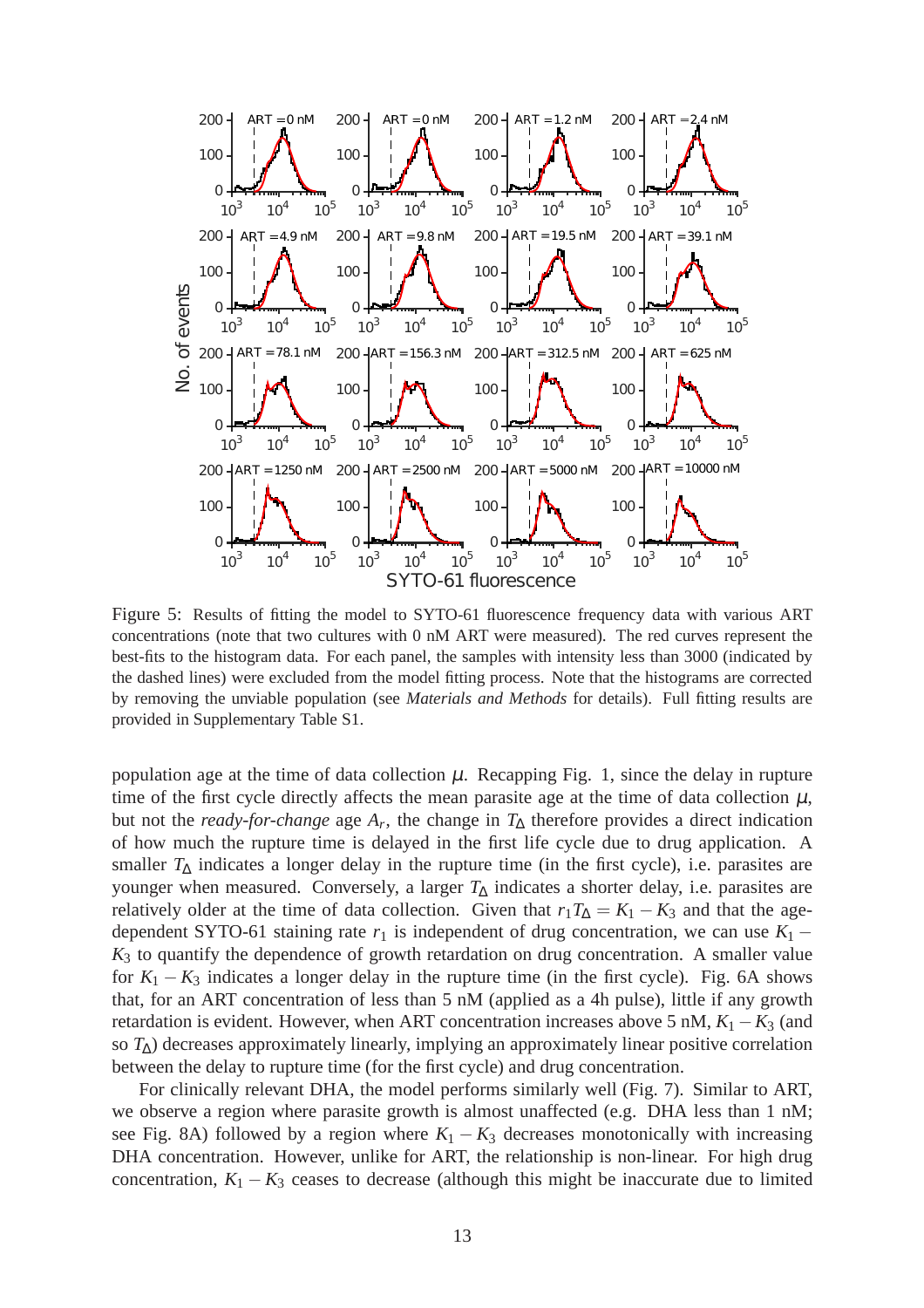

Figure 6: Dependence of growth retardation and spread of parasite age distribution on applied ART concentration. The extent of growth retardation is indicated by  $K_1 - K_3$ . A smaller value for  $K_1 - K_3$ indicates a longer delay in the rupture time in the first cycle. The extent of spread of parasite age distribution is indicated by  $K_2$ . A larger  $K_2$  indicates a wider parasite age distribution. The horizontal dashed line indicate the mean of all the estimates of  $K_2$ . The vertical dotted lines separate the results of "no drug" cases and "with drug" cases (for a proper display of the "no drug" cases).

numbers of samples caused by low viabilities), indicating some sort of saturation effect.



Figure 7: Results of fitting the model to experimental data of SYTO-61 fluorescence frequency histograms with various DHA concentrations (note that two cultures with 0 nM DHA were measured). The red curves represent the best-fits to the histogram data. For each panel, the samples with intensity less than 3000 (indicated by the dashed lines) were excluded in model fitting process. Note that the histograms are corrected by removing the unviable population (see *Materials and Methods* for details). Full fitting results are provided in Supplementary Table S2.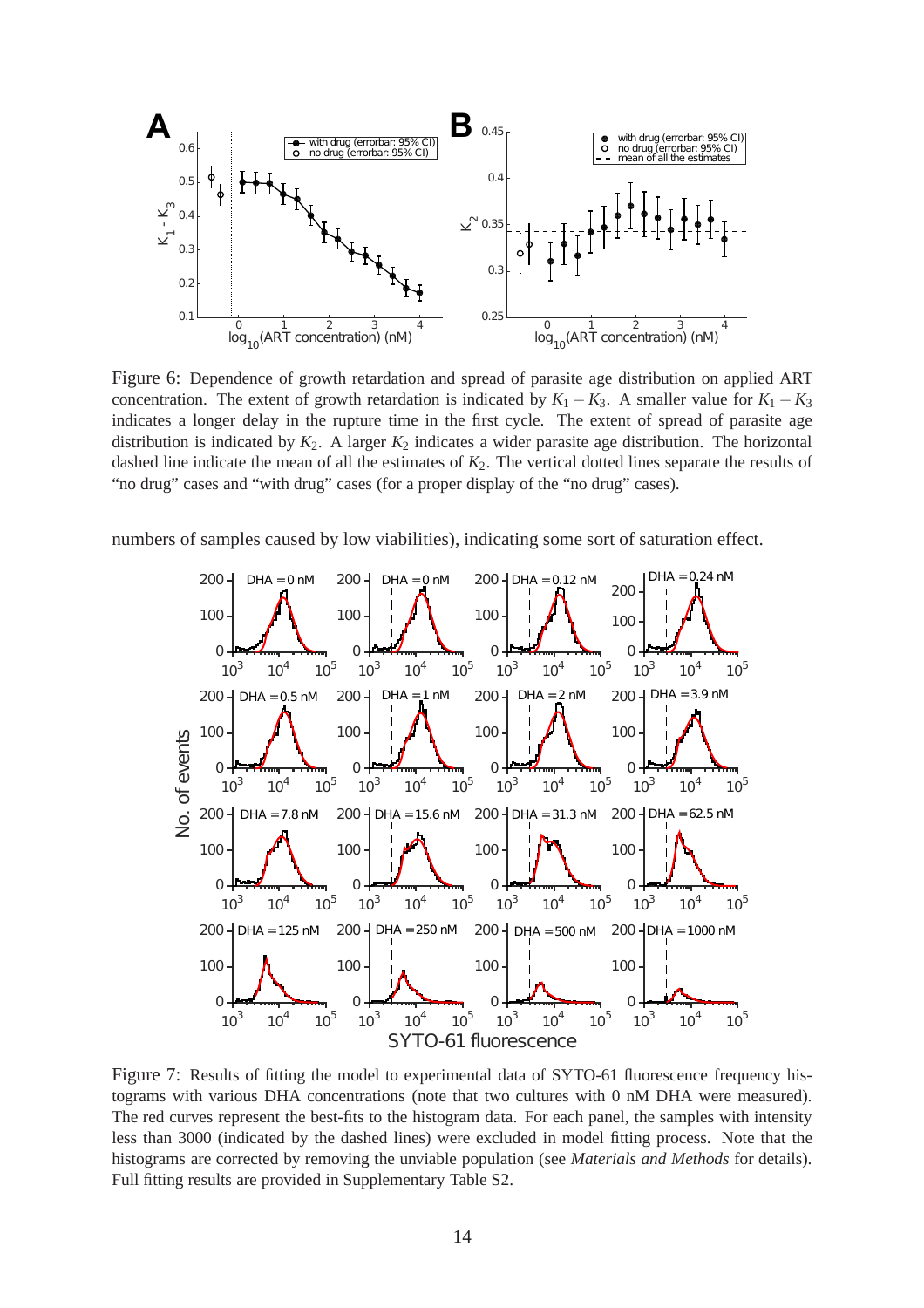Although we cannot determine  $T_{\Delta}$  from  $K_1 - K_3$  due to the unknown parameter  $r_1$  (the rate of age-dependent SYTO-61 staining in ring stage), we can provide some useful bounds based on plausible values for  $r_1$ . For example, if  $r_1$  is 0.1 [h p.i.] $^{-1}$  then an increase in ART concentration from 0 nM to approximately 1000 nM leads to a decrease of  $K_1 - K_3$  from approximately 0.5 to 0.26 (Fig. 6A), implying a delay in rupture time of approximately  $T_{\Delta} = (0.5 - 0.26)/0.1 = 2.4$ hours. Similarly, for the same  $r_1$  value but an increase in DHA concentration from 0 nM to 100 nM (see Fig. 8A), the estimated delay in rupture time is approximately  $((0.5-0.1)/0.1=)$  4 hours, which is longer than that induced by 1000nM ART. Clearly, if  $r_1$  is smaller (or larger), the actual rupture time will be delayed (advanced) accordingly. Based on a reasonable range for  $r_1$  of [0.05–0.25] h p.i.<sup>-1</sup>, the drug-induced delay in rupture time (for the first life cycle) should be no more than 10 hours.

#### **The parasite age distribution is relatively unaffected by the drug pulse**

The parameter  $K_2$  (=  $\sigma r_1$ ) directly indicates how the standard deviation (or spread) of the parasite age distribution at the time of data collection  $(\sigma)$  depends on drug concentration. As shown in Figs. 6B and 8B, there is a weak positive correlation for relatively low drug concentrations. For relatively high drug concentrations, although  $K_2$  drops substantially for DHA (Fig. 8B, which might be strongly affected by small sample size), no substantial decrease is observed for ART (Fig. 6B). These results suggest that, although varying drug concentration may affect the spread of the parasite age distribution, the effect is usually very limited.



Figure 8: Dependence of growth retardation and spread of parasite age distribution (indicated by *K*2) on applied DHA concentration. The extent of growth retardation is indicated by  $K_1 - K_3$ . A smaller value for  $K_1 - K_3$  indicates a longer delay in the rupture time in the first cycle. The extent of spread of parasite age distribution is indicated by *K*2. A larger *K*<sup>2</sup> indicates a wider parasite age distribution. The horizontal dashed line indicates the mean of all the estimates of  $K_2$ . The vertical dotted line separates the results of "no drug" cases and "with drug" cases.

### **New experiments to test alternative mechanisms for drug-induced growth retardation**

Having established that our model can be used to quantify the relationship between applied drug concentration and growth retardation for the *in vitro* data, we now explore the utility of the model for identifying possible alternative mechanisms responsible for growth retardation.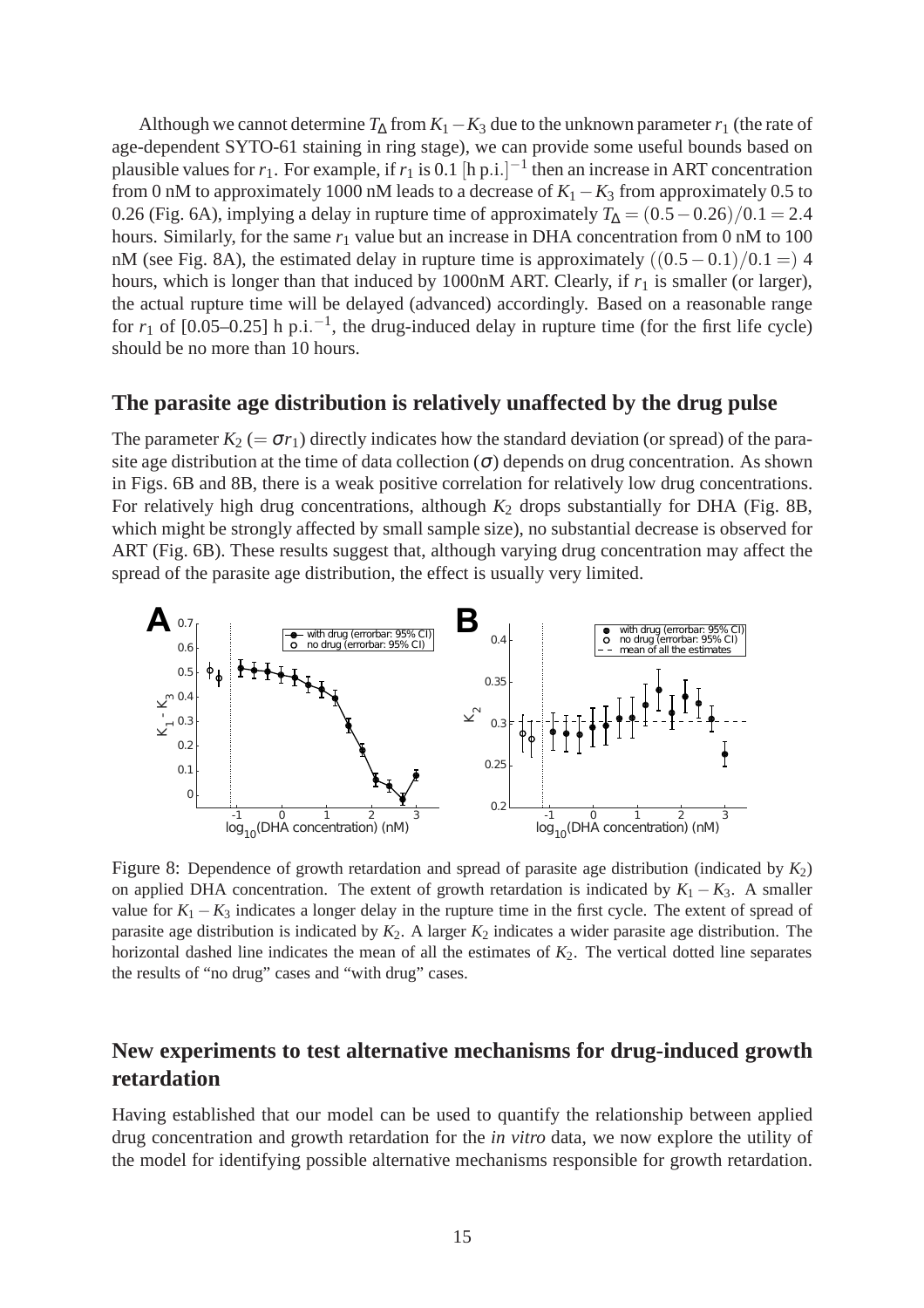

Figure 9: Schematic diagram showing the proposed experiment for the identification of the possible mechanisms of growth retardation, i.e. a decreased transition rate λ or a postponed *ready-for-change* age *A<sup>r</sup>* . The experiment is almost the same as the *in vitro* experiment introduced in the *Materials and Methods* and Fig. 1. The only change is that the time of data collection is moved from the first to the second life cycle, although we acknowledge potential experimental challenges due to the requirement that only the signal from viable parasites is interpreted. The exact time of data collection depends on further experimental adjustments and should capture the ring-to-trophozoite transition in the first life cycle (and not overlap with the drug application window). Measured fluorescence histogram data (again normalised) will be used for estimation of model parameters.

Focusing on the ring-to-trophozoite transition (which is the core part of the model), one hypothesis is that growth retardation may be a result of either a decreased transition rate  $\lambda$  or a postponed *ready-for-change* age *A<sup>r</sup>* for parasites in the first life cycle (and thus delayed rupture time and initiation of the second life cycle). To test the hypothesis, we would require fluorescence intensity measurements for viable parasites to be performed during the first life cycle, particularly around the period of the ring-to-trophozoite transition. Such an experimental setup is illustrated in Fig. 9. We note that the *in vitro* data used thus far, in which fluorescence measurements were taken in the second life cycle, were primarily designed to assess viability (which is, of course, only measurable through study of the second life cycle.) and so are not suitable for testing this hypothesis. We have therefore taken an *in silico* approach in anticipation of future experimental studies.

First, suppose that increasing ART concentration decreases the ring-to-trophozoite transition rate  $\lambda$  (while leaving the *ready-for-change* age  $A_r$  unchanged). Fig. 10 shows simulated data and the model fit for four different values of the transition rate  $\lambda$  between 0.3 and 1.2. Simulated data is in black (generated by assuming 4000 parasites were present) and the best-fit model in red (dashed lines). The true (model-based) distribution from which the simulated data were obtained is shown in blue. Fig. 11 presents estimates for  $K_3$  and  $K_4$ , which determine *A<sub>r</sub>* and  $\lambda$  respectively (Table 2). The model fitting procedure correctly identifies that  $A_r$ , the *ready-for-change* age, was unchanged across the simulations, while  $\lambda$ , the ring-to-trophozoite transition rate, was increased. We note the presence of some minor bias in the estimate for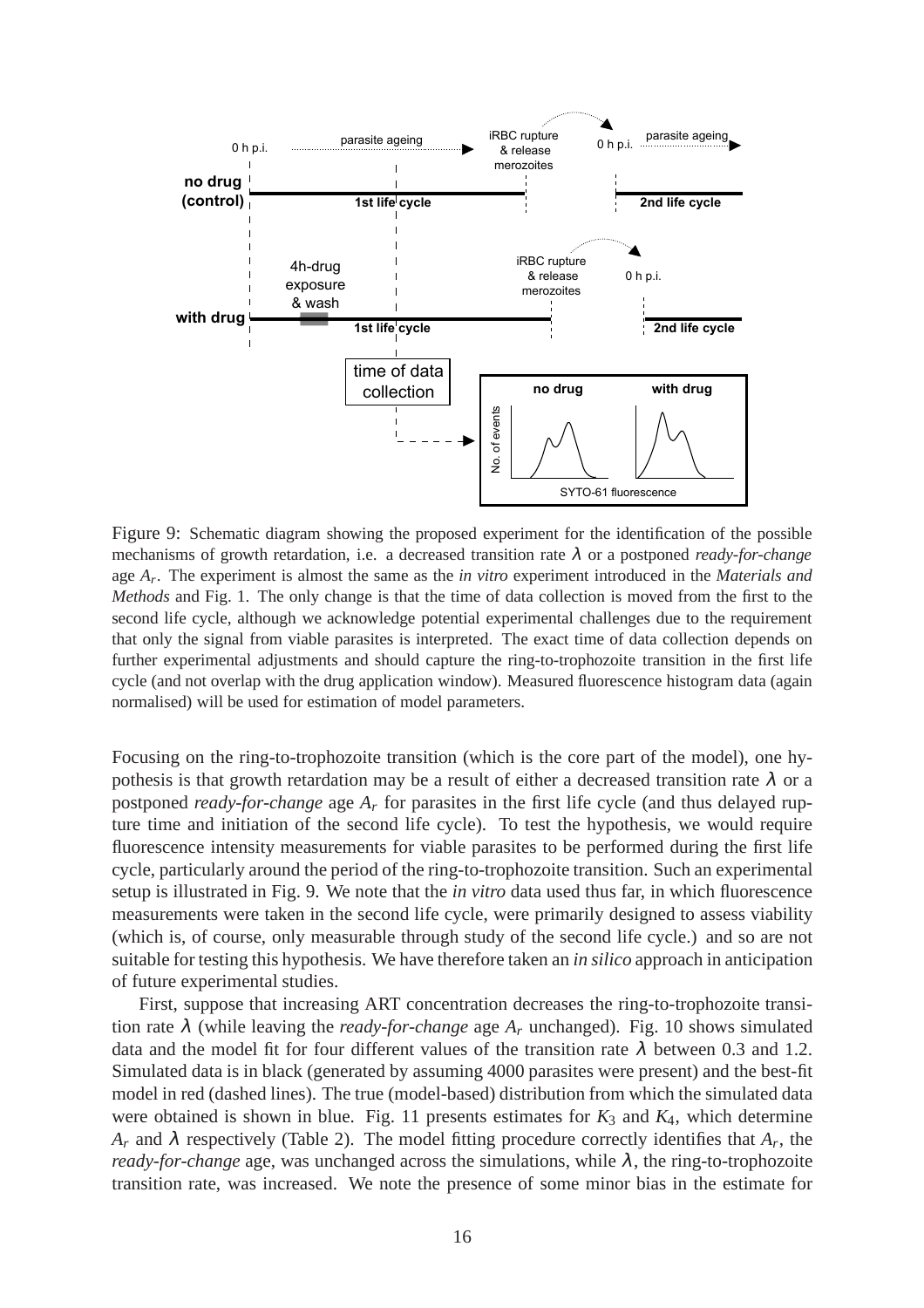

Figure 10: Simulated data with both the true and best-fit distributions. 4000 samples were used for each histogram. The values of  $A_r$  and  $\lambda$  used to generate the simulated data are indicted in each panel. Other parameters are provided in Table S3. The true distribution is given by Eq. [18.](#page-10-1) The method for data fitting is given in the *Materials and Methods*.

*K*<sup>3</sup> for this particular simulated dataset. Supplementary Fig. S2 presents summary statistics for 100 replications of the simulation-reestimation procedure and establishes that unbiased estimates were obtained. The relative bias for all 11 parameters  $(K_1, K_2, 4 \times K_3, 4 \times K_4, K_5)$  was very small, the largest being 1.03%).



Figure 11: Comparison of best-fit parameter values and the true values for the simulated dataset shown in Fig. 10. Error bars indicate 95% CIs of the estimates. Full fitting results are given in Supplementary Table S3.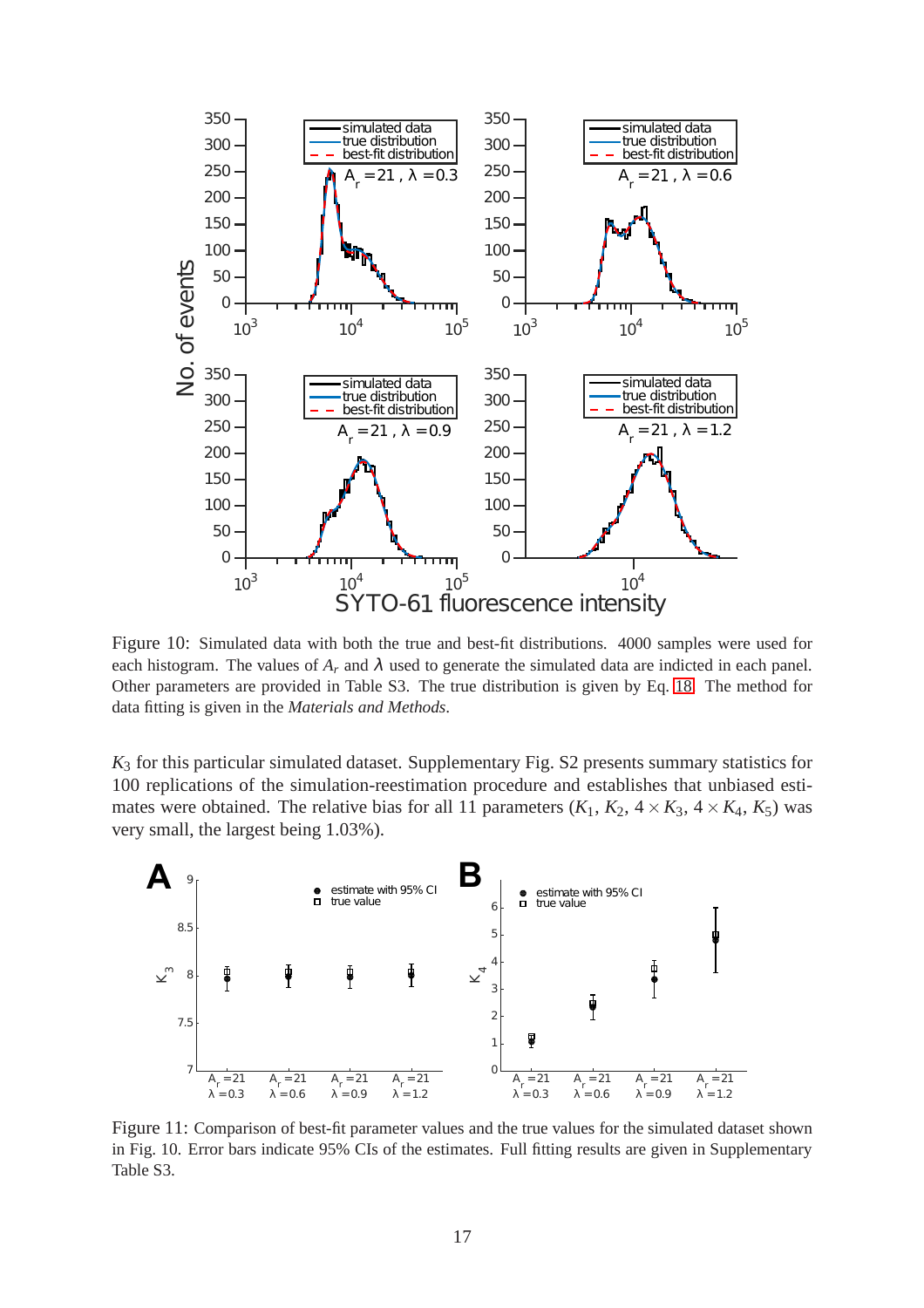In addition to varying  $\lambda$  only, we also examined the other three logical possibilities: 1)  $\lambda$ is fixed and  $A_r$  is varied (see Figs. S3 and S4; Supplementary Table S4); 2) both  $\lambda$  and  $A_r$  are varied but in opposite directions, i.e. one increases while the other decreases (see Figs. S5 and S6; Supplementary Table S5); 3) both  $\lambda$  and  $A_r$  are varied but in the same direction, i.e. both increase or decrease (see Figs. S7 and S8; Supplementary Table S6). In all situations, the results consistently show that the possible variations in the key parameters  $\lambda$  and  $A_r$  are identified for a given set of simulated fluorescence intensity histogram data. Hence, with future availability of fluorescence data collected during the first cycle, we anticipate that our model will reliably distinguish between the alternative hypothesised mechanisms driving growth retardation.

### **Predicting the effect of growth retardation on** *in vivo* **parasite killing**

Although a short pulse (4 hours) of ART/DHA may prolong the parasite's life cycle by a relatively short time (e.g. less than 10 hours as estimated above), it could have a significant effect on *in vivo* parasite killing. For example, if the delay occurs during the ring-to-trophozoite transition (as hypothesised above), then the recent identification that ring-stage parasites exhibit a much lower sensitivity to ART (and DHA) than those in the trophozoite stage [\[7,](#page-20-4)[16,](#page-21-2)[17\]](#page-21-3) directly suggests that delayed ageing may lead to effective drug escape. Accordingly, here we perform a preliminary investigation of the possible impact of growth retardation on *in vivo* parasite killing using a simple PK–PD model. The model contains just two compartments representing populations of rings and trophozoites, with a transition rate from rings to trophozoites given by the rate  $\lambda$ . Rings are killed by ART/DHA at a slower rate than trophozoites, as suggested by previous findings [\[7,](#page-20-4) [16,](#page-21-2) [17\]](#page-21-3). Model details are provided in the *Supporting Information*.

Simulation results are shown in Fig. 12. A population of ring-stage parasites were initially distributed with a mean age of 10 h p.i. (note, this is simply the time since the simulated population of RBCs were infected, not the time of clinical exposure for the simulated host) and a standard deviation of 2 h at the start of simulation. With a single dose of artesunate (2mg/kg) applied at 10 hours (see the middle panel of Fig. 12), the rate of parasite death for a scenario in which there is no drug-induced growth retardation (i.e.  $\lambda$  is independent of drug concentration) is significantly higher than that for a scenario in which there is drug-induced growth retardation (i.e.  $\lambda$  is a function of drug concentration). Growth retardation delays the transition from rings to trophozoites and in turn prevents those parasites from being killed as the drug's short half-life (approximately 0.9 h) allows them to avoid exposure during the trophozoite stage. This result suggests that, if drug induces a slower transition from ring to trophozoite stage, growth retardation has a substantial adverse effect on efficient parasite killing and may thus be considered as a potential mechanism for decreasing ART sensitivity.

### **Discussion**

In this paper, we have studied ART-induced parasite growth retardation using a mechanistic model that considers the ring-to-trophozoite transition to be a two-stage process and exploits the differing rates of nucleic acid production (measured through SYTO-61 fluorescence intensity) in those two life stages. By fitting the model to fluorescence histogram data, we have been able to identify the dependence of growth retardation on applied drug concentration (Figs. 6A and 8A) and obtain reliable estimates for how much the parasite's life span is prolonged due to exposure to drug. Our primary findings from this analysis were that: 1) drug-induced parasite growth retardation exhibits a threshold-like behaviour such that growth retardation is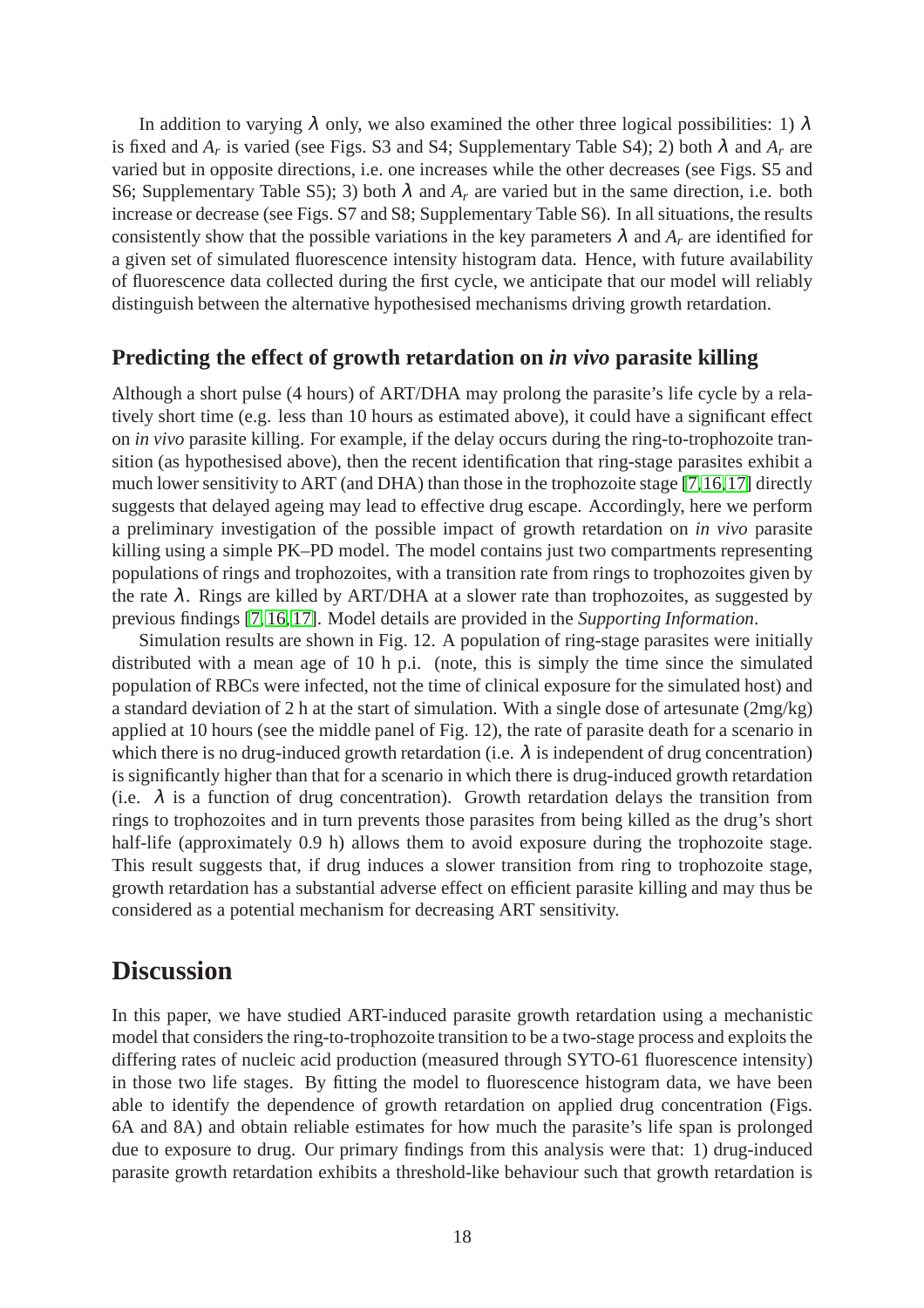

Figure 12: Simulation of *in vivo* parasite killing under a single dose of artesunate. The simulation is initiated with  $10^{11}$  parasites initially distributed into 20 age bins from age 1 h p.i. to 20 h p.i. (we only consider integer ages and note that h p.i. refers to the age of iRBCs, not the time of host infection) following a normal distribution with a mean of 10 h p.i. and a standard deviation of 2 h p.i. at the start of simulation (upper left panel). We let the population grow for 10 hours' simulation time in order that a mixed population of rings and trophozoites appeared when a single dose of artesunate was applied. The pharmacokinetic profile of DHA (the active metabolite of artesunate) is given in the middle panel. If the ring-to-trophozoite transition rate  $\lambda$  is assumed to be drug-independent (i.e. there is no druginduced growth retardation), the age distribution after 20 hours' simulation (upper right panel) and the parasite killing curve (lower panel) are shown in dark green. Results under the assumption that  $\lambda$  is drug-dependent are shown in magenta.

evident only when drug concentration is sufficiently large (for example,  $> 10$  nM ART for a 4 hour drug pulse); 2) the parasite life cycle is prolonged by no more than 10 hours due to application of ART/DHA; and 3) the parasite age distribution at the time of data collection in the second life cycle is relatively unaffected by the application of short drug pulses with different concentrations.

Furthermore, we used the model to propose a hypothetical mechanism of ART-induced parasite growth retardation. We considered growth retardation to be due to either a decreased transition rate  $\lambda$  or a postponed *ready-for-change* age  $A_r$ , or a combination of the two. We have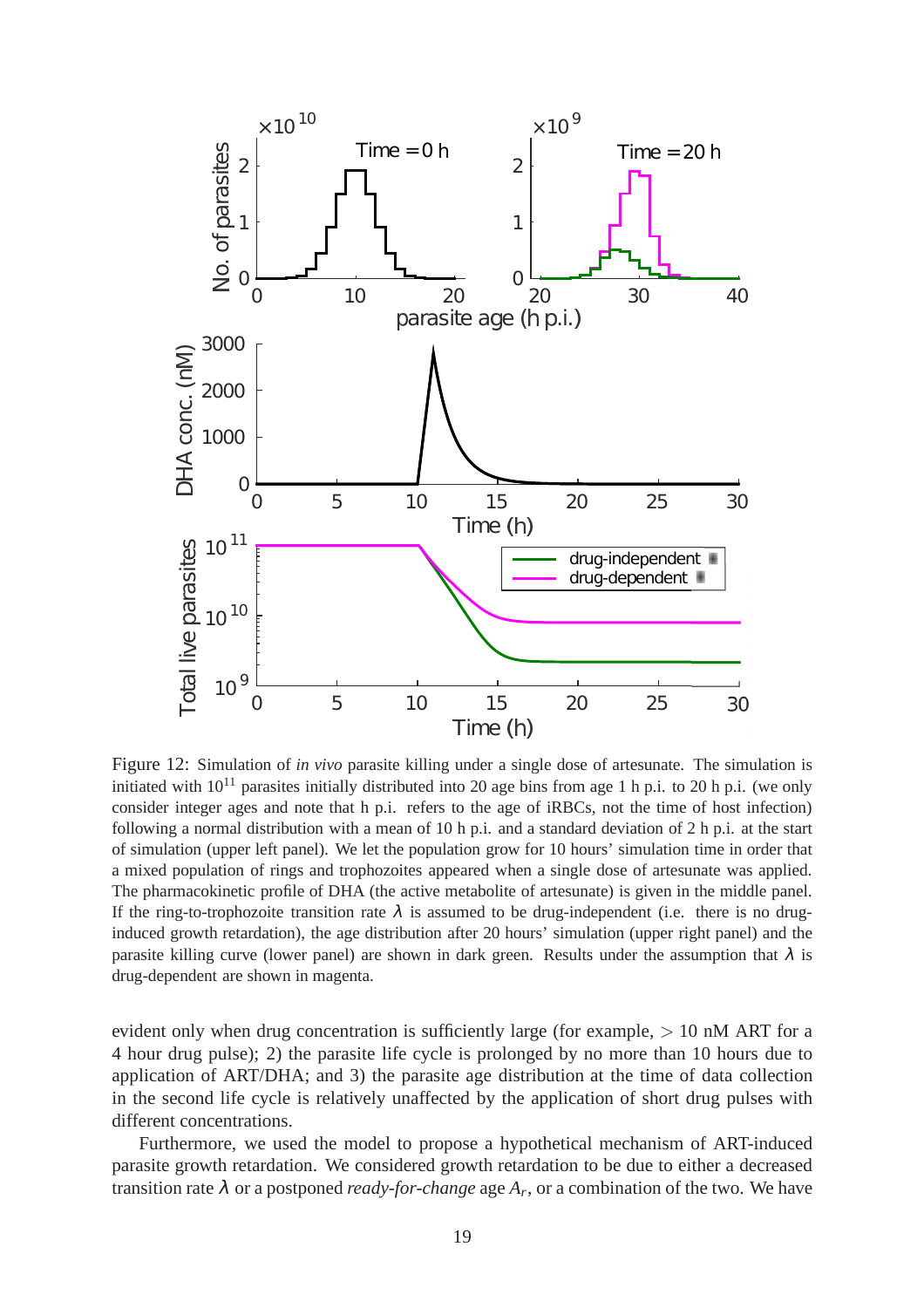shown that, if fluorescence intensity data were collected in the first life cycle, that the model is able to accurately identify the dependencies of the transition rate λ and the *ready-for-change* age  $A_r$  on drug concentration. With the availability of new experimental data (e.g. fluorescence data from the first life cycle), we will be able to incorporate growth retardation into our recently developed dynamic-stress model of antimalarial action [\[10\]](#page-20-6), providing a comprehensive platform for the study and optimisation of ART-based therapies.

ART-induced growth retardation has two competing effects. Firstly, it slows the overall rate of growth by extending the life cycle. However, by delaying the transition to the trophozoite stage, the parasite avoids being exposed to drug at a highly sensitive stage [\[7,](#page-20-4) [10\]](#page-20-6), providing a net benefit (to the parasite) due to the delay (as shown in Fig. 12). Our preliminary *in vivo* simulations suggest that the overall effect is likely to be strongly beneficial (for the parasite): a short delay in the time of ring-to-trophozoite transition will have a minimal impact on the overall growth rate (and so any implications for onwards transmission are likely minimal), yet is extremely effective in avoiding the short ART/DHA pulse and so killing. Therefore, understanding where in the parasite life cycle drug-induced growth retardation acts is important in the context of combating emergent drug resistance through optimisation of dosing regimens, as demonstrated by our *in vivo* simulations (Fig. 12). Furthermore, these results suggest that developing new longer-lived ART derivatives may overcome resistance to ART and DHA, as a direct consequence of their longer half lives.

Returning to the model we have introduced to analyse the SYTO-61 fluorescence data, it provides a major advance on current methods used to study mixed histograms from fluorescence assays. Current practice is to simply partition the bimodal signal into "low" and "high" components at a chosen threshold intensity. While suitable for well separated peaks, this method is inadequate for determining mixtures of rings and trophozoites as shown in Fig. 2. Our model clearly dissects the contributions of different parasite populations to the fluorescence distribution (Eq. [18\)](#page-10-1) where the integral part represents the contribution from trophozoites while the sum of all other parts represents the contribution from rings. It can therefore be used to estimate the fraction of parasite subpopulations based on fluorescence intensity distribution in a far more reliable and rigorous way. Moreover, given that fluorescence dye staining is a standard assay in experimental biology, we anticipate that our novel methods will be broadly applicable to other problems, for example in the application to the adoptive transfer data utilised in [\[22\]](#page-21-8).

# **Funding information**

The work was supported by the National Health and Medical Research Centre of Australia (NHMRC) through Project Grants 1100394 and 1060357, the Centre for Research Excellence ViCBiostat (1035261) and the Centre for Research Excellence  $PRISM^2$  (1078068). James M. McCaw was supported by an Australian Research Council (ARC) Future Fellowship. Julie A. Simpson was supported by a NHMRC Senior Research Fellowship. Leann Tilley was supported by an ARC Professorial Fellowship.

# **Competing interests**

We have no competing interests.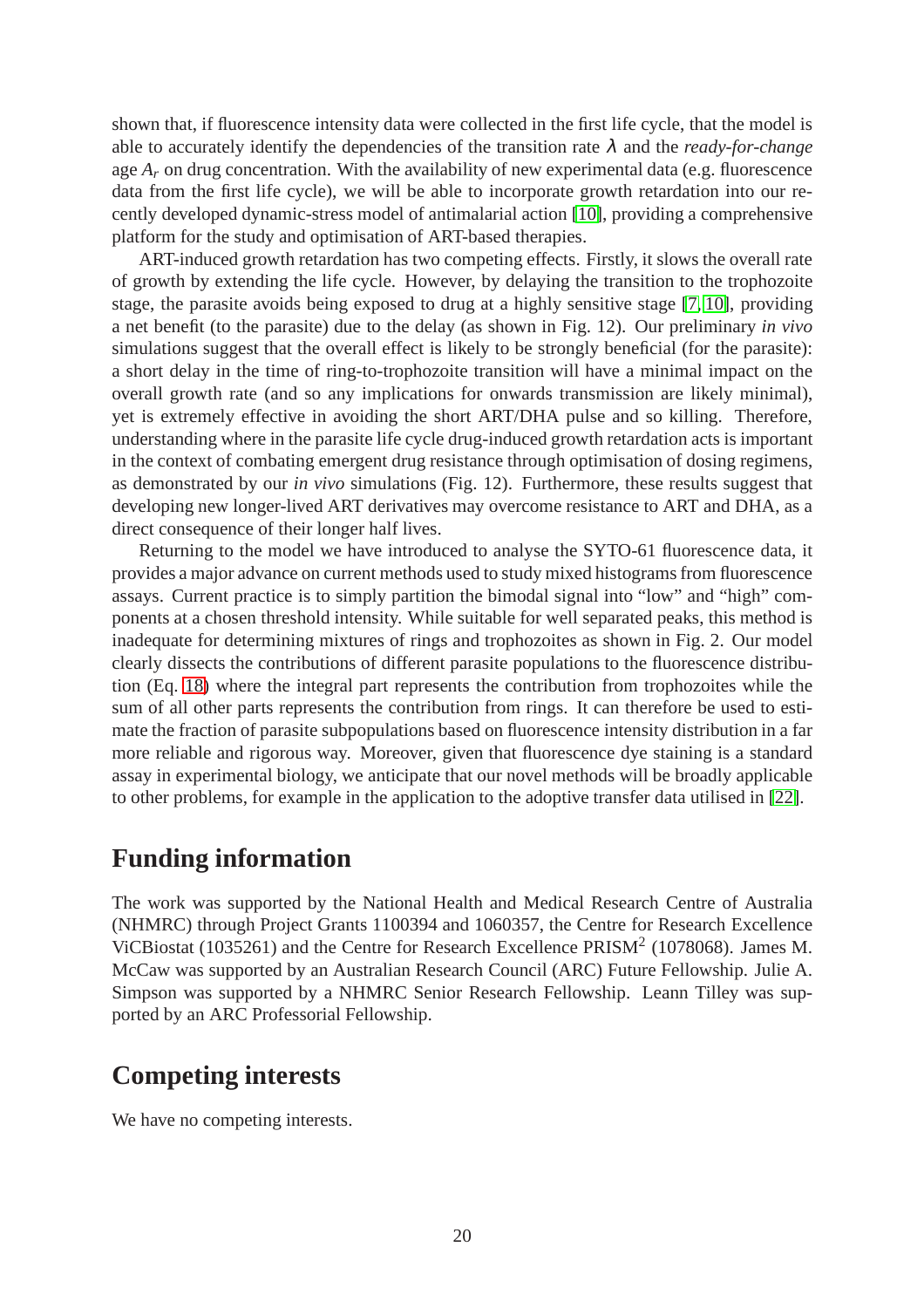# <span id="page-20-0"></span>**References**

- <span id="page-20-1"></span>1. World Health Organization. World malaria report 2015. World Health Organization, Geneva, Switzerland. 2015;.
- 2. Dondorp AM, Nosten F, Yi P, Das D, Phyo AP, Tarning J, et al. Artemisinin resistance in *Plasmodium falciparum* malaria. N Engl J Med. 2009;361:455–467.
- 3. Phyo AP, Nkhoma S, Stepniewska K, Ashley EA, Nair S, McGready R, et al. Emergence of artemisinin-resistant malaria on the western border of Thailand: a longitudinal study. Lancet. 2012;379(9830):1960–1966.
- 4. Ariey F, Witkowski B, Amaratunga C, Beghain J, Langlois AC, Khim N, et al. A molecular marker of artemisinin-resistant *Plasmodium falciparum* malaria. Nature. 2014;505:50–55.
- <span id="page-20-2"></span>5. Ashley EA, Dhorda M, Fairhurst RM, Amaratunga C, Lim P, Suon S, et al. Spread of artemisinin resistance in *Plasmodium falciparum* malaria. N Engl J Med. 2014;371:411– 423.
- <span id="page-20-3"></span>6. Simpson JA, Zaloumis S, DeLivera AM, Price RN, McCaw JM. Making the most of clinical data: reviewing the role of pharmacokinetic-pharmacodynamic models of antimalarial drugs. AAPS J. 2014;16(5):962–974.
- <span id="page-20-4"></span>7. Klonis N, Xie SC, McCaw JM, Crespo-Ortiz MP, Zaloumis SG, Simpson JA, et al. Altered temporal response of malaria parasites determines differential sensitivity to artemisinin. Proc Natl Acad Sci USA. 2013;110(3):5157–5162.
- <span id="page-20-9"></span>8. Dogovski C, Xie SC, Burgio G, Bridgford J, Mok S, McCaw JM, et al. Targeting the cell stress response of *Plasmodium falciparum* to overcome artemisinin resistance. PLoS Biol. 2015;13(4):e1002132.
- <span id="page-20-5"></span>9. Yang T, Xie SC, Cao P, Giannangelo C, McCaw J, Creek DJ, et al. A comparison of the exposure time-dependence of the activities of synthetic ozonide antimalarials and dihydroartemisinin against K13 wildtype and mutant *Plasmodium falciparum*. Antimicrob Agents Chemother. 2016;pii:AAC.00574–16.
- <span id="page-20-6"></span>10. Cao P, Klonis N, Zaloumis S, Dogovski C, Xie SC, Saralamba S, et al. A dynamic stress model explains the delayed drug effect in artemisinin treatment of Plasmodium falciparum. 2016;Preprint:Available from: [arXiv:1612.00396.](http://arxiv.org/abs/1612.00396)
- <span id="page-20-7"></span>11. Simpson JA, Aarons L, Collins WE, Jeffery GM, White NJ. Population dynamics of untreated *Plasmodium falciparum* malaria within the adult human host during the expansion phase of the infection. Parasitology. 2002;124:247–263.
- 12. Dietz K, Raddatz G, Molineaux L. Mathematical model of the first wave of *Plasmodium falciparum* asexual parasitemia in non-immune and vaccinated individuals. Am J Trop Med Hyg. 2006;75:46–55.
- <span id="page-20-8"></span>13. Zaloumis S, Humberstone A, Charman SA, Price RN, Moehrle J, Gamo-Benito J, et al. Assessing the utility of an anti-malarial pharmacokinetic-pharmacodynamic model for aiding drug clinical development. Malar J. 2012;11:303.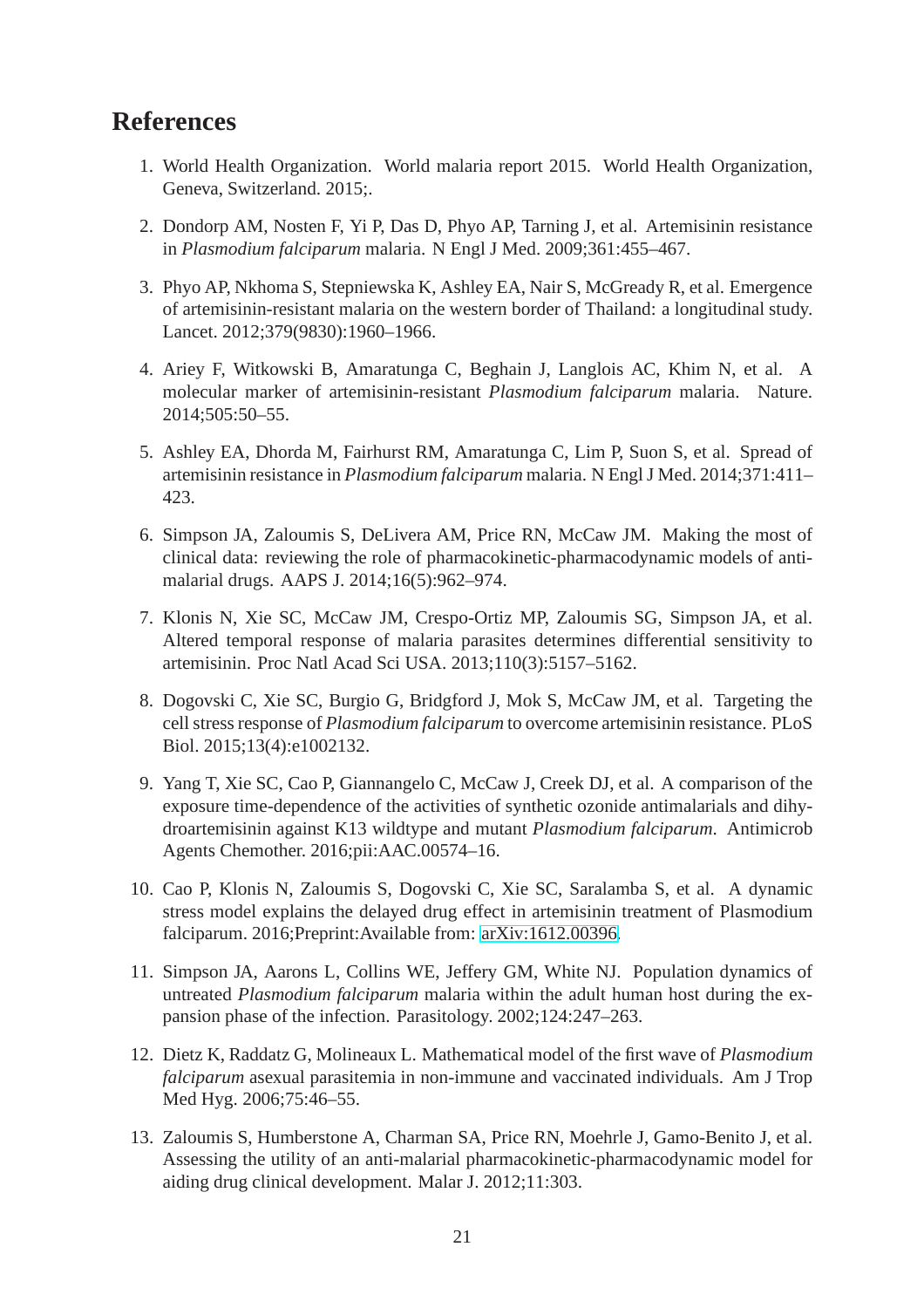- <span id="page-21-0"></span>14. Teuscher F, Gatton ML, Chen N, Peters J, Kyle DE, Cheng Q. Artemisinin induced dormancy in *Plasmodium falciparum*: duration, recovery rates and implications in treatment failure. J Infect Dis. 2010;202(9):1362–1368.
- <span id="page-21-1"></span>15. Codd A, Teuscher F, Kyle DE, Cheng Q, Gatton ML. Artemisinin-induced parasite dormancy: a plausible mechanism for treatment failure. Malar J. 2011;10:56. doi: 10.1186/1475–2875–10–56.
- <span id="page-21-2"></span>16. Saralamba S, Pan-Ngum W, Maude RJ, Lee SJ, Tarning J, Lindegardh N, et al. Intrahost modeling of artemisinin resistance in *Plasmodium falciparum*. Proc Natl Acad Sci USA. 2011;108(1):397–402.
- <span id="page-21-3"></span>17. Witkowski B, Khim N, Chim P, Kim S, Ke S, Kloeung N, et al. Reduced artemisinin susceptibility of *Plasmodium falciparum* ring stages in western Cambodia. Antimicrob Agents Chemother. 2013;57(2):914–923.
- <span id="page-21-4"></span>18. Fu Y, Tilley L, Kenny S, Klonis N. Dual labeling with a far red probe permits analysis of growth and oxidative stress in *P. falciparum*-infected erythrocytes. Cytometry A. 2010;77(3):253–263.
- <span id="page-21-6"></span><span id="page-21-5"></span>19. Smith JA, Martin L. Do cells cycle? Proc Natl Acad Sci USA. 1973;70(4):1263–1267.
- <span id="page-21-7"></span>20. Brooks RF, Bennett DC, Smith JA. Mammalian cell cycles need two random transitions. Cell. 1980;19:493–504.
- 21. Gillespie DT. Exact stochastic simulation of coupled chemical reactions. J Phys Chem. 1977;81(25):2340–2361.
- <span id="page-21-8"></span>22. Khoury DS, Cromer D, Sebina I, Akter J, Soon MSF, James KR, et al. Anti-malarial drugs cause malaria parasites to persist in host circulation. 2016;Submitted.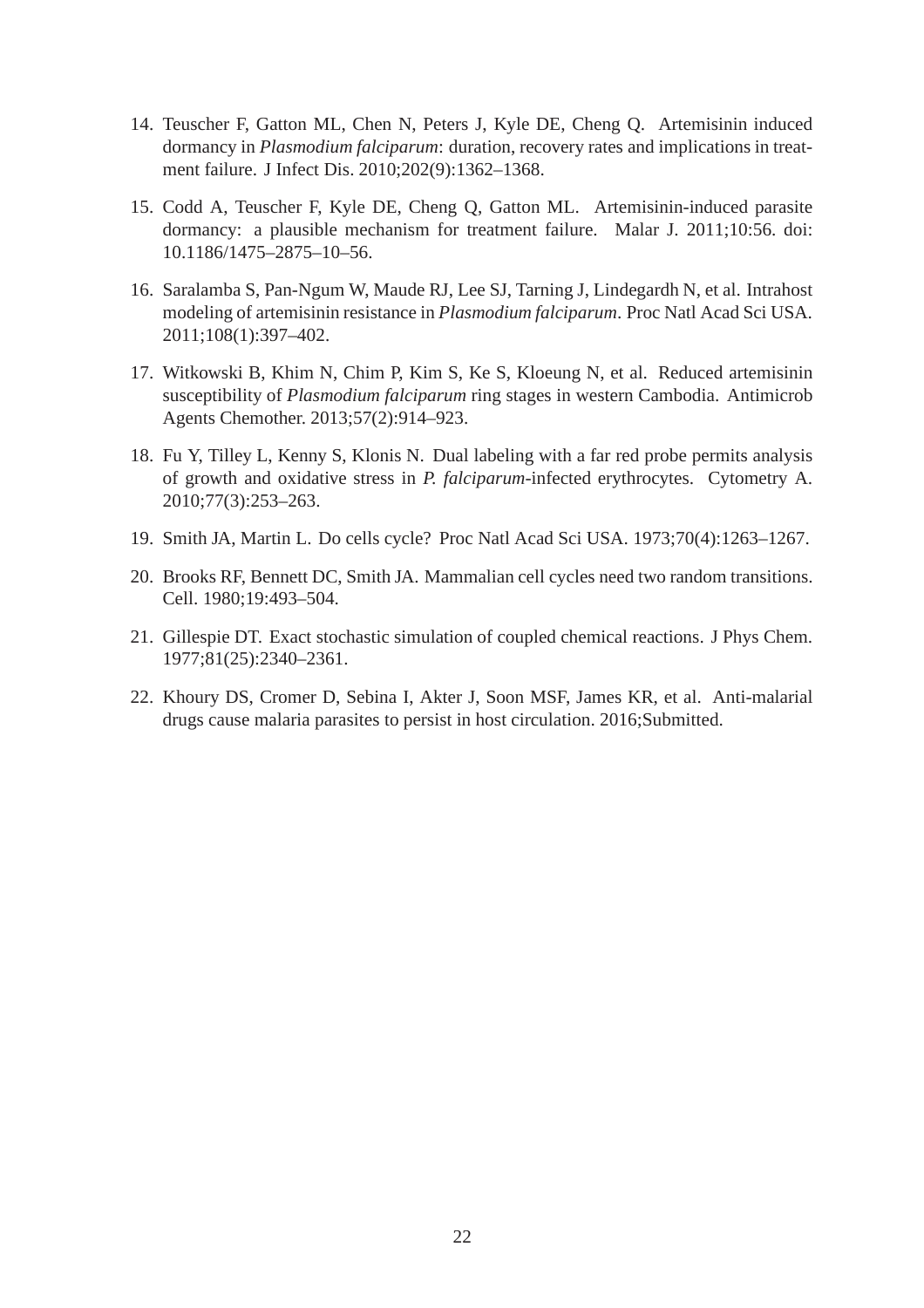# **Supporting Information**

The supporting information contains the following:

- 1. MATLAB code for the stochastic simulation shown in Fig. 3 in the main text
- 2. The model used to simulate *in vivo* parasite clearance
- 3. MATLAB code for solving the model of *in vivo* parasite clearance
- 4. Supplementary figures (S1–S8)
- 5. Supplementary tables (S1–S6)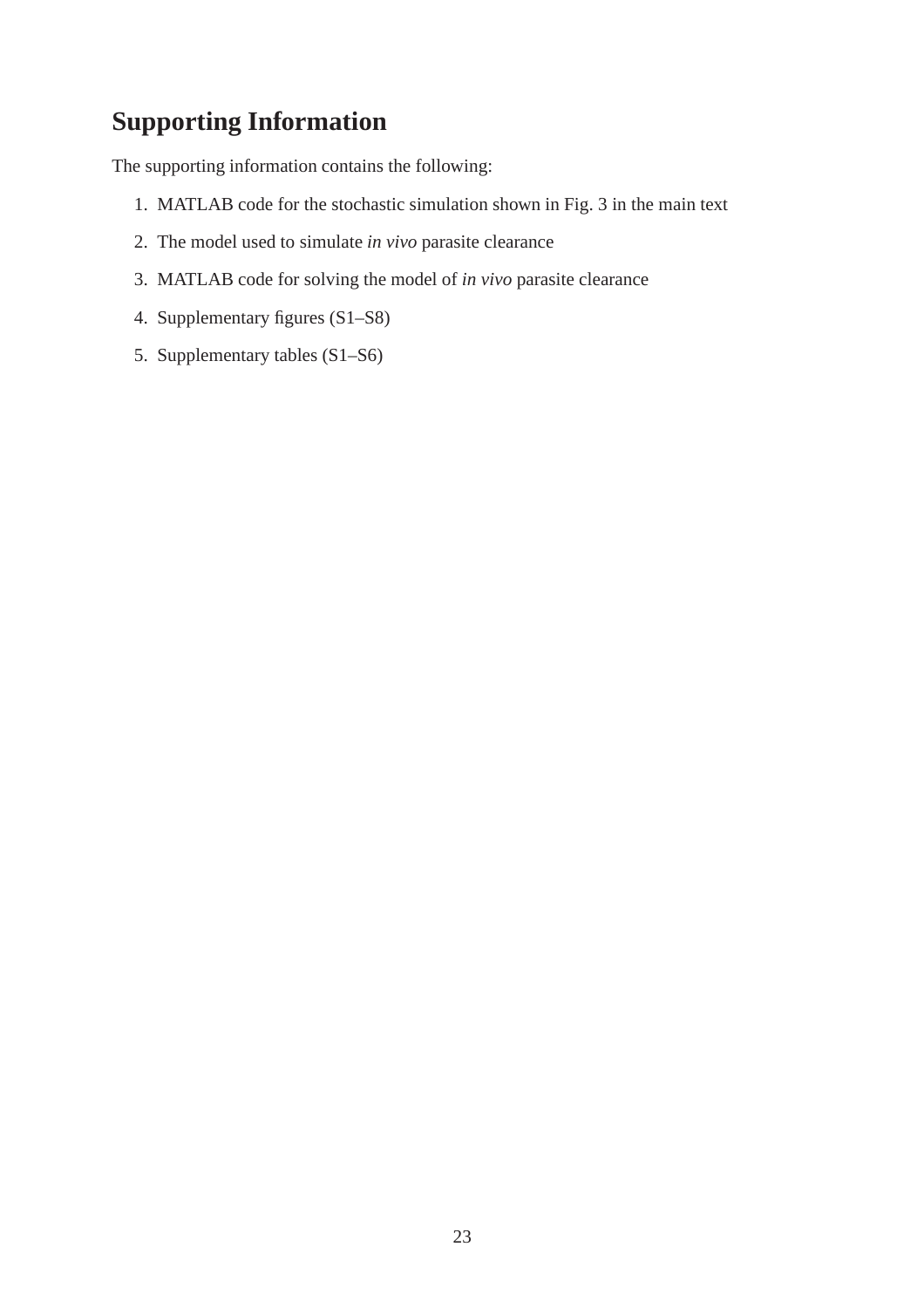**MATLAB code for the stochastic simulation shown in Fig. 3 in the main text**

```
_1 c l e a r
2 c l c
3 \mid \text{tic}4
5 \text{ Ar} = 21; % ready-for-change age
\epsilon total Num = 4e+3; % total number of viable paraistes
7
\vert s \vert in it_temp = 0.8 \vert s \vert randn (1, total_Num) +10;
\frac{1}{2} init_age = init_temp(init_temp >=0); % initial age distribution
_{10} age = sort (init_age);
_{11} stage = (age >=Ar ) +1;
12 \, % stage =1: rings before age Ar; stage =2: rings after Ar; stage
      =3: troph
13 | index = 1: length (age);
14
15 rand1 = rand (1, length (stage)). * (stage == 2);
_{16} \vert Xi = \vert log (1./rand1);
17 tracking = zeros (1, length (rand1)); % tracking variable
18
19 lambda0 = 0.7; % ring -to-troph transition rate
_{20} | lambda = (stage = 2). * lambda0;
_{21} age_to_change = tracking; % the actual age when a ring change
      to troph
2223 |r1 = 0.24;
r^2 = 0.56;
_{25} | F0 = 20;
26_{27} SYTO61 = F0*exp(r1*age);
28
_{29} age0=age;
30 \text{ s} tage 0 = stage;
31 SYTO610=SYTO61;
32
33 \text{ d}t = 0.01;
34
35 \mid t = 0 : dt : 20;
36
37 \text{ time-to-record} = 11:15; % record the results of mean age
      =21 ,22 ,23 ,24 ,25
38
39 \mid indext=1: length (time_to_record);
40
_{41} age_all=ones (length (time_to_record), 1) *age;
_{42} stage_all=ones (length (time_to_record), 1) * stage;
```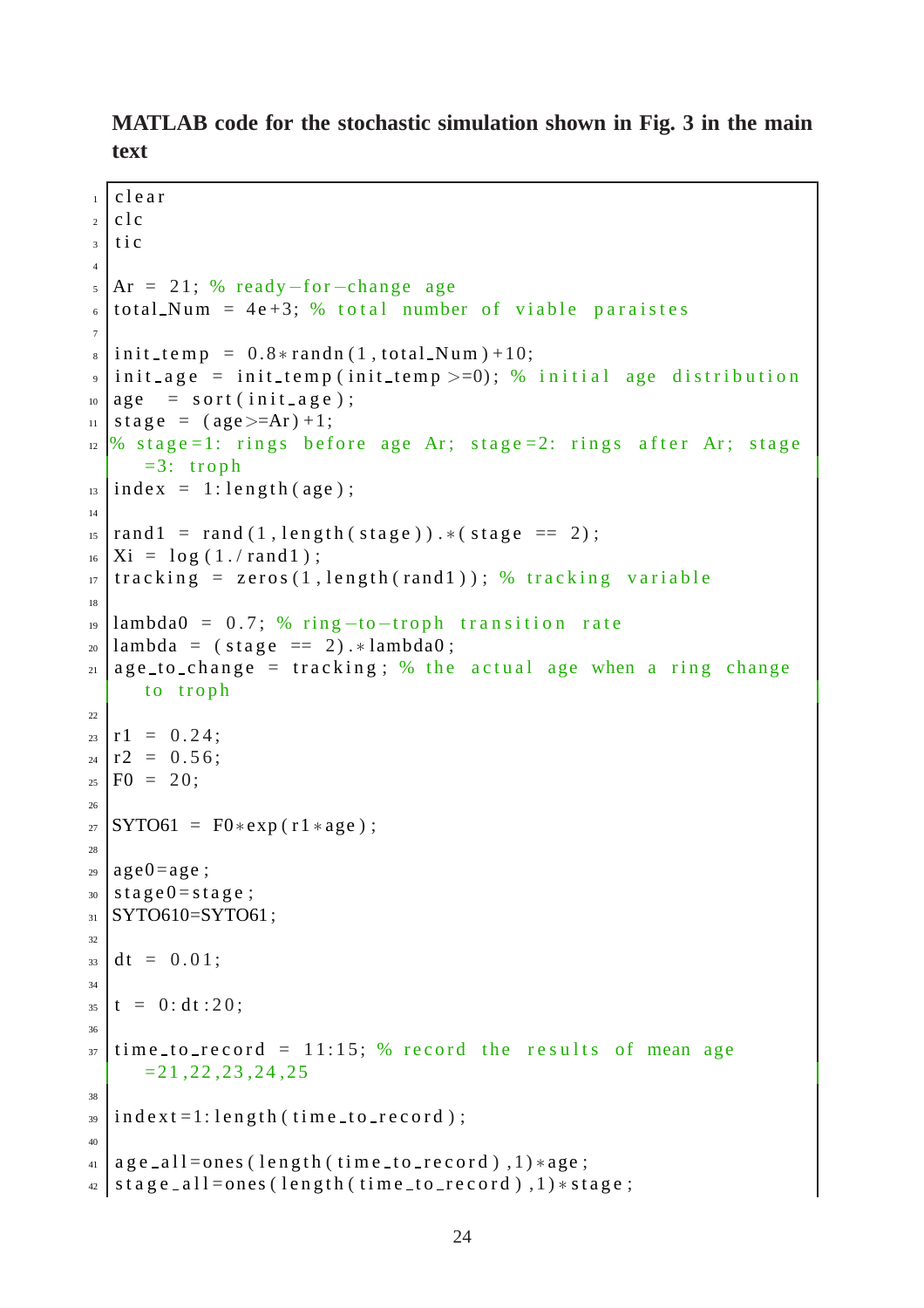```
_{43} SYTO61_all=ones (length (time_to_record), 1) *SYTO61;
44
45 \vert \text{wb}= \text{wa} it \text{bar}(0, \text{' please wait'});46
_{47} for i = 2: length (t)
48
49 % update age
\begin{array}{c|c}\n\text{50} & \text{age} = \text{age} + \text{dt} ;\n\end{array}51
52 % update the status for those whose ring-to-troph
                 transition occurs
\begin{array}{rcl} 53 & \text{tracking} = \text{tracking} + \text{lambda}*dt; \end{array}\begin{array}{c|c|c|c|c|c|c|c|c} \text{tr} & \text{tr} & \text{tr} & \text{tr} & \text{tr} & \text{tr} & \text{tr} & \text{tr} & \text{tr} & \text{tr} & \text{tr} & \text{tr} & \text{tr} & \text{tr} & \text{tr} & \text{tr} & \text{tr} & \text{tr} & \text{tr} & \text{tr} & \text{tr} & \text{tr} & \text{tr} & \text{tr} & \text{tr} & \text{tr} & \text{tr} & \text{tr} & \text{tr} & \text{tr} & \text{tr} & \text{tr} & \text{tr}\begin{array}{c|c|c|c} 55 & \text{stage} = \text{stage} + \text{trs}; \end{array}_{56} age_to_change = age_to_change+trs .*age;
\sigma tracking = tracking *(1 - tr s); % update tracking variable
\begin{array}{c|c|c|c|c} \text{rand1} & = \text{rand1} \cdot * (1 - \text{trs}) \; ; \end{array}59
60 % update the status of the rest parasites
_{61} temp = age. * (stage == 1);
\omega indtemp=index (temp>=Ar);
\begin{bmatrix} 63 \end{bmatrix} rand 1 (indtemp) = rand (1, length (indtemp));
_{64} Xi = \log(1./rand1);
\sigma stage (indtemp) = 2;
66 lambda = ( s t a g e == 2) . ∗ lambda0 ;
67
\sim 8YTO61 fluo cumulation
69 SYTO61 = ( stage <3). * ( F0*exp(r1*age) ) +...
70 ( stage ==3). * (F0* exp (r1* age_to_change). * exp (r2* (age –
                        age_to_change));
71
\frac{1}{22} % recording results
\sigma ind t = indext ( time _ to _ record = = t ( i ) );
74 if \tilde{ } is empty (indt)
\begin{array}{c|c|c|c|c} \hline \hline \end{array} age_all(indt ,:) = age;
\begin{array}{rcl} \text{76} & \text{stage} & \text{all} & \text{indt} \text{, :} \text{)} \end{array} = stage;
\pi SYTO61_all (indt , : ) = SYTO61;
78 end
79
\begin{array}{c|c} \n\text{so} & \text{waitbar} \text{ (i / length ( t ))}\n\end{array}_{81} end
82
\vert c l o s e (wb)
84
85 \mid \text{to} \infty
```
After running the above code, the following code is used to generate the result of Fig. 3 in the main text.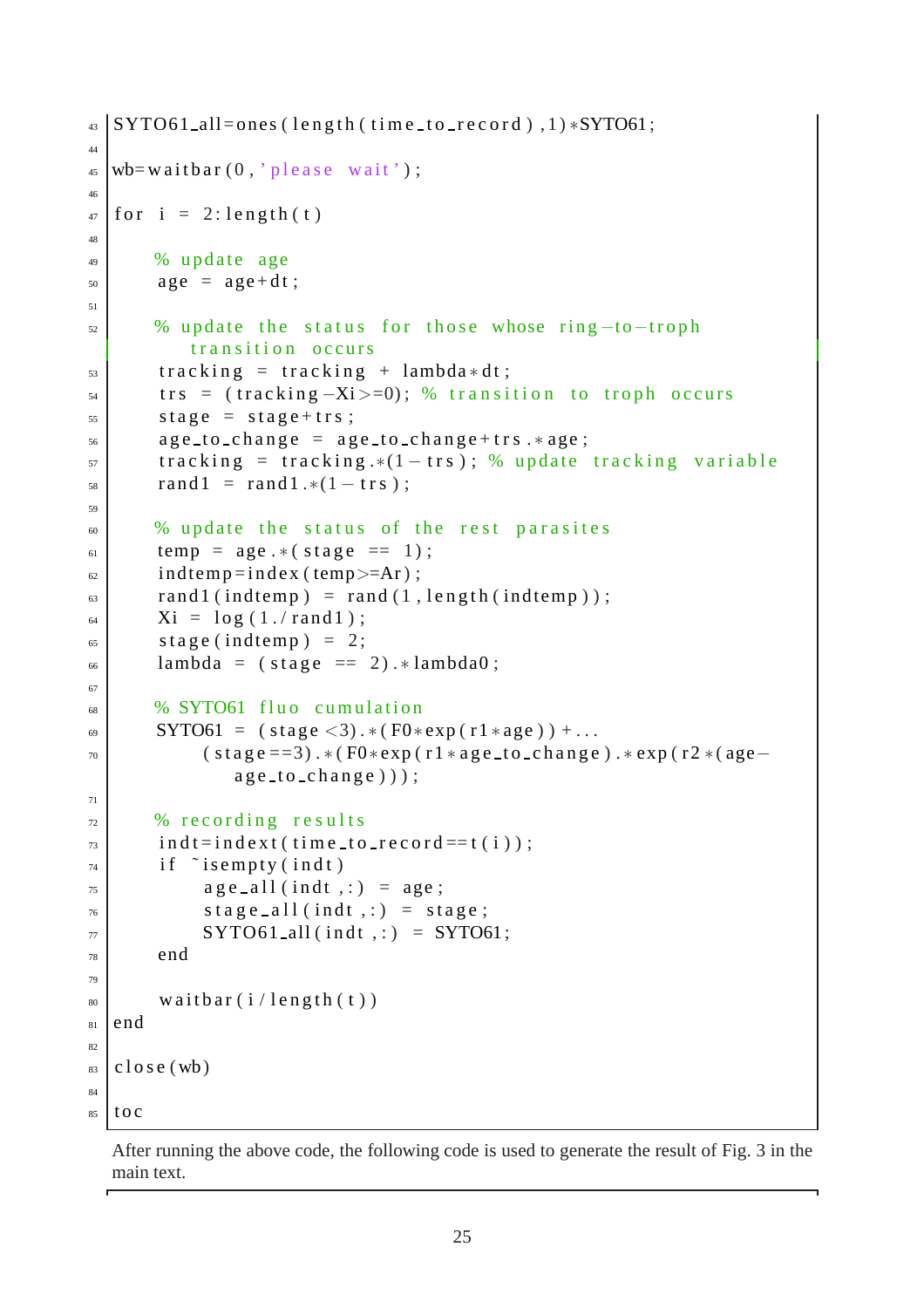```
_1 for kk = 1:5;
2
3 \mid bin edge = 0:0.2:48;
4
\mathbf{y} y d a t a _ a g e = h i s t c o u n t s ( a g e _ a l l ( kk , : ), b i n _ e d g e ) ;
\epsilon temp = age_all(kk,:);
7 \mid templ = stage_all(kk,:);
\vert troph age = temp (temp1 ==3);
\vert \cdot \vert y d a t a _t r o g h _ a g e = h i s t c o u n t s ( t r o p h _ a g e , b i n _ e d g e ) ;
10
11
\frac{1}{2} % for plot only
\begin{array}{l} \text{13} \\ \text{31} \end{array} xnodes = zeros(1,2 * length(bin_edge));
\begin{array}{c|c|c|c|c} \n & \text{xnodes} & (1:2:end) = \text{bin-edge}; \n\end{array}\text{15} xnodes (2:2: end) = bin_edge;
16
17 ynodes = zeros (1, 2*length(bin-edge));
_{18} ynodes (2:2: end -1) = ydata_age;
_{19} ynodes (3:2: end -1) = ydata_age;
20
_{21} ynodes 1 = zeros (1,2 * length (bin_edge));
y_2 ynodes1 (2:2: end -1) = ydata_trogh_age;
_{23} ynodes1 (3:2: end -1) = ydata_trogh_age;
2425 figure (1)26 subplot (5, 2, 1+2*(kk-1))p_{\text{27}} plot (xnodes, ynodes1, '−', ' linewidth ',2, ' color ', [0 1 0])
28 hold on
29 plot (xnodes, ynodes, '-', ' line width ', 2, ' color ', [0 0 0])
30
31 % x label ('parasite age (h p.i.)')
\frac{32}{10} % y l a b e l ( 'No. of events')
33 box of f
34
s = \left[ \text{set (gca , 'xlim', [16 30], 'ylim', [0 500], 'fontsize', 14)} \right]\left\{\n \begin{array}{c}\n \text{set (gca, 'TickDir', 'out', 'LineWidth', 2)}\n \end{array}\n\right.37 \text{ s} set (gca, 'ticklength', [0.02 0.01])
\begin{array}{c|c|c|c|c|c} \text{text(20,200,l 'mean parasite age = 'num2str (time_to-record) } \end{array}(kk) +10, ' h p.i.'], 'fontsize', 14)
39
40
41 % SYTO fluo histogram
42
\begin{bmatrix} 43 \end{bmatrix} bin_edge = exp(linspace(log(min(SYTO61_all(kk,:))), log(max)
            (SYTO61_all (kk, :)), 50);
44
\mathbf{y} y d a t a = h ist counts (SYTO61_all (kk,:), b in _e dge);
46
```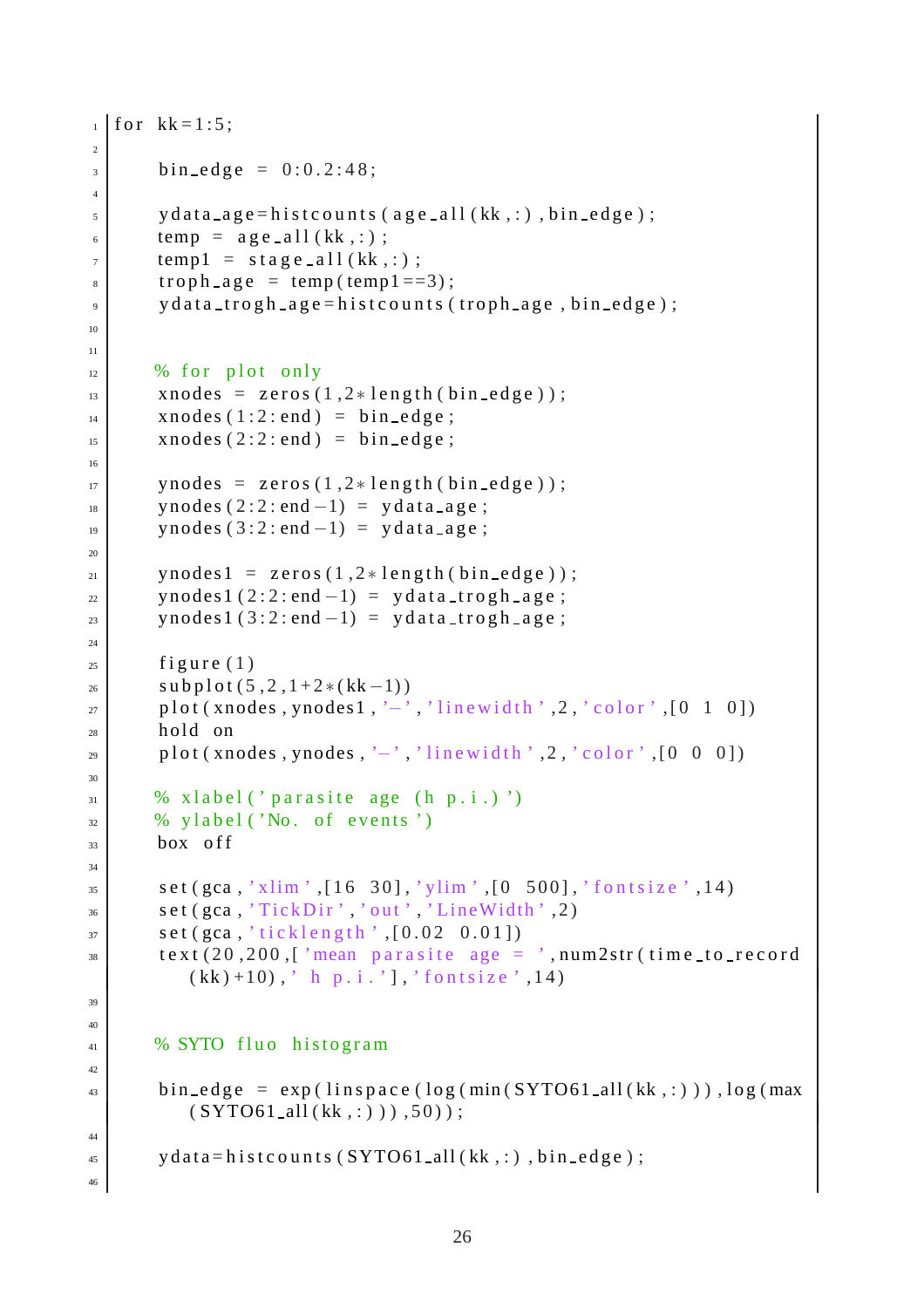```
_{47} temp = SYTO61_all(kk,:);
\begin{array}{c|c|c|c|c} \n & \text{temp1} & = & \text{stage} \text{all} (\text{kk } , : ) ; \n\end{array}_{49} troph fluo = temp(temp1==3);
\mathbf{y}_9 y d a t a _t r o g h _f l u o = h i s t c o u n t s ( t r o p h _f l u o , b i n _e d g e ) ;
51
52 % for plot only
\begin{array}{c|c|c|c} \text{xnodes} & = \text{zeros}(1, 2 * \text{length}(\text{bin\_edge})). \end{array}\mathbf{x}_4 xnodes (1:2: end) = bin_edge;
\begin{array}{r} \text{55} \\ \text{36} \end{array} xnodes (2:2:end) = bin_edge;
56
\sigma ynodes = zeros(1,2 * length (bin_edge));
\mathbf{y}_\text{58} ynodes (2:2: end -1) = ydata;
\mathsf{ynodes}(3:2:\mathsf{end}-1) = \mathsf{ydata};60
_{61} ynodes1 = zeros(1,2 * length(bin_edge));
\sigma ynodes1 (2:2: end -1) = ydata_trogh_fluo;
\sigma_{63} ynodes1(3:2:end -1) = ydata_trogh_fluo;
64
65 subplot(5, 2, 2*kk)66 semilogx(xnodes, ynodes1, '-', ' linewidth', 2, ' color', [0 1 0])
\sigma hold on
68 semilogx(xnodes, ynodes, '−', ' linewidth ', 2, ' color ', [0 \ 0 \ 0])
69
\eta_0 % x label ( 'SYTO–61 fluorescence ')
71 box off
72
\sigma set (gca, 'xlim', [1000 100000], 'ylim', [0 400], 'fontsize', 14)
\begin{array}{c} \text{set (gca, 'TickDir', 'out', 'LineWidth', 2)} \\ \end{array}\sigma set (gca, 'ticklength', [0.02 0.01])
76 end
```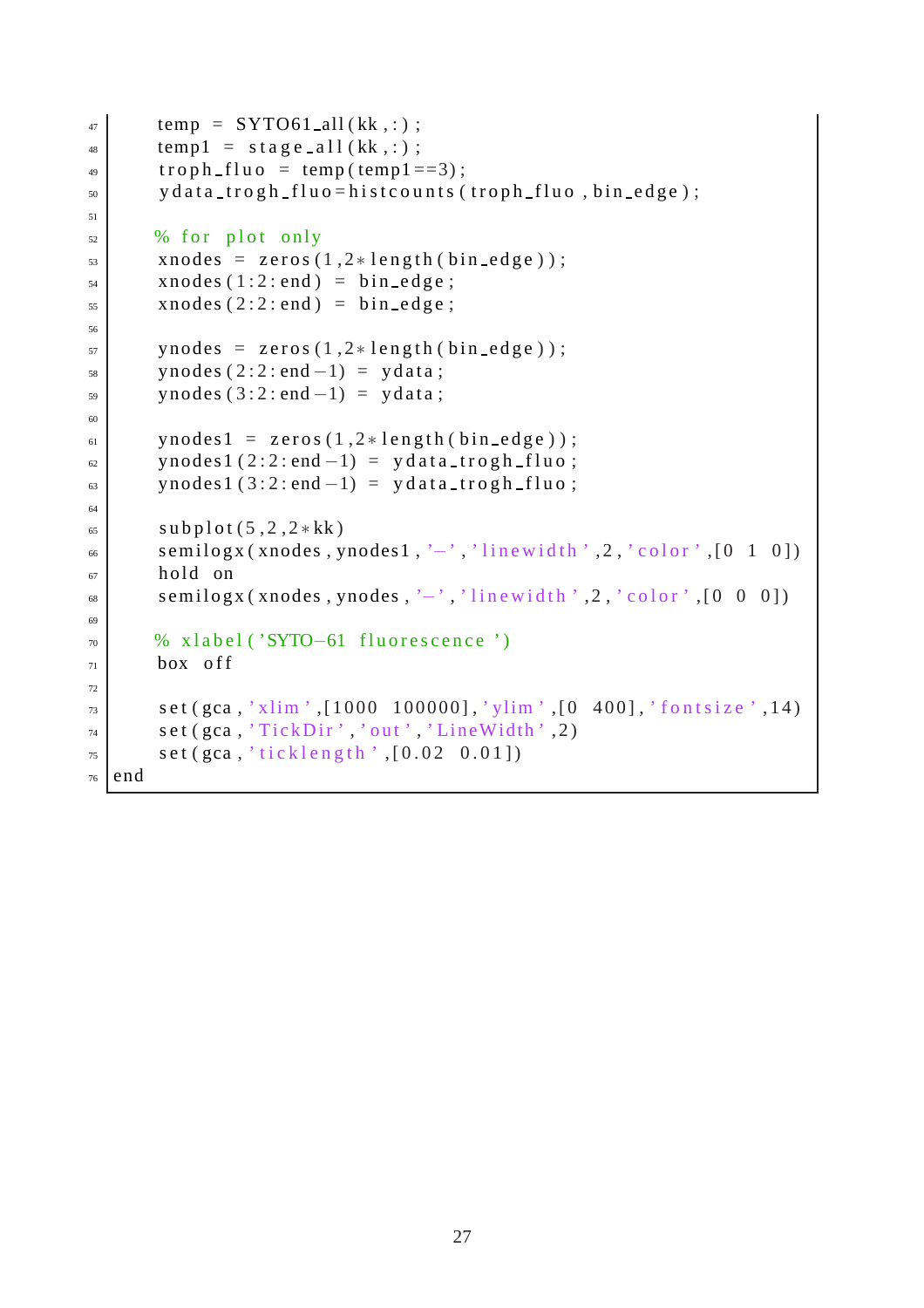#### **The model used to simulate** *in vivo* **parasite clearance**

Here we propose a simple two-compartment model to capture both parasite killing and transition from rings to trophozoites. For a certain age *a*, we denote the number of live rings by *R* and the number of live trophozoites by *T*. Then the equation governing the dynamics of *R*, *T* and *a* are given by

$$
\frac{dR}{dt} = -k_r R - \lambda R,\tag{S1}
$$

$$
\frac{dT}{dt} = \lambda R - k_t T,\tag{S2}
$$

$$
\frac{da}{dt} = 1,\tag{S3}
$$

where the term  $\lambda R$  represents the rate of conversion from rings to trophozoites at the population level. Since we assume the transition can only occur after age  $A_r$  ( $A_r = 21$  h p.i. is assumed in the simulation),  $\lambda$  takes

$$
\lambda = \begin{cases} 0, & a < A_r \\ \frac{22}{34+C}, & a \ge A_r \end{cases}
$$
 (S4)

where *C* is DHA concentration. The hyperbolic relationship is used to model a hypothetical property that a higher drug concentration would lead to a stronger delay in parasite growth. *k<sup>r</sup>* and  $k_t$  are drug-induced parasite killing rates for rings and trophozoites respectively. In order to capture that killing rate for rings is significantly smaller than that for trophozoites [\[7,](#page-20-4)[16,](#page-21-2)[17\]](#page-21-3), we choose

$$
k_r = \frac{0.5C^2}{C^2 + 200^2},
$$
\n(S5)

$$
k_t = \frac{2C^2}{C^2 + 200^2}.
$$
 (S6)

To model the pharmacokinetic profile where plasma DHA concentration usually follows a biphasic behaviour [\[16\]](#page-21-2), we use

$$
\frac{dC}{dt} = \begin{cases}\n\frac{C_{max}}{t_m}, & t < t_m \\
-\frac{\ln(2)}{t_{1/2}}C, & t \ge t_m\n\end{cases} \tag{S7}
$$

where  $C_{max}$  is the maximum achievable concentration and  $t_m$  indicates the time (since drug application) when the maximum concentration is achieved. The *in vivo* DHA half-life  $t_{1/2}$  = 0.9 h [\[9\]](#page-20-5). To simulate the case of a single dose of artesunate (2mg/kg), we assume  $C_{max}$  = 2820 nM and  $t_m = 1$  h [\[2,](#page-20-1) [9\]](#page-20-5).

To assess the effect of growth retardation on parasite clearance, we consider two scenarios, drug-dependent λ and drug-independent λ. The former is modelled by using Eq. S4 while the latter is modelled by fixing *C* to be zero in Eq. S4 (i.e. assuming constant  $\lambda = 22/34 =$ 0.647 h<sup>-1</sup> for  $a \ge A_r$ ).

To simulate the model, we initially distribute  $10^{11}$  parasites into 20 age bins from age 1 h p.i. to 20 h p.i. (we only consider integer ages) following a normal distribution with a mean of 10 h p.i. and a standard deviation of 2 h p.i. (see Fig. 12 in the main text). For each age group, we use MATLAB's bulit-in solver *ode15s* to solve the model and obtain the time series of  $T + R$ . Then the time series of total number of live parasites is given by the sum of all 20 time series (result is shown in Fig. 12 in the main text). Moreover, we can also obtain the age distribution at any time (an example of  $t = 20$  h is given in Fig. 12 in the main text). MATLAB code is provided in the next section.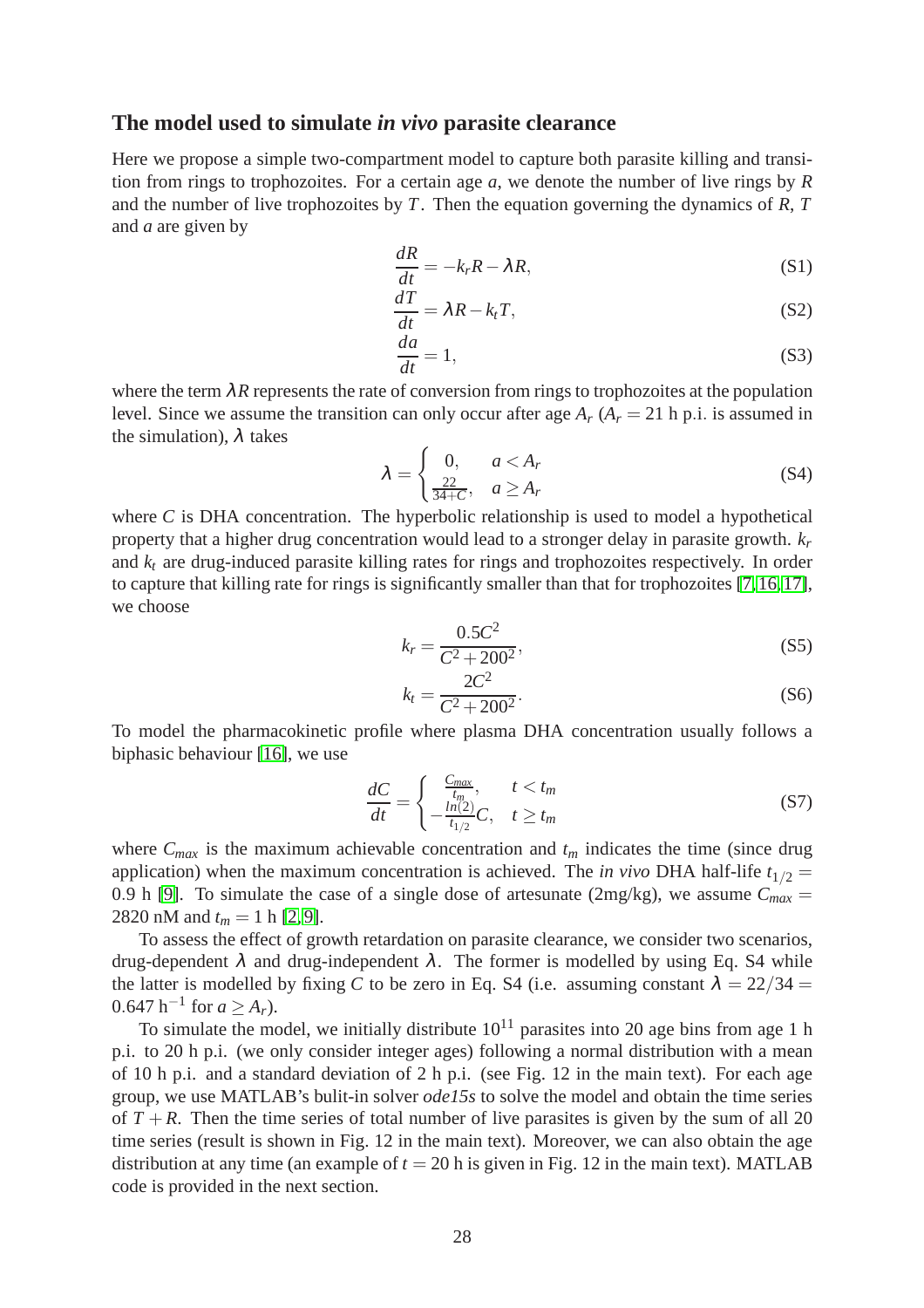**MATLAB code for solving the model of** *in vivo* **parasite clearance**

```
_1 c l e a r
2 \mid \text{tic}3
4 \text{ drug} app time = 10; % time of drug application
5
6 \text{ th} = 0.9; % in vivo DHA half-life
7
\frac{1}{8} init_age =10+2* randn(1e+11,1); % initial ages of the 10<sup>o</sup>11
      p ar a s i t e s
9 \mid age\_dis = histories(int\_age, 0:1:20); % initial aged i stribution
_{10} age = 1:20; % age bins
11
_{12} | t = 0:0.01:30;
13
_{14} % calculate the time series of DHA concentration
15 \mid t1 = t (t drug app time); % time before drug application
_{16} t 3 = t (t >=drug_app_time +1); % decreasing phase of PK profile
17 \mid t2 = \text{intersect}(\text{setdiff}(t, t1), \text{setdiff}(t, t3)); % increasing
      phase of PK profile
18 |C1 = 0*t1;19 |C2 = 2820/1*(t2-drug\_app\_time);_{20} C3 = C2(end) * exp(-\log(2) / th *(t3-t2(end)));
_{21} |C = [C1, C2, C3]; % full drug concentration profile
22
_{23} Numt = ones (length (age), length (t)); % matrix for total number
      of parasites
_{24} Numt(:.1) = age_dis ': % assign the initial age distribution
25
_{26} wb= waitbar (0, 'p lease wait ...');
27
_{28} for kk=1: length (age)
_{29} init = [age_dis(kk);0;age(kk);0];
_{30} for i=2: length (t)
\begin{bmatrix} 31 \end{bmatrix} [ \tilde{S}, Sol ] = ode15s ( @invivo_sim, [0 0.01], init );
\begin{array}{c|c|c|c|c} \n\text{init} & = & \text{[Sol (end , 1 : 3) } \n\end{array}; C(i-1)];
33 Numt(kk, i) = Sol(end, 1)+Sol(end, 2);
34 end
35 waitbar (kk/length (age))
36 end
37
38 \mid c l o s e (wb)
39 \mid \text{to} \text{c}_{40} clear init age % remove large vector to release memory
```
where the function *invivo sim* appearing in the command of *ode15s* is given by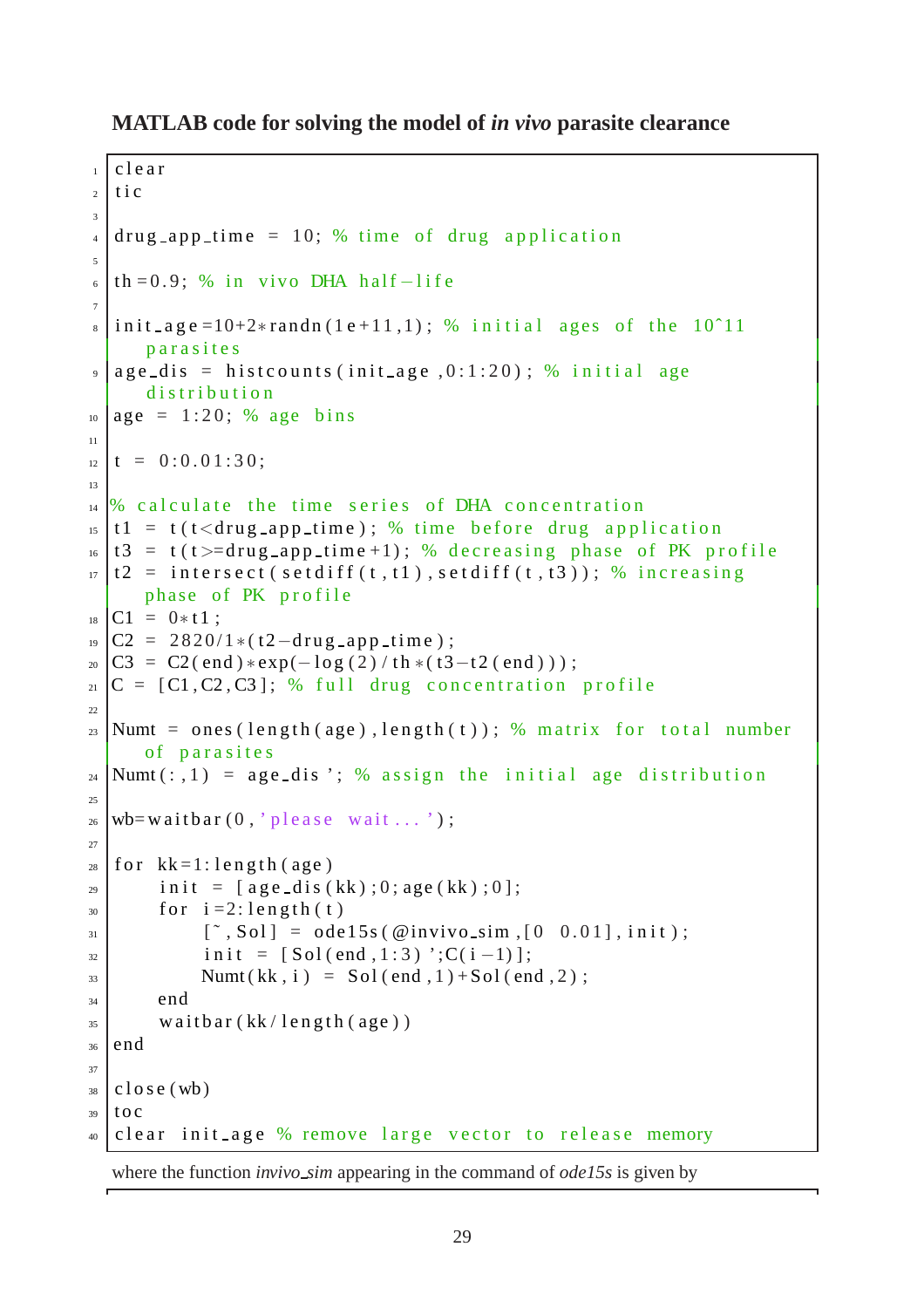```
_1 function dy = invivo_sim (\tilde{ }, y)
2
3 \times y = [\text{ring}; \text{troph}; \text{age}; \text{DHA} \text{ concentration}]4
\frac{1}{5} kr = 0.5* y (4) ^2/(y (4) ^2+200^2);
_{6} k t = 2*y (4) ^2/(y (4) ^2+200^2);
7
\frac{1}{9} alt =1; % drug-dependent ring-to-troph transition rate<br>\frac{1}{9} set alt =0 for a drug-independent ring-to-troph tran
   \frac{1}{2} set alt = 0 for a drug-independent ring-to-troph transition
         rate
10
_{11} if y(3) > = 21\begin{array}{c|c|c}\n & \text{lambda} & = & 22/(34 + \text{alt} * \text{y} (4)); \\
\text{else}\n\end{array}e l s e
\lceil \frac{14}{9} \rceil lambda = 0;
_{15} end
16
_{17} dy = zeros (4,1);
18
_{19} dy (1) = -kr*y(1)-lambda ∗y (1);
_{20} dy (2) = lambda *y (1)–kt *y (2);
_{21} dy (3) = 1;
_{22} dy (4) = 0;
```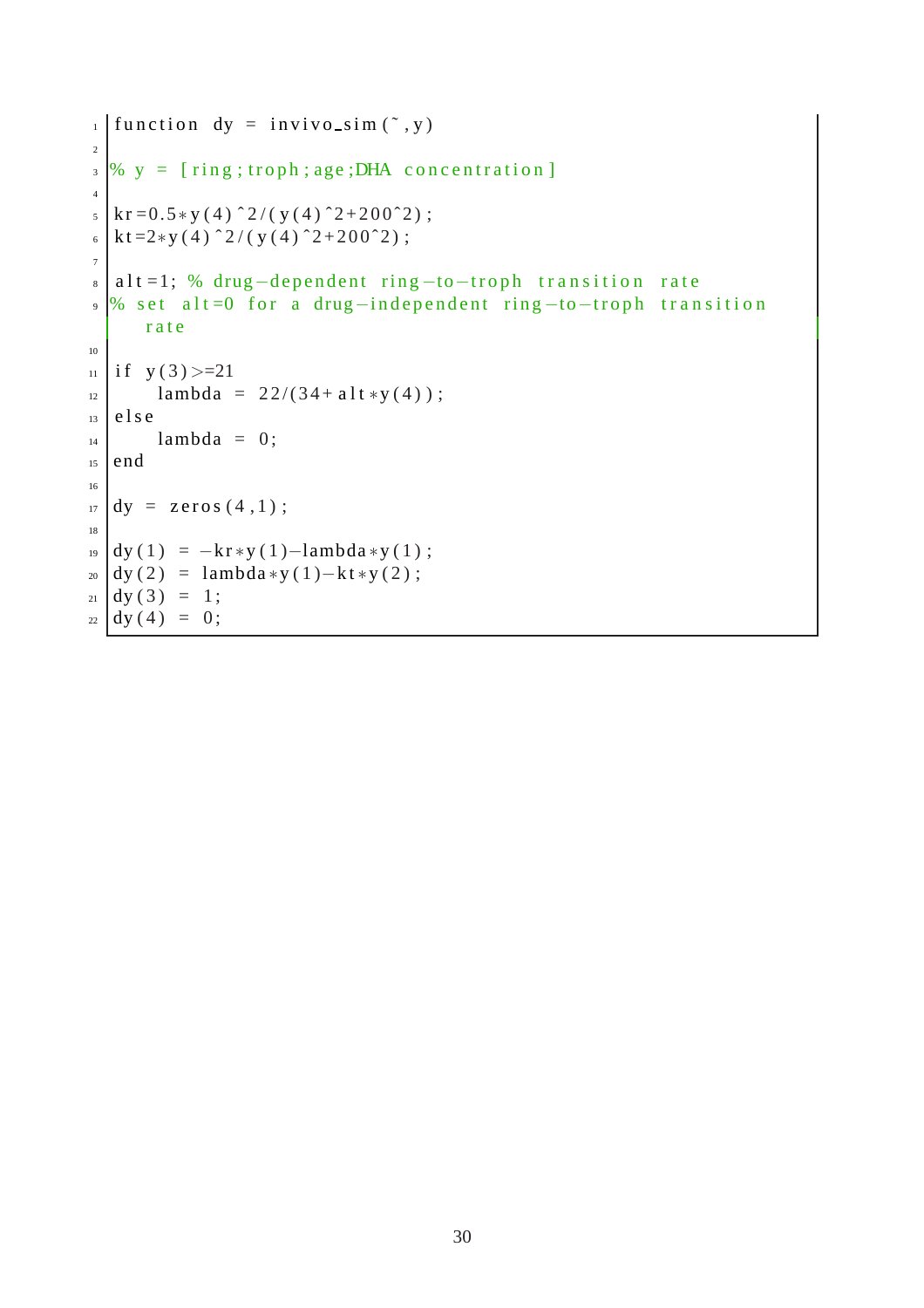### **Supplementary figures**



Figure S1: Experimental data of SYTO-61 fluorescence frequency histograms with various DHA concentrations (note that two cultures with 0 nM DHA were measured). For each panel, samples with fluorescence less than 3000 (indicated by the dashed lines) were considered to include fluorescence signals from uninfected RBC and were thus not included in model fitting process. Note that the histograms are corrected by removing the unviable population (see *Materials and Methods* for details).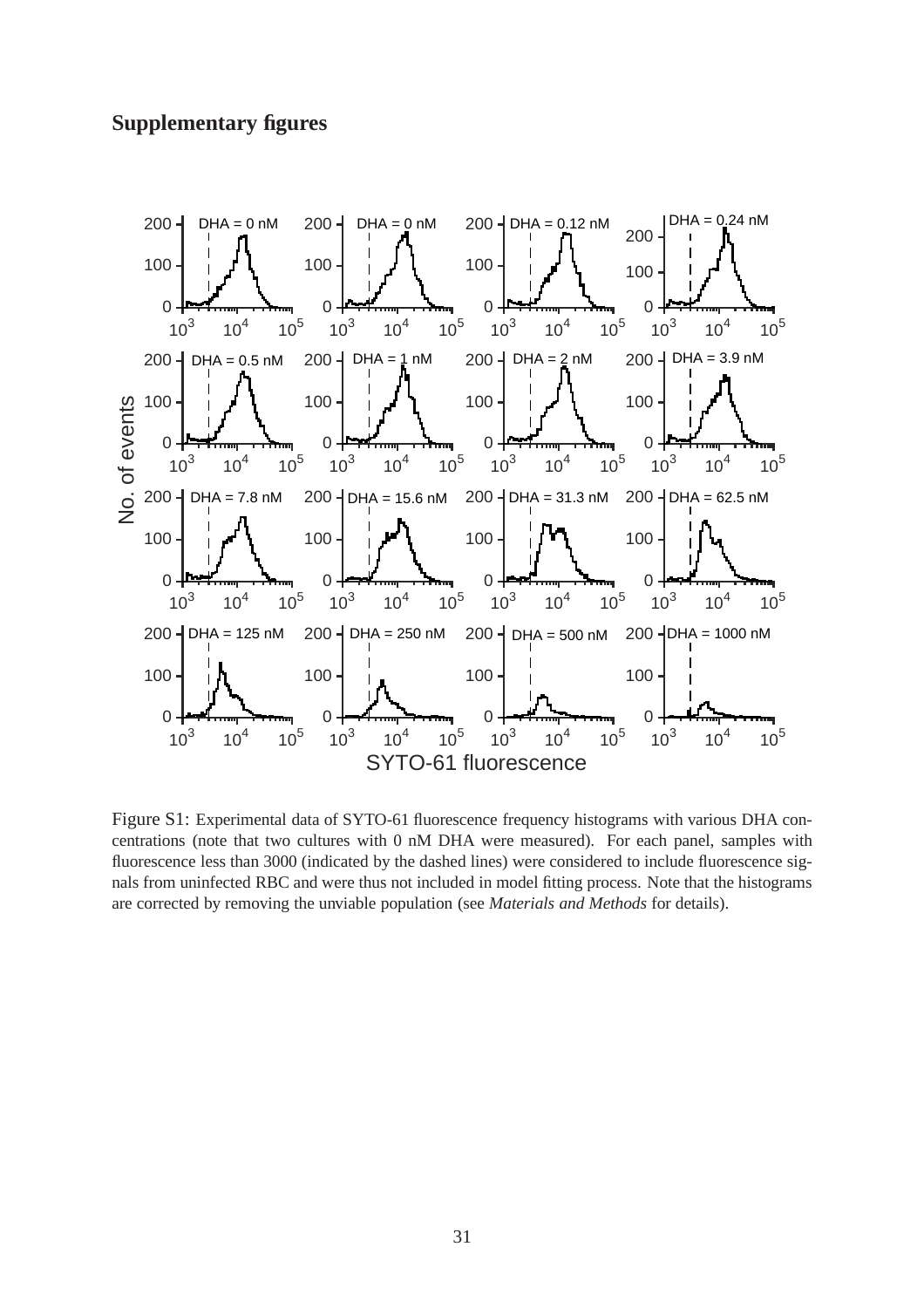

Figure S2: No systematic bias is evidenced for the simulated histogram data-based parameter estimation. In Fig. 11 in the main text, a weak underestimation of  $K_3$  and  $K_4$  is observed. To examine whether it is due to error in simulated histogram data (4000 samples for each histogram) or bias in the method of parameter estimation, we performed 100 trials, for each of which a set of simulated histogram data similar to Fig. 10 (generated by using the same model parameters given in Table S3) and the parameters  $K_1-K_5$  were estimated using the same method. The figures show both the true parameter values (which are the same for the 100 trials) and the mean and SD of the estimates of the 100 trials for each parameter. Note that the error bars here represent mean $\pm$ SD of the 100 estimates from the 100 trials rather than the an single estimate and 95% CI presented in Fig. 11 in the main text. The results show that the estimates are very consistent with the true values, suggesting nearly no systematic bias (relative bias < 1.03% in this test) is induced by the fitting method.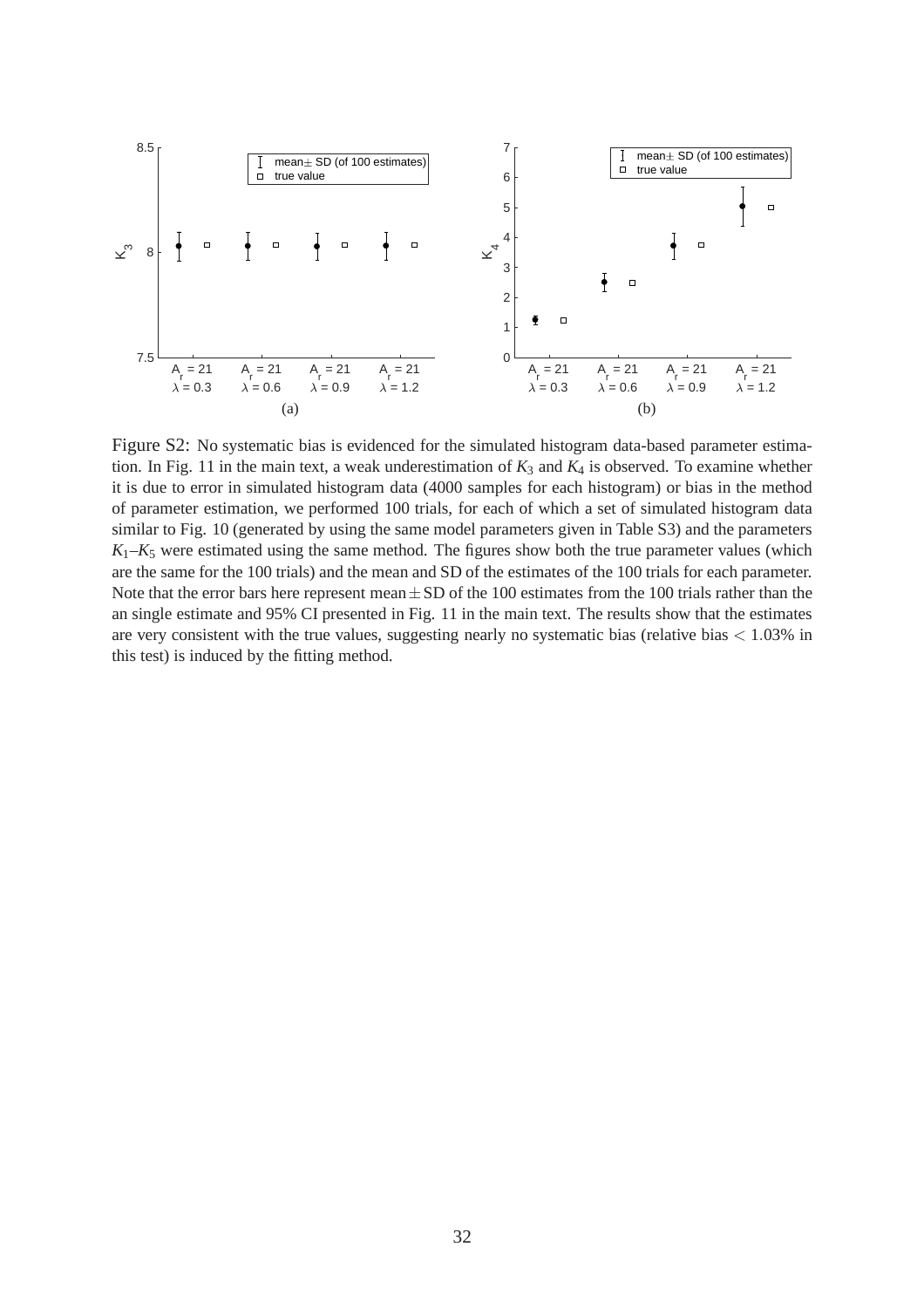

Figure S3: Simulated data with both true distribution and best-fit distribution. 4000 samples were used for each of histograms, approximating the sample size of experimental data. The values of  $A_r$  and  $\lambda$ used to generate the simulated data are indicted in each panel and the other parameters are provided in Table S4.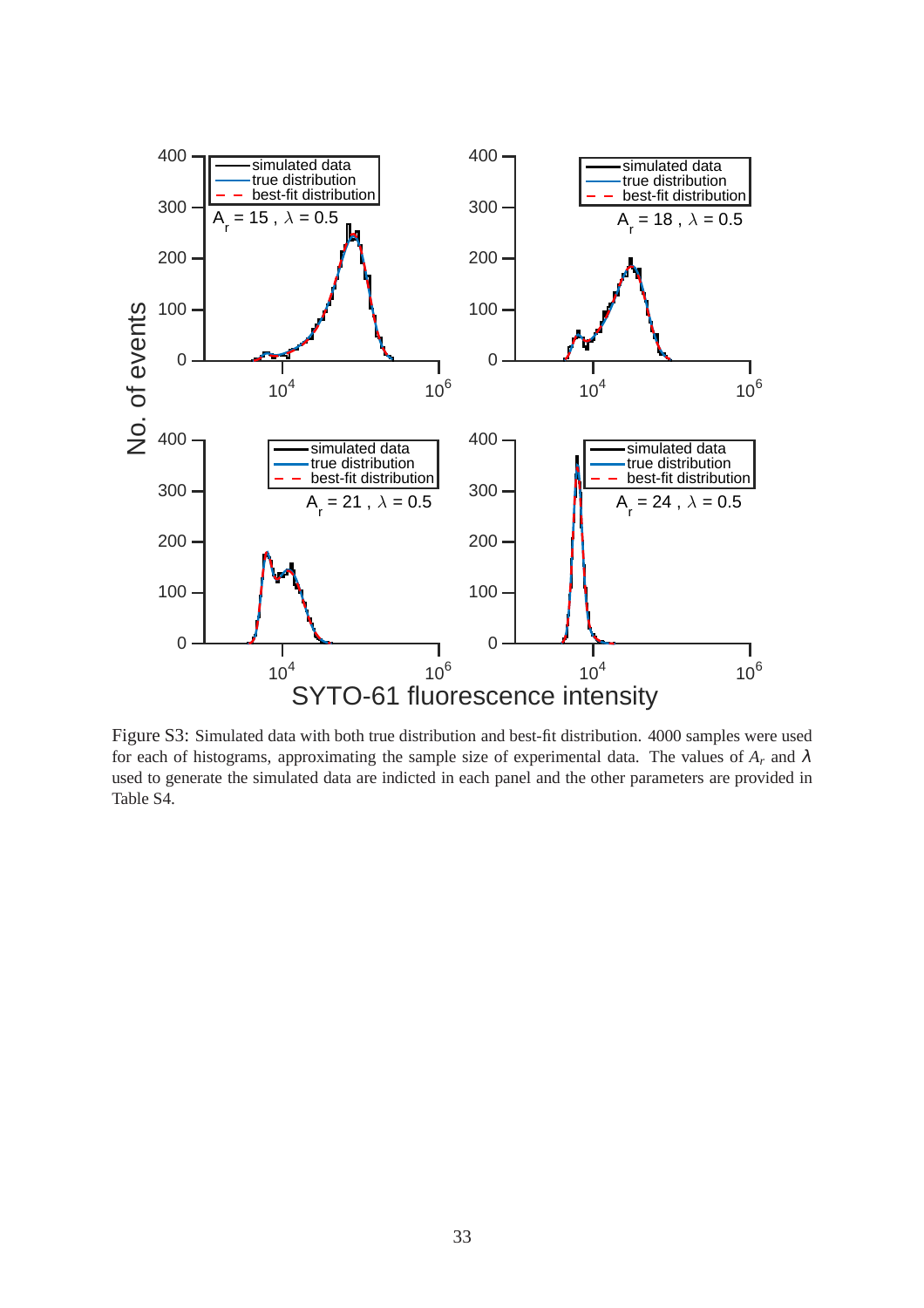

Figure S4: Comparison of best-fit parameter values and the true values for simulated data shown in Fig. S3. Error bars indicate 95% CIs of the estimates. Full fitting results are given in Supplementary Table S4.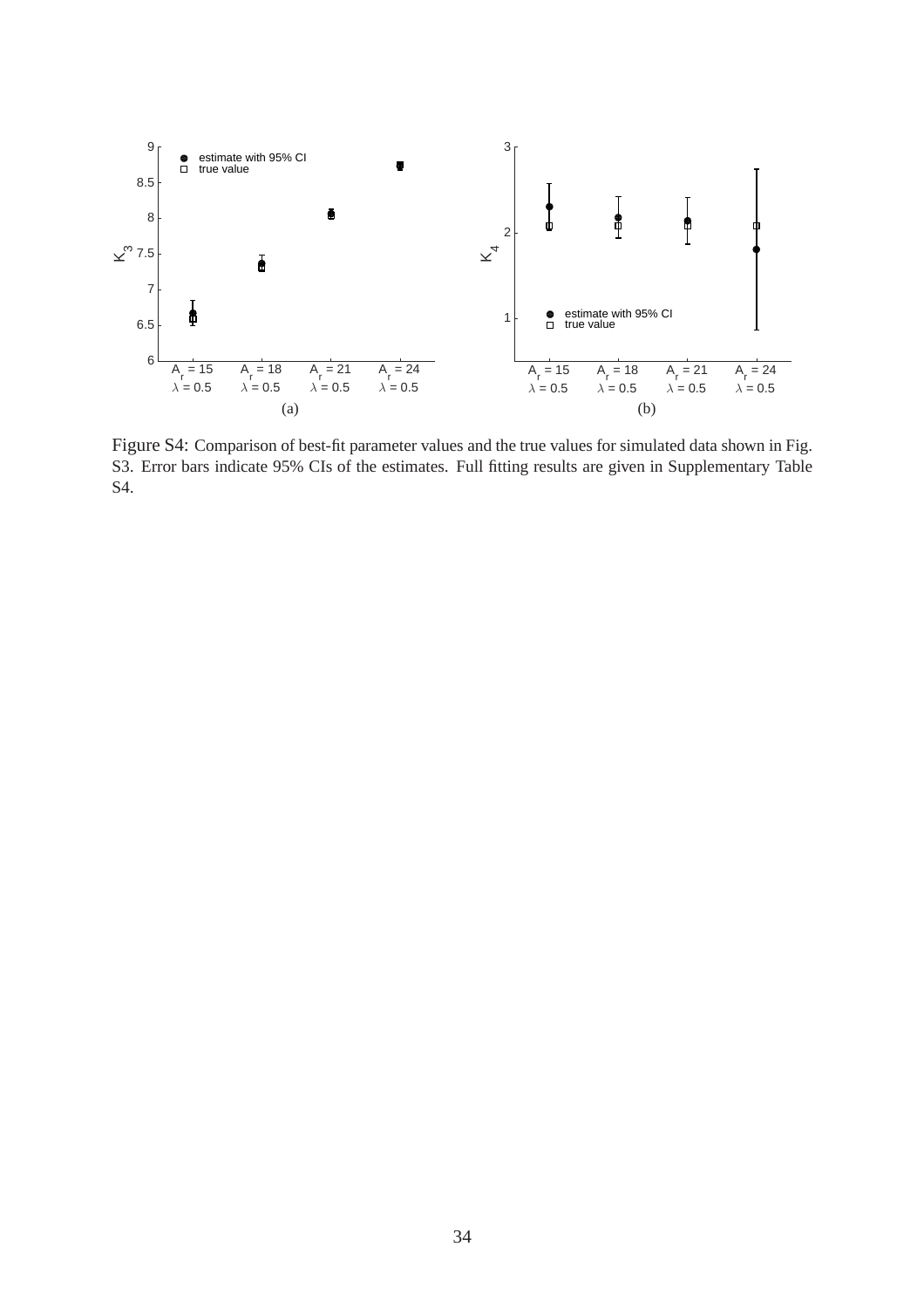

Figure S5: Simulated data with both true distribution and best-fit distribution. 4000 samples were used for each of histograms, approximating the sample size of experimental data. The values of  $A_r$  and  $\lambda$ used to generate the simulated data are indicted in each panel and the other parameters are provided in Table S5.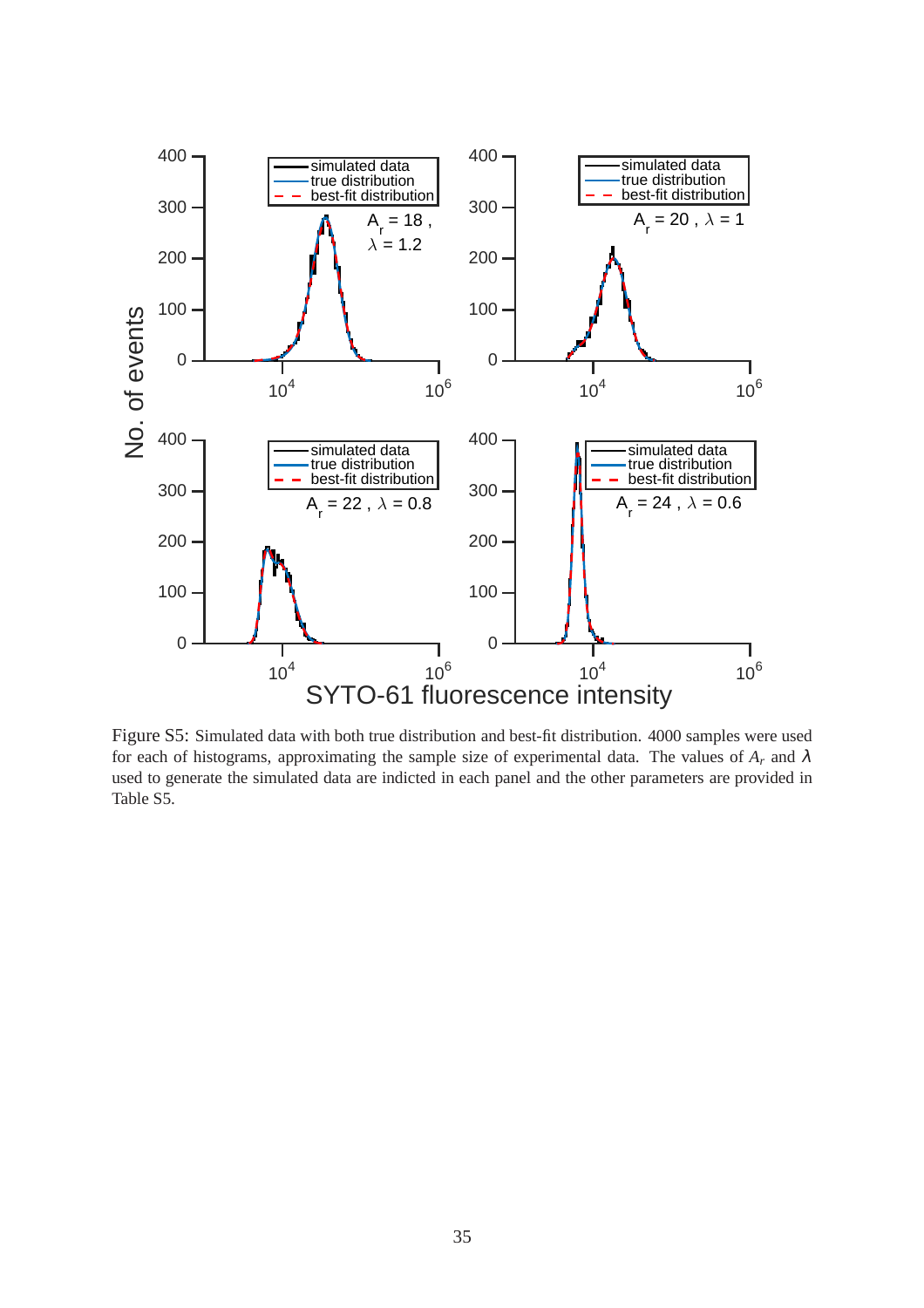

Figure S6: Comparison of best-fit parameter values and the true values for simulated data shown in Fig. S5. Error bars indicate 95% CIs of the estimates. Full fitting results are given in Supplementary Table S5.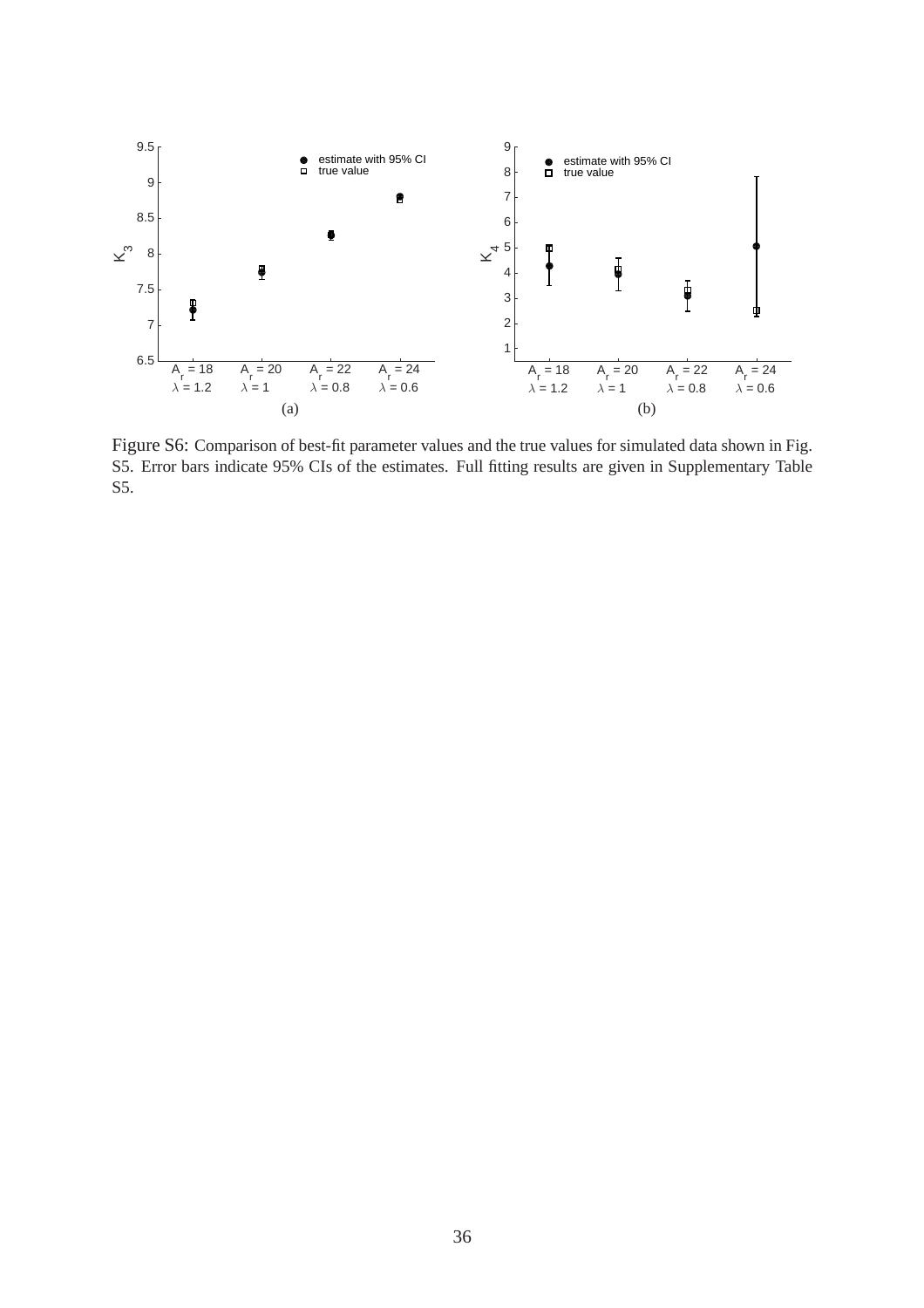

Figure S7: Simulated data with both true distribution and best-fit distribution. 4000 samples were used for each of histograms, approximating the sample size of experimental data. The values of  $A_r$  and  $\lambda$ used to generate the simulated data are indicted in each panel and the other parameters are provided in Table S6.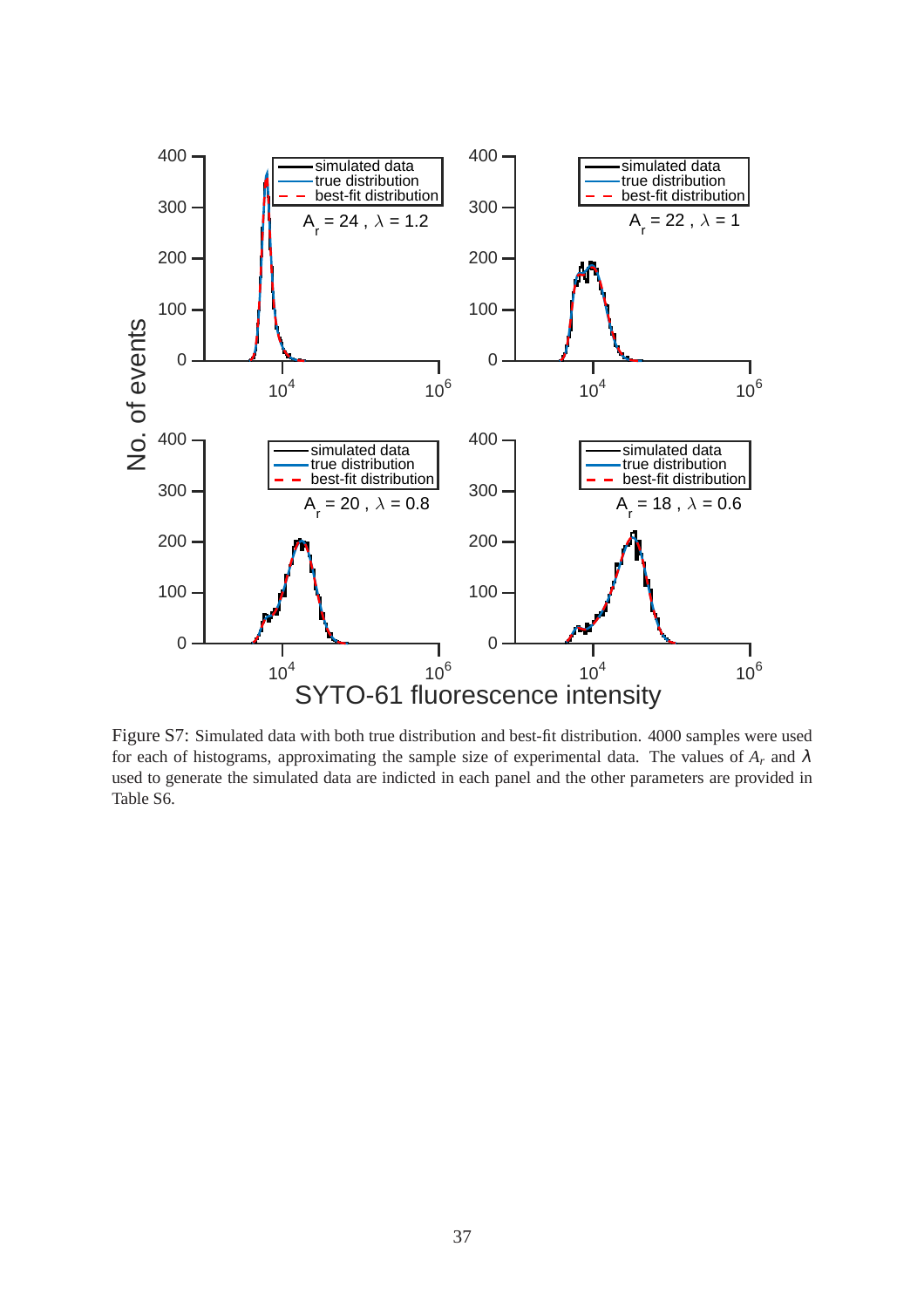

Figure S8: Comparison of best-fit parameter values and the true values for simulated data shown in Fig. S7. Error bars indicate 95% CIs of the estimates. Full fitting results are given in Supplementary Table S6.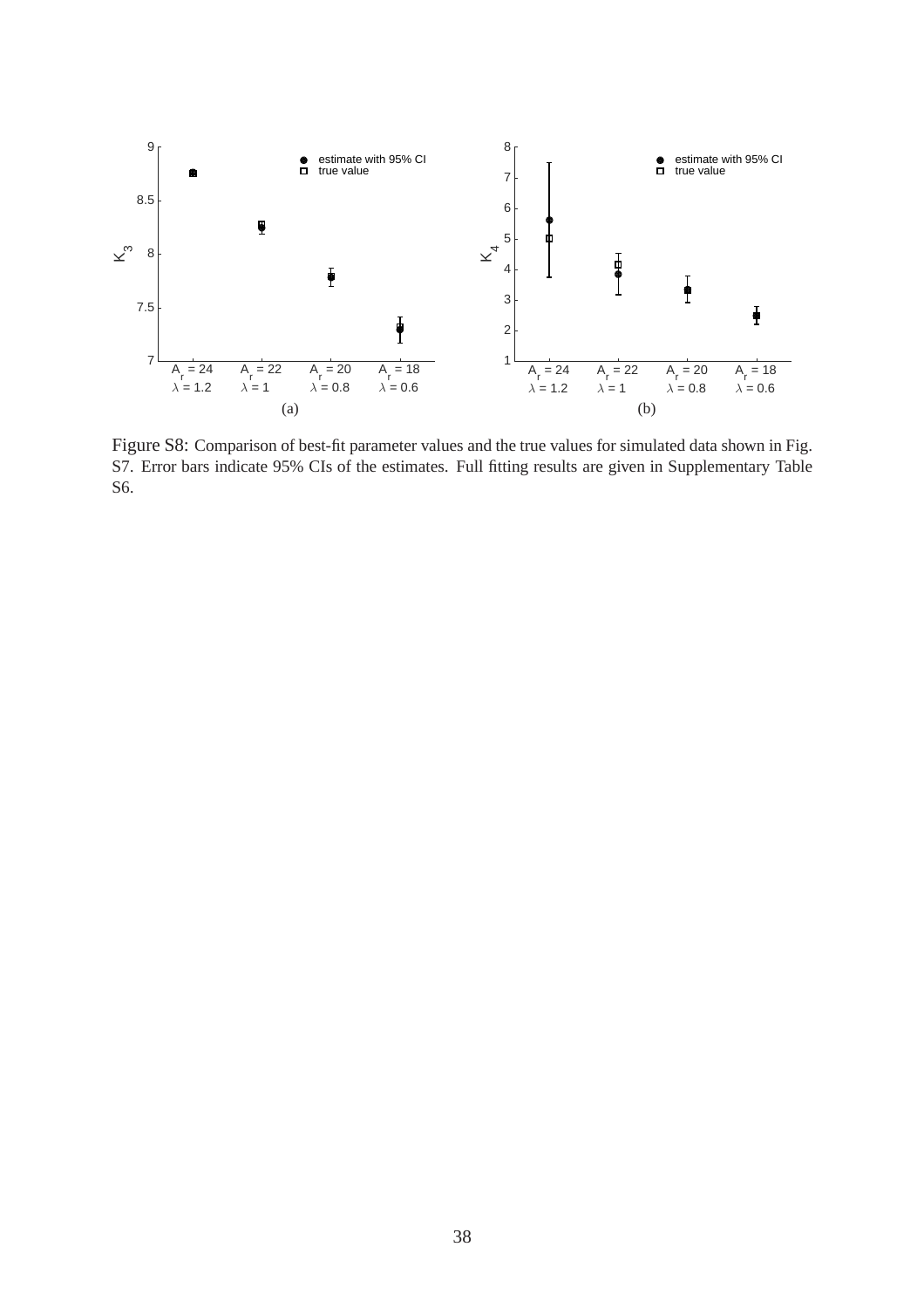# **Supplementary tables**

Table S1: **The result of fitting the model to experimental histogram data (ART).** The initial point generating the best-fit parameters is given by  $K_1 = 9$  (16 repeated parameters),  $K_2 = 0.3$  (16 repeated parameters),  $K_3 = 8$ ,  $K_4 = 2$  and  $K_5 = 2$ .

|                | Parameter estimate (95% CI) |                         |                     |  |  |
|----------------|-----------------------------|-------------------------|---------------------|--|--|
| ART conc. (nM) | $K_1$                       | $K_2$                   | Other parameters    |  |  |
| $\overline{0}$ | 9.1501 (9.1232, 9.1771)     | 0.3287(0.3068, 0.3506)  |                     |  |  |
| $\theta$       | 9.2022 (9.1734, 9.2310)     | 0.3192(0.2978, 0.3406)  |                     |  |  |
| 1.2            | 9.1868 (9.1591, 9.2145)     | 0.3102 (0.2896, 0.3308) |                     |  |  |
| 2.4            | 9.1843 (9.1560, 9.2126)     | 0.3293(0.3072, 0.3514)  |                     |  |  |
| 4.9            | 9.1825 (9.1549, 9.2100)     | 0.3168(0.2957, 0.3378)  |                     |  |  |
| 9.8            | 9.1510 (9.1235, 9.1785)     | 0.3422(0.3197, 0.3647)  | $K_3 = 8.6861$      |  |  |
| 19.5           | 9.1355 (9.1085, 9.1625)     | 0.3469(0.3237, 0.3702)  | (8.6715, 8.7006);   |  |  |
| 39.1           | 9.0883 (9.0615, 9.1150)     | 0.3598(0.3355, 0.3840)  | $K_4 = 16.6432$     |  |  |
| 78.1           | 9.0377 (9.0118, 9.0637)     | 0.3703(0.3451, 0.3954)  | (11.5799, 21.7065); |  |  |
| 156.3          | 9.0183 (8.9930, 9.0435)     | 0.3613(0.3372, 0.3855)  | $K_5 = 1.6048$      |  |  |
| 312.5          | 8.9805 (8.9576, 9.0034)     | 0.3572 (0.3346, 0.3798) | (1.5330, 1.6767).   |  |  |
| 625            | 8.9693 (8.9483, 8.9903)     | 0.3445(0.3232, 0.3659)  |                     |  |  |
| 1250           | 8.9400 (8.9178, 8.9622)     | 0.3561(0.3338, 0.3785)  |                     |  |  |
| 2500           | 8.9094 (8.8891, 8.9297)     | 0.3500(0.3291, 0.3708)  |                     |  |  |
| 5000           | 8.8730 (8.8529, 8.8930)     | 0.3557(0.3352, 0.3763)  |                     |  |  |
| 10000          | 8.8582 (8.8398, 8.8766)     | 0.3340(0.3151, 0.3529)  |                     |  |  |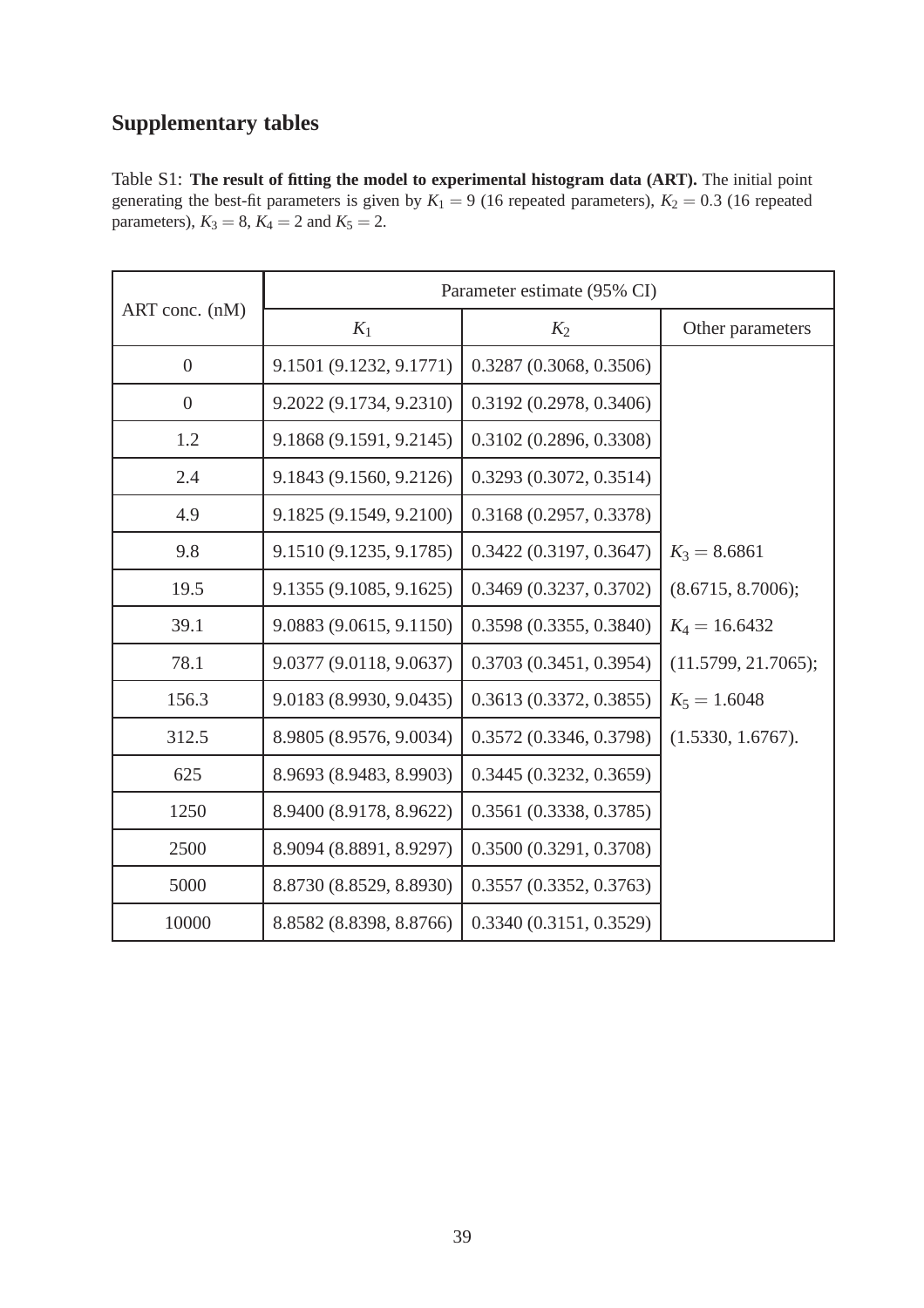Table S2: **The result of fitting the model to experimental histogram data (DHA).** The initial point generating the best-fit parameters is given by  $K_1 = 9$  (16 repeated parameters),  $K_2 = 0.3$  (16 repeated parameters),  $K_3 = 8$ ,  $K_4 = 4$  and  $K_5 = 2$ .

|                  | Parameter estimate (95% CI) |                        |                    |  |  |
|------------------|-----------------------------|------------------------|--------------------|--|--|
| DHA conc. (nM)   | $K_1$                       | $K_2$                  | Other parameters   |  |  |
| $\boldsymbol{0}$ | 9.1011 (9.0727, 9.1294)     | 0.2816(0.2599, 0.3033) |                    |  |  |
| $\overline{0}$   | 9.1343 (9.1044, 9.1642)     | 0.2884(0.2660, 0.3107) |                    |  |  |
| 0.12             | 9.1425 (9.1122, 9.1729)     | 0.2908(0.2682, 0.3134) |                    |  |  |
| 0.24             | 9.1340 (9.1049, 9.1631)     | 0.2886(0.2670, 0.3103) |                    |  |  |
| 0.5              | 9.1305 (9.1006, 9.1605)     | 0.2872(0.2648, 0.3096) |                    |  |  |
| 1                | 9.1151 (9.0855, 9.1446)     | 0.2960(0.2730, 0.3190) | $K_3 = 8.6243$     |  |  |
| $\mathfrak{2}$   | 9.1054 (9.0762, 9.1346)     | 0.2981(0.2750, 0.3212) | (8.6084, 8.6402);  |  |  |
| 3.9              | 9.0752 (9.0463, 9.1041)     | 0.3069(0.2830, 0.3308) | $K_4 = 12.3188$    |  |  |
| 7.8              | 9.0556 (9.0273, 9.0839)     | 0.3075(0.2832, 0.3319) | (9.1899, 15.4477); |  |  |
| 15.6             | 9.0204 (8.9925, 9.0483)     | 0.3227(0.2977, 0.3477) | $K_5 = 1.7590$     |  |  |
| 31.3             | 8.9084 (8.8837, 8.9331)     | 0.3408(0.3159, 0.3656) | (1.6677, 1.8502).  |  |  |
| 62.5             | 8.8085 (8.7886, 8.8283)     | 0.3136(0.2934, 0.3339) |                    |  |  |
| 125              | 8.6865 (8.6649, 8.7080)     | 0.3328(0.3131, 0.3525) |                    |  |  |
| 250              | 8.6622 (8.6427, 8.6817)     | 0.3248(0.3071, 0.3425) |                    |  |  |
| 500              | 8.6079 (8.5892, 8.6266)     | 0.3063(0.2908, 0.3218) |                    |  |  |
| 1000             | 8.7061 (8.6912, 8.7209)     | 0.2640(0.2491, 0.2789) |                    |  |  |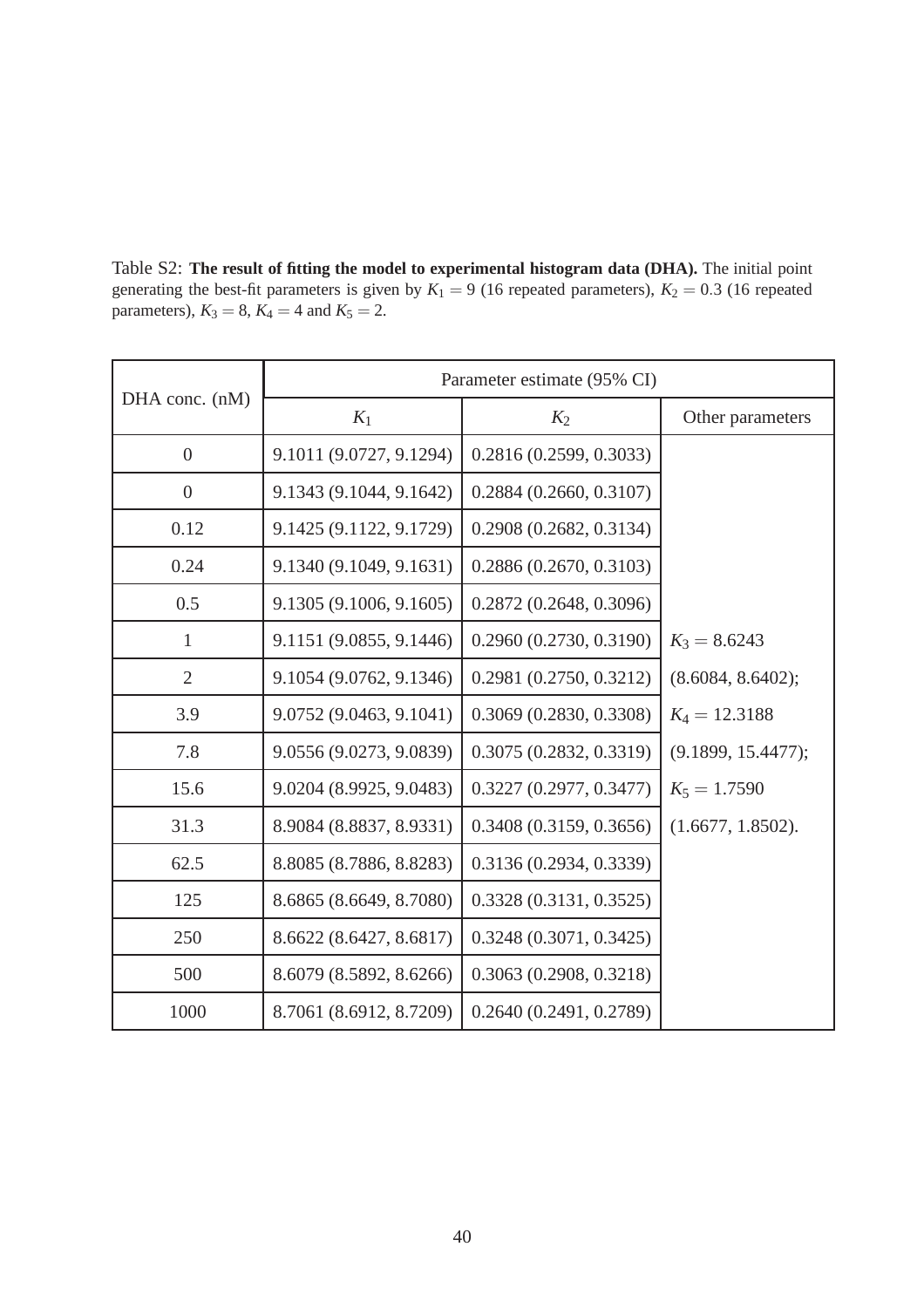Table S3: **Comparison between the fitting results and the true parameter values used to generate the simulated data shown in Fig. 10 in the main text.** The initial point generating the best-fit parameters is given by  $K_1 = 9$ ,  $K_2 = 0.2$ ,  $K_3 = 8$  (4 repeated parameters),  $K_4 = 2$  (4 repeated parameters) and  $K_5 = 3$ .

| Parameter | Estimate | 95% CI           | True value | Corresponding true model parameter |
|-----------|----------|------------------|------------|------------------------------------|
| $K_1$     | 8.7572   | (8.7499, 8.7644) | 8.7557     | $F_0 = 20, r_1 = 0.24, \mu = 24$   |
| $K_2$     | 0.1494   | (0.1423, 0.1564) | 0.1440     | $\sigma = 0.6, r_1 = 0.24$         |
| $K_3$     | 7.9702   | (7.8422, 8.0982) | 8.0357     | $F_0 = 20, r_1 = 0.24, A_r = 21$   |
| $K_3$     | 7.9939   | (7.8759, 8.1119) | 8.0357     | $F_0 = 20, r_1 = 0.24, A_r = 21$   |
| $K_3$     | 7.9848   | (7.8660, 8.1035) | 8.0357     | $F_0 = 20, r_1 = 0.24, A_r = 21$   |
| $K_3$     | 8.0013   | (7.8823, 8.1202) | 8.0357     | $F_0 = 20, r_1 = 0.24, A_r = 21$   |
| $K_4$     | 1.0746   | (0.8548, 1.2944) | 1.2500     | $r_1 = 0.24, \lambda = 0.3$        |
| $K_4$     | 2.3377   | (1.8877, 2.7877) | 2.5000     | $r_1 = 0.24, \lambda = 0.6$        |
| $K_4$     | 3.3622   | (2.6702, 4.0542) | 3.7500     | $r_1 = 0.24, \lambda = 0.9$        |
| $K_4$     | 4.8077   | (3.6120, 6.0031) | 5.0000     | $r_1 = 0.24, \lambda = 1.2$        |
| $K_5$     | 2.2561   | (2.0861, 2.4260) | 2.3333     | $r_1 = 0.24, r_2 = 0.56$           |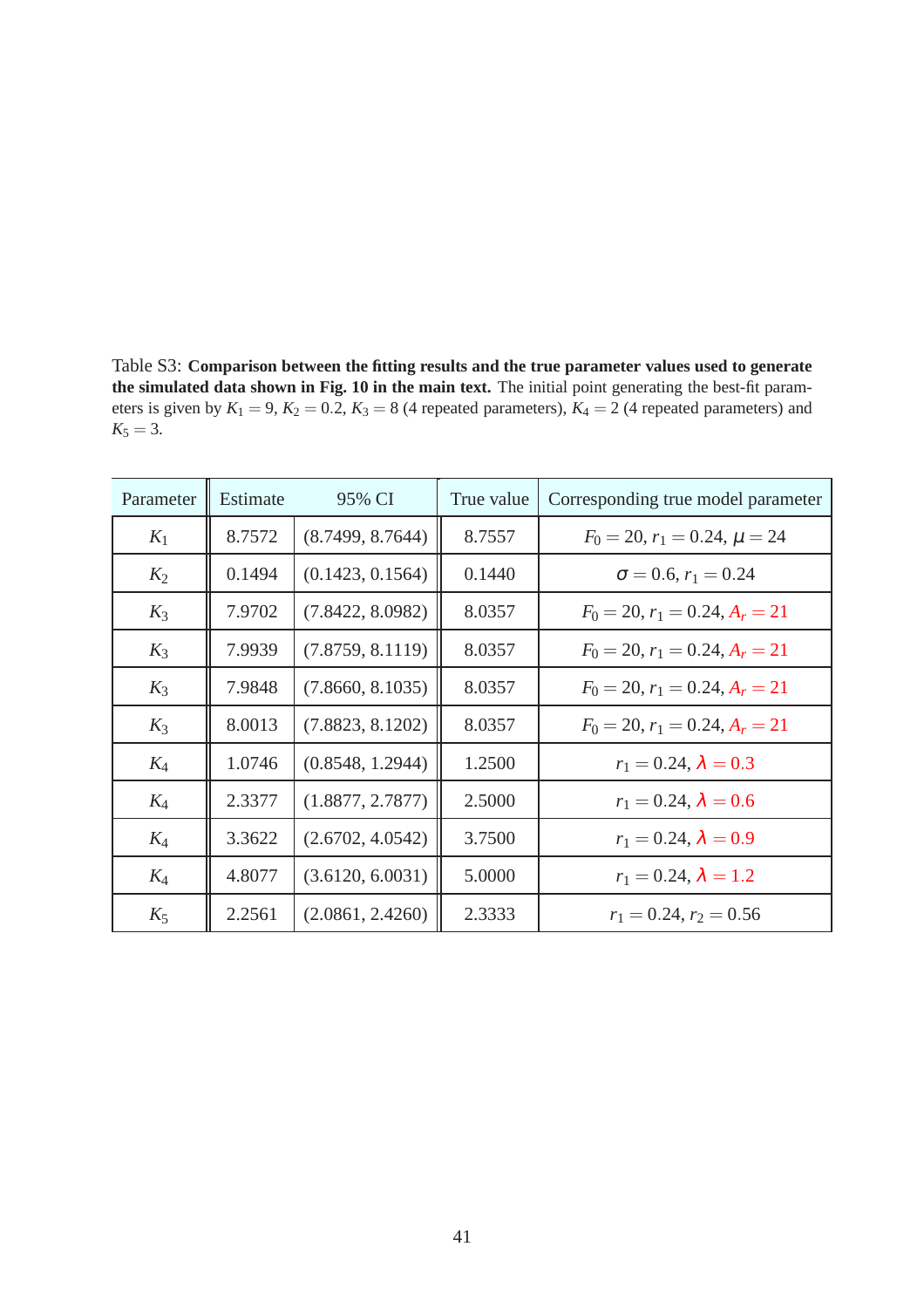| Parameter | Estimate | 95% CI           | True value | Corresponding true model parameter |
|-----------|----------|------------------|------------|------------------------------------|
| $K_1$     | 8.7572   | (8.7538, 8.7606) | 8.7557     | $F_0 = 20, r_1 = 0.24, \mu = 24$   |
| $K_2$     | 0.1452   | (0.1416, 0.1489) | 0.1440     | $\sigma = 0.6, r_1 = 0.24$         |
| $K_3$     | 6.6771   | (6.5006, 6.8537) | 6.5957     | $F_0 = 20, r_1 = 0.24, A_r = 15$   |
| $K_3$     | 7.3726   | (7.2536, 7.4915) | 7.3157     | $F_0 = 20, r_1 = 0.24, A_r = 18$   |
| $K_3$     | 8.0640   | (7.9957, 8.1323) | 8.0357     | $F_0 = 20, r_1 = 0.24, A_r = 21$   |
| $K_3$     | 8.7345   | (7.9957, 8.7901) | 8.7557     | $F_0 = 20, r_1 = 0.24, A_r = 24$   |
| $K_4$     | 2.3022   | (2.0296, 2.5748) | 2.0833     | $r_1 = 0.24, \lambda = 0.5$        |
| $K_4$     | 2.1793   | (1.9382, 2.4203) | 2.0833     | $r_1 = 0.24, \lambda = 0.5$        |
| $K_4$     | 2.1407   | (1.8693, 2.4122) | 2.0833     | $r_1 = 0.24, \lambda = 0.5$        |
| $K_4$     | 1.8049   | (0.8657, 2.7440) | 2.0833     | $r_1 = 0.24, \lambda = 0.5$        |
| $K_5$     | 2.3748   | (2.2617, 2.4878) | 2.3333     | $r_1 = 0.24, r_2 = 0.56$           |

Table S4: **Comparison between the fitting results and the true parameter values used to generate the simulated data shown in Fig. S3.** The initial point generating the best-fit parameters is given by  $K_1 = 9, K_2 = 0.2, K_3 = 9$  (4 repeated parameters),  $K_4 = 2$  (4 repeated parameters) and  $K_5 = 3$ .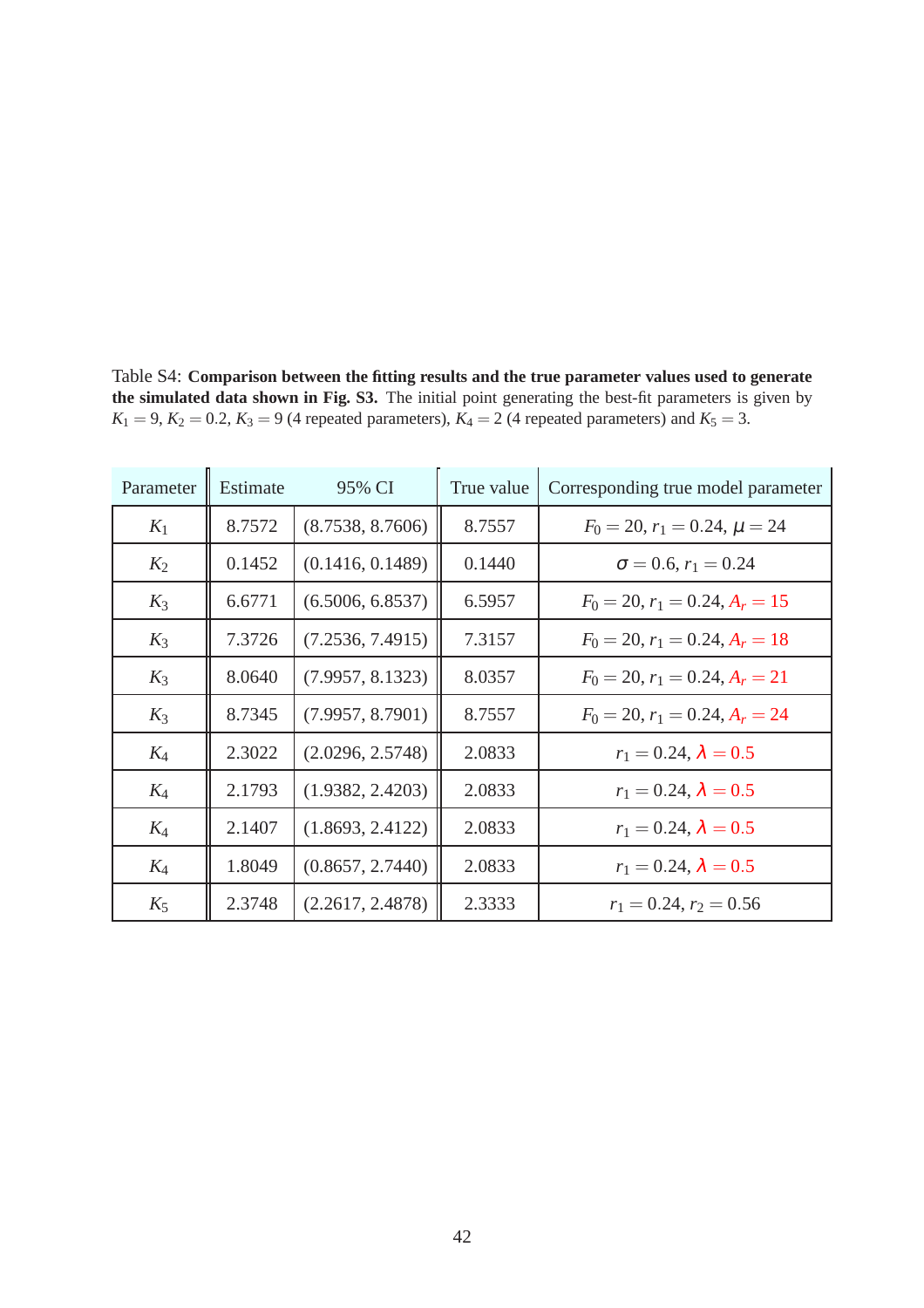| Parameter | Estimate | 95% CI           | True value | Corresponding true model parameter |
|-----------|----------|------------------|------------|------------------------------------|
| $K_1$     | 8.7549   | (8.7509, 8.7590) | 8.7557     | $F_0 = 20, r_1 = 0.24, \mu = 24$   |
| $K_2$     | 0.1474   | (0.1442, 0.1506) | 0.1440     | $\sigma = 0.6, r_1 = 0.24$         |
| $K_3$     | 7.2199   | (7.0792, 7.3606) | 7.3157     | $F_0 = 20, r_1 = 0.24, A_r = 18$   |
| $K_3$     | 7.7435   | (7.6476, 7.8395) | 7.7957     | $F_0 = 20, r_1 = 0.24, A_r = 20$   |
| $K_3$     | 8.2598   | (8.1946, 8.3250) | 8.2757     | $F_0 = 20, r_1 = 0.24, A_r = 22$   |
| $K_3$     | 8.8085   | (8.7722, 8.8448) | 8.7557     | $F_0 = 20, r_1 = 0.24, A_r = 24$   |
| $K_4$     | 4.2809   | (3.5036, 5.0583) | 5.0000     | $r_1 = 0.24, \lambda = 1.2$        |
| $K_4$     | 3.9442   | (3.2968, 4.5917) | 4.1667     | $r_1 = 0.24, \lambda = 1$          |
| $K_4$     | 3.0947   | (2.4884, 3.7009) | 3.3333     | $r_1 = 0.24, \lambda = 0.8$        |
| $K_4$     | 5.0574   | (2.2743, 7.8405) | 2.5000     | $r_1 = 0.24, \lambda = 0.6$        |
| $K_5$     | 2.2694   | (2.1635, 2.3754) | 2.3333     | $r_1 = 0.24, r_2 = 0.56$           |

Table S5: **Comparison between the fitting results and the true parameter values used to generate the simulated data shown in Fig. S5.** The initial point generating the best-fit parameters is given by  $K_1 = 9, K_2 = 0.2, K_3 = 8$  (4 repeated parameters),  $K_4 = 3$  (4 repeated parameters) and  $K_5 = 3$ .